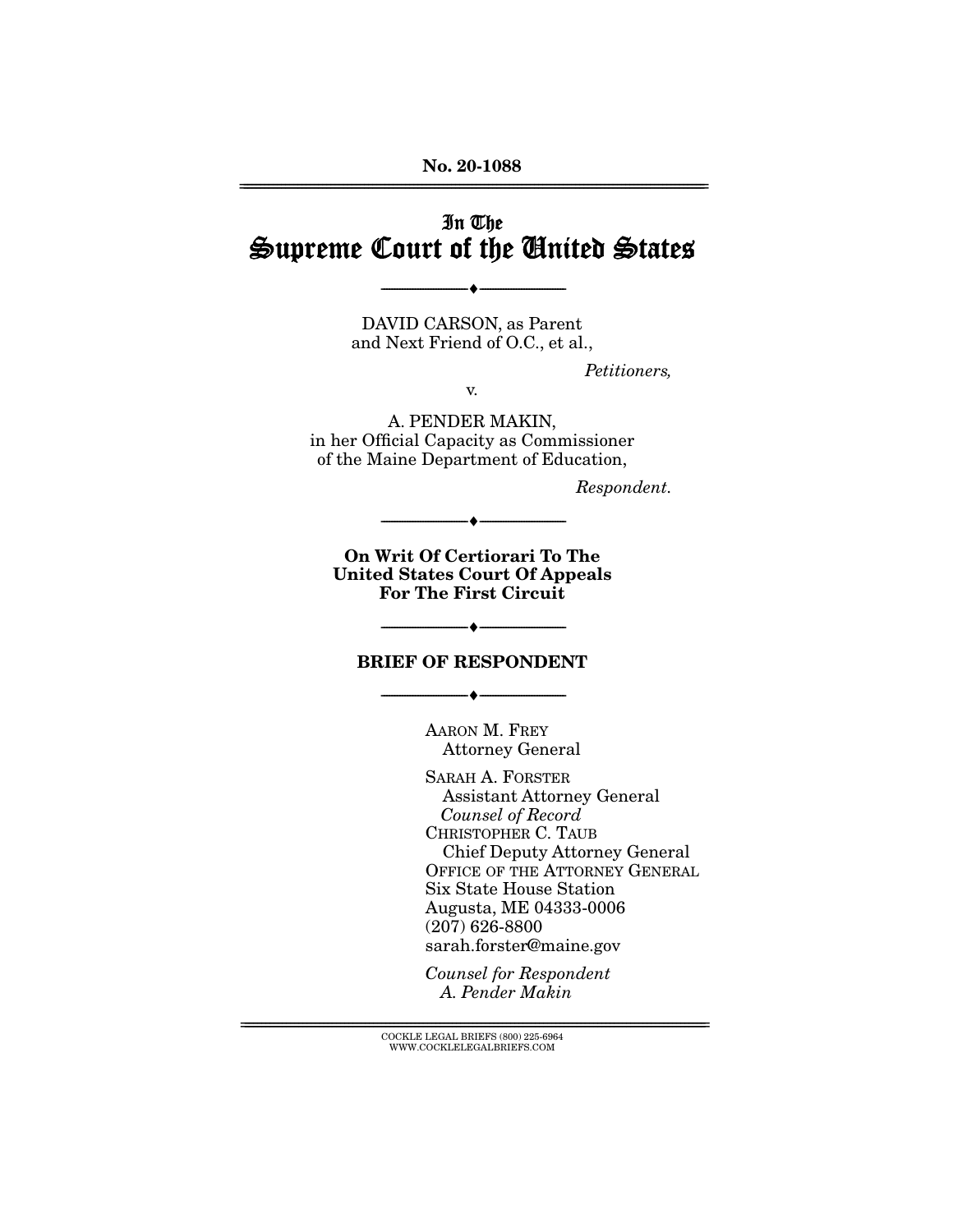#### **QUESTION PRESENTED**

 Maine is a lightly populated, predominantly rural state with less than 180,000 publicly educated K-12 students spread out across 260 local school administrative units (SAUs). Less than 5,000 of those students live in SAUs that neither operate public secondary schools nor contract for schooling privileges with nearby schools. Maine allows those students to attend the public or approved private schools of their choice at public expense. To be eligible for public funding the private schools must be nonsectarian. This is because the purpose of Maine's program is to ensure that every child has access to a free public education – i.e., a religiously-neutral education where subject matter is not taught through the lens of any particular faith. To be clear, religious organizations that are willing to provide education comparable to a public education are eligible to receive public funds through Maine's tuition program. In excluding sectarian schools, Maine is declining to fund a single explicitly religious use: an education designed to proselytize and inculcate children with a particular faith.

 The question presented is: Do either the First or Fourteenth Amendment to the United States Constitution require Maine to include sectarian schools in a program designed to provide a free public education to students who live in SAUs which neither operate public schools nor contract for schooling privileges?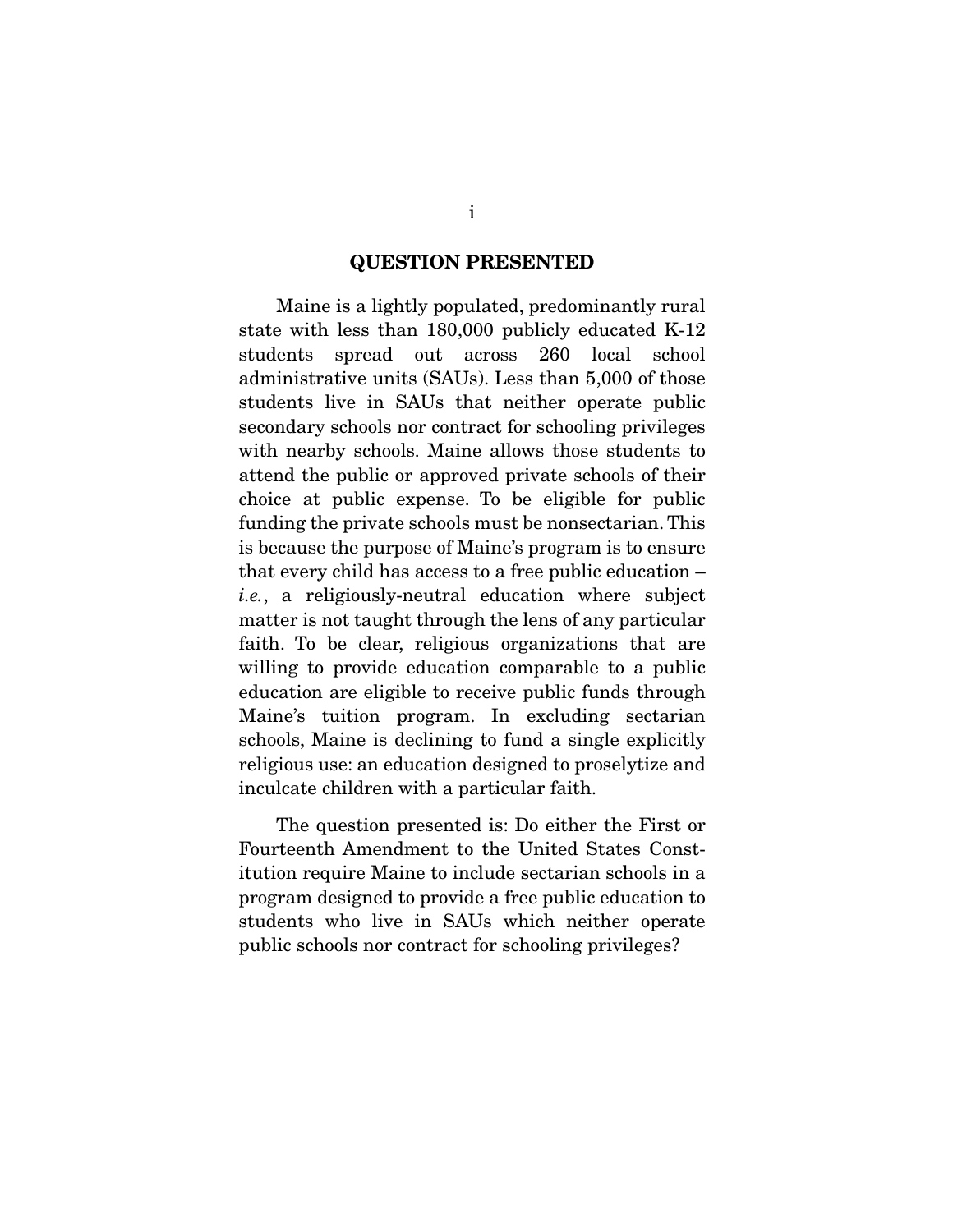# TABLE OF CONTENTS

|                                                                                                                                                                                | Page         |
|--------------------------------------------------------------------------------------------------------------------------------------------------------------------------------|--------------|
|                                                                                                                                                                                | i            |
|                                                                                                                                                                                | iii          |
|                                                                                                                                                                                | $\mathbf{1}$ |
| STATEMENT OF THE CASE                                                                                                                                                          | 3            |
| SUMMARY OF THE ARGUMENT                                                                                                                                                        | 19           |
|                                                                                                                                                                                | 21           |
| Maine's Tuition Program Does Not Violate<br>I.                                                                                                                                 | 21           |
| Maine's Tuition Program Does Not Violate<br>П.<br>the Equal Protection Clause                                                                                                  | 45           |
| III.<br>Maine's Tuition Program Does Not Violate                                                                                                                               | 47           |
| IV.<br>Petitioners Do Not Have Standing Because<br>a Favorable Ruling Would Not Redress<br>Their Injuries Since There is No Evidence<br>That Any Sectarian School Would Accept | 51           |
|                                                                                                                                                                                | 55           |

ii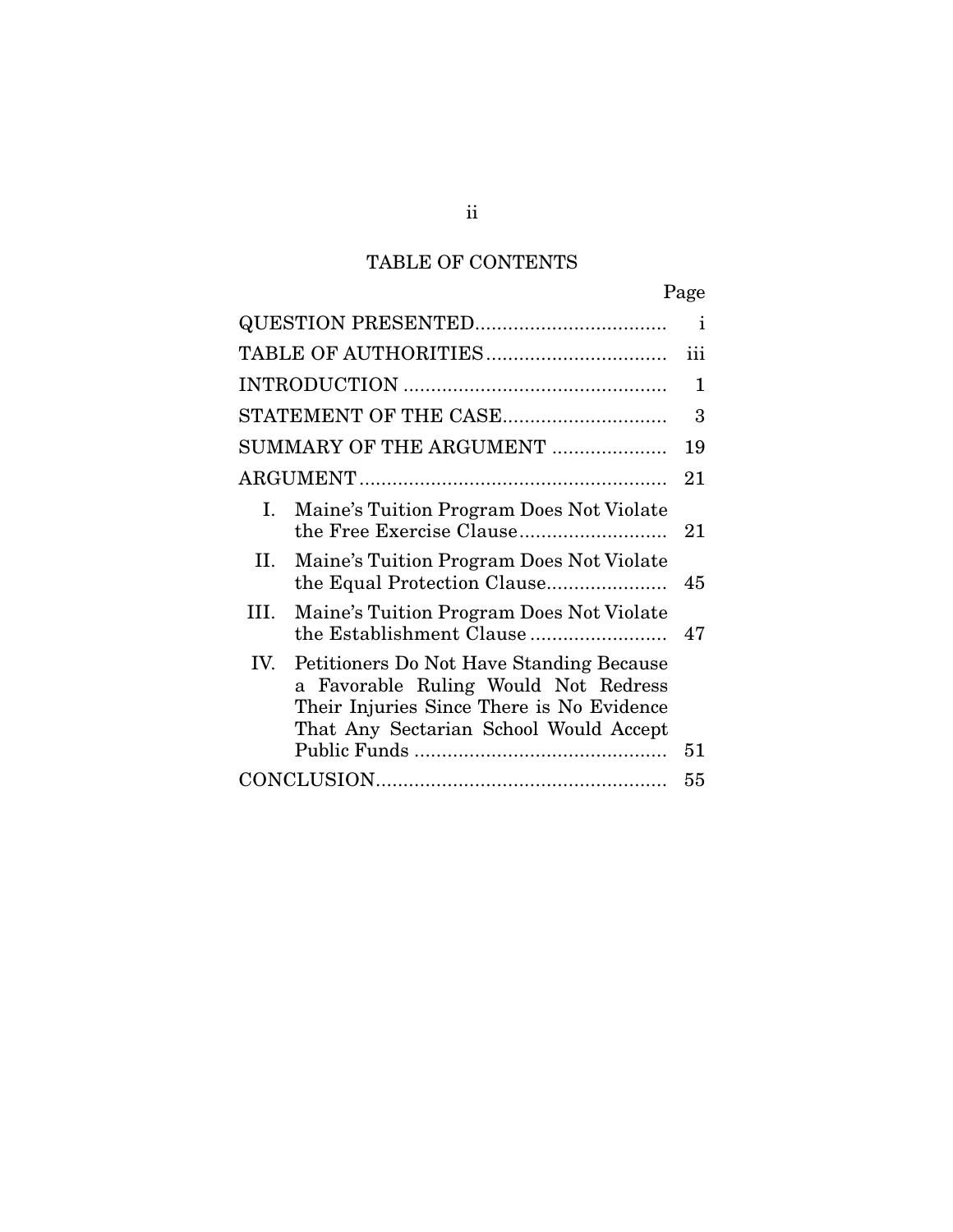# TABLE OF AUTHORITIES

Page

# **CASES**

| American Legion v. American Humanist<br>Association, 139 S. Ct. 2067 (2019)48           |
|-----------------------------------------------------------------------------------------|
| Bethel Sch. Dist. No. 403 v. Frazier, 478 U.S. 675                                      |
| Brown v. Board of Educ., 347 U.S. 483<br>$(1954) \dots 1954$                            |
| Church of Lukumi Babalu Aye, Inc. v. Hialeah,                                           |
| Edwards v. Aguillard, 482 U.S. 578 (1987)26                                             |
| Espinoza v. Montana Department of Revenue,                                              |
| Eulitt v. Maine Dep't of Educ., 386 F.3d 344 (1st                                       |
| Hallissey v. Sch. Admin. Dist. No. 77, 755 A.2d                                         |
| Hosanna-Tabor Evangelical Lutheran Church<br>and School v. EEOC, 565 U.S. 171 (2012) 27 |
| Lemon v. Kurtzman, 403 U.S. 602 (1971)26, 48                                            |
| Linda R.S. v. Richard D., 410 U.S. 614 (1973)53                                         |
| Locke v. Davey, 540 U.S. 712 (2004)  passim                                             |
| Lujan v. Defenders of Wildlife, 504 U.S. 555                                            |
|                                                                                         |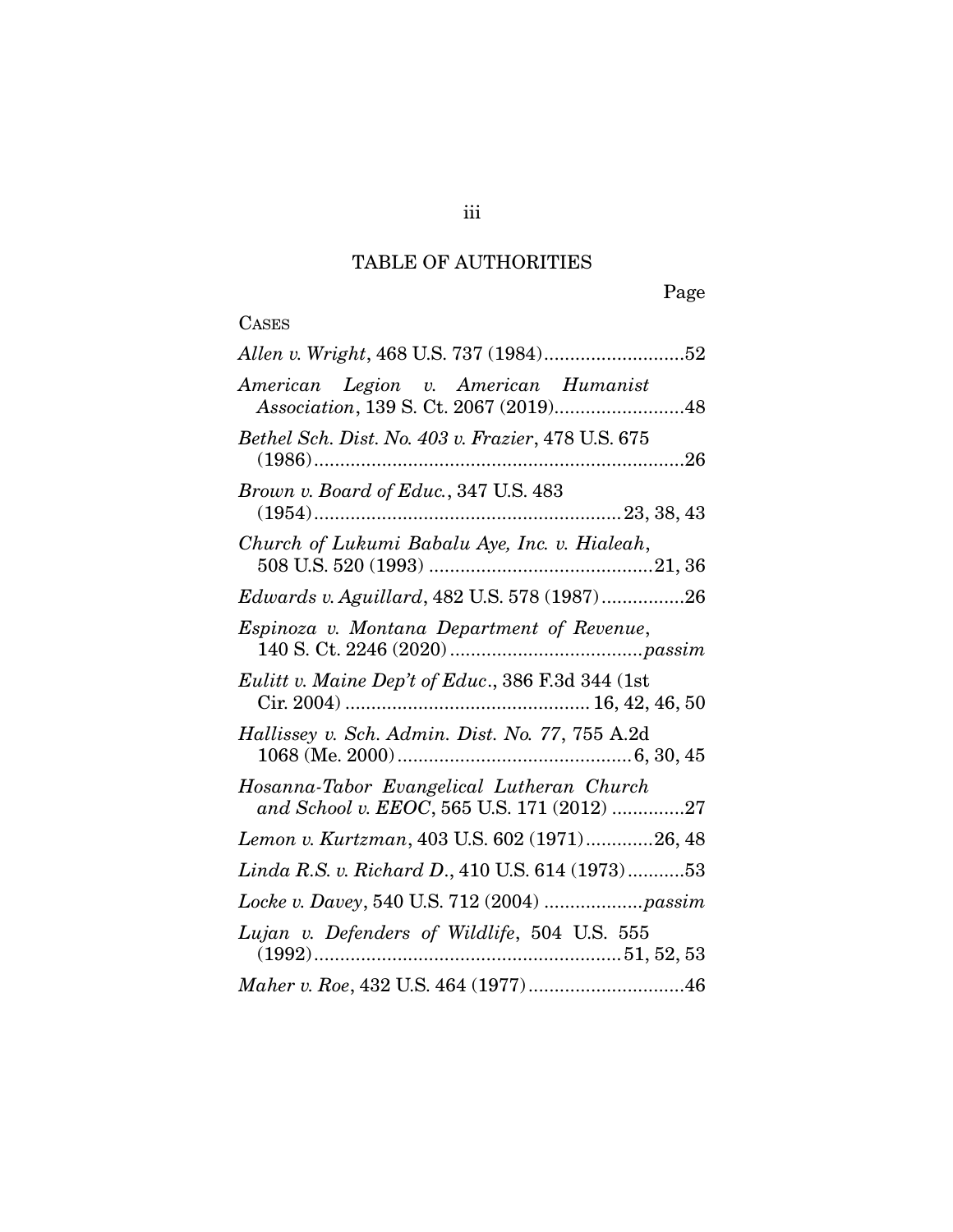# TABLE OF AUTHORITIES – Continued

| Page                                                         |
|--------------------------------------------------------------|
|                                                              |
| N.L.R.B. v. Catholic Bishop of Chicago, 440 U.S.             |
| Our Lady of Guadalupe School v. Morrissey-                   |
| People ex rel. McCollum v. Bd. of Ed., 333 U.S.              |
| <i>Pierce v. Society of Sisters, 268 U.S.</i> 510 (1925)4, 5 |
| Pleasant Grove City v. Summum, 555 U.S. 460                  |
|                                                              |
| San Antonio Sch. Dist. v. Rodriguez, 411 U.S. 1              |
| Sch. Dist. of Abington v. Schempp, 374 U.S. 203              |
| Simon v. E. Kentucky Welfare Rights Org., 426                |
| <i>Strout v. Albanese, 178 F.3d 57 (1st Cir. 1999)47, 48</i> |
| Trinity Lutheran Church of Columbia, Inc. v.                 |
| Walz v. Tax Comm'n, 397 U.S. 664 (1970) 26                   |
|                                                              |
| West Virginia State Bd. of Educ. v. Barnette, 319            |

iv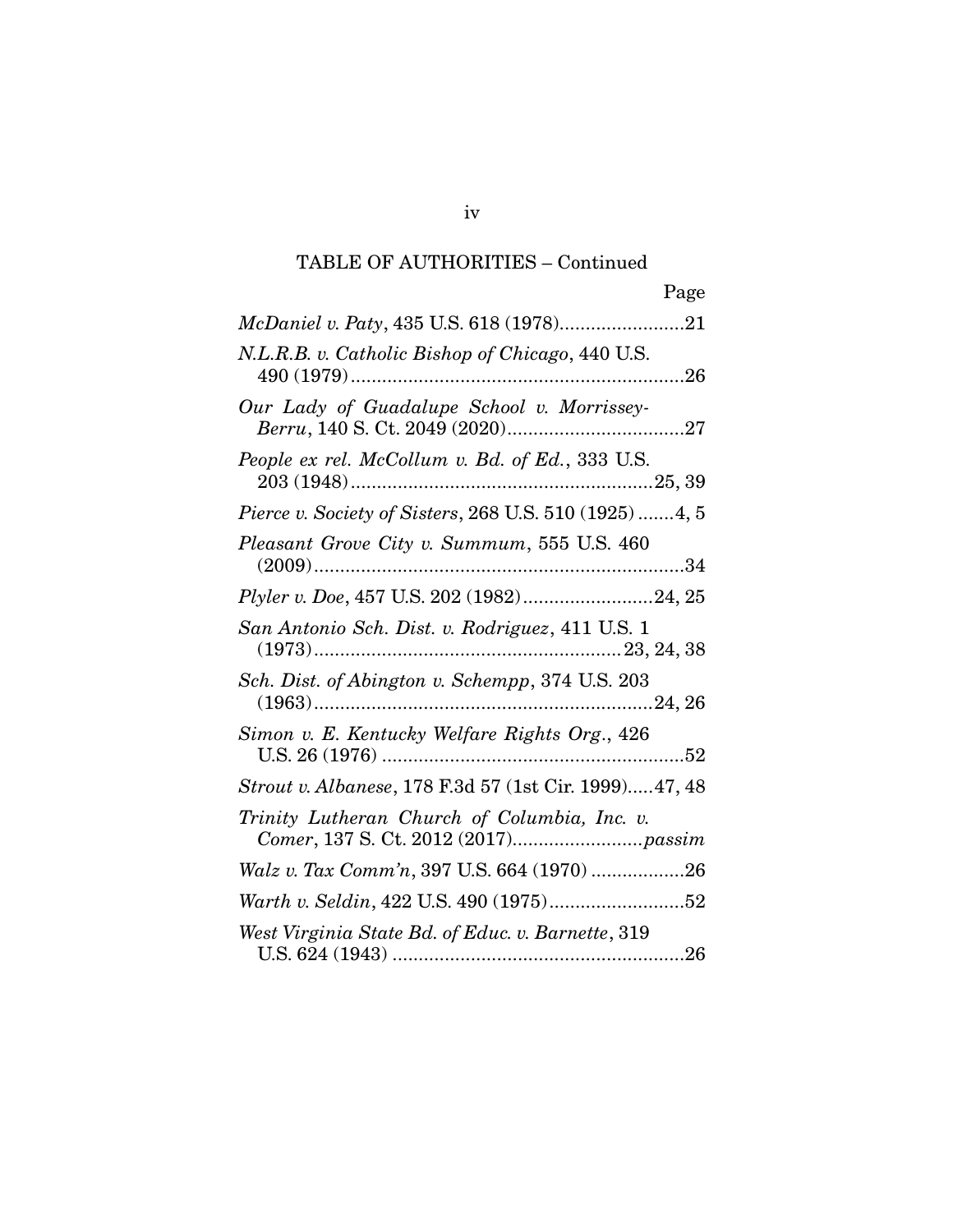# TABLE OF AUTHORITIES – Continued

|                                                   | Page |
|---------------------------------------------------|------|
| Wisconsin v. Yoder, 406 U.S. 205 (1972)24, 38, 43 |      |
| Zelman v. Simmons-Harris, 536 U.S. 639            |      |
|                                                   |      |

### CONSTITUTIONAL PROVISIONS

# **STATUTES**

| Me. Rev. Stat. Ann. tit. 20-A, § 2(1)3, 25, 45     |
|----------------------------------------------------|
| Me. Rev. Stat. Ann. tit. 20-A, $\S 2(2)$ 3         |
|                                                    |
| Me. Rev. Stat. Ann. tit. 20-A, $\S 2404(2)(H)$ 32  |
| Me. Rev. Stat. Ann. tit. 20-A, $\S 2404(2)(I)$ 32  |
|                                                    |
|                                                    |
|                                                    |
|                                                    |
| Me. Rev. Stat. Ann. tit. 20-A, § 5204(4)  4, 6, 45 |

v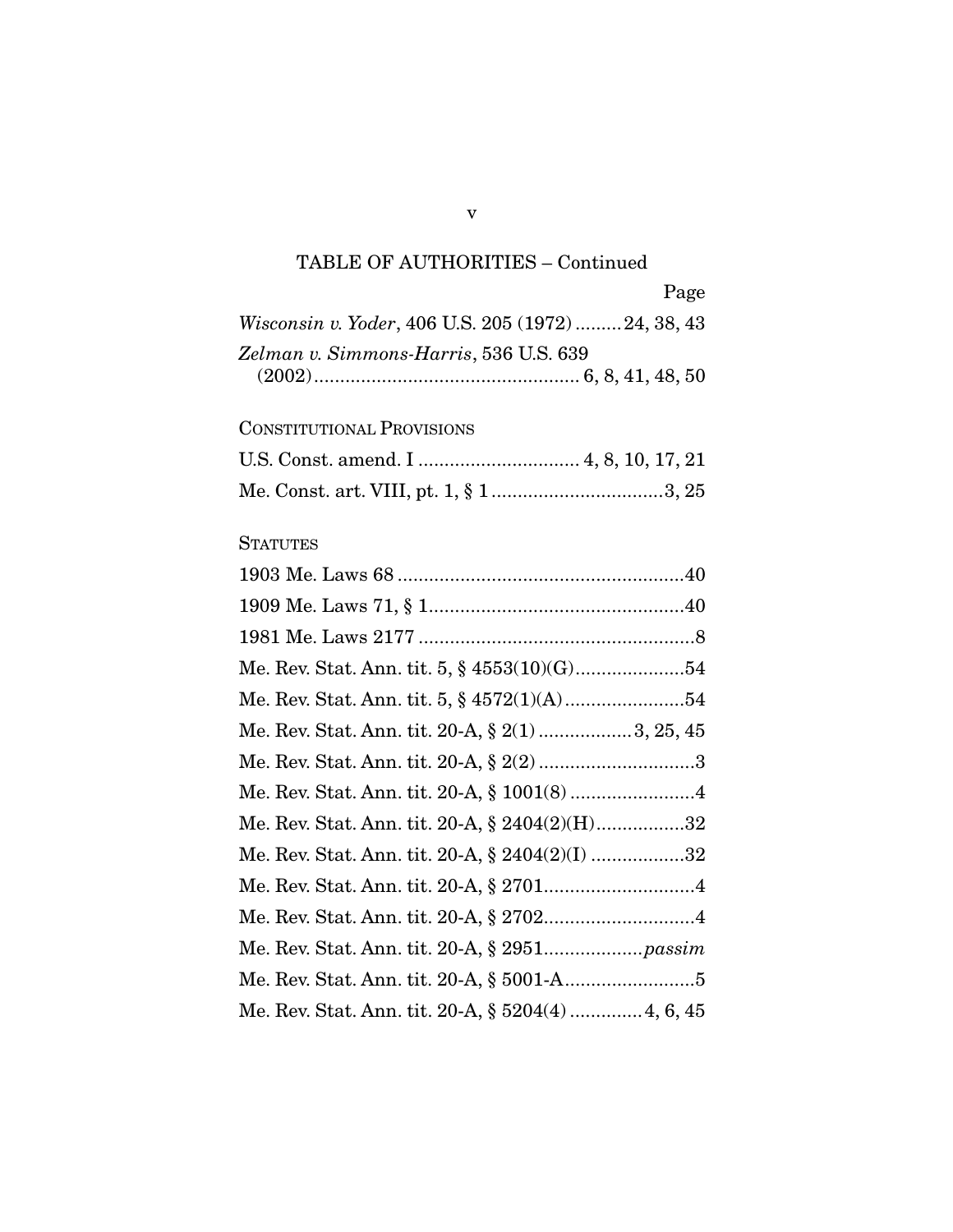# TABLE OF AUTHORITIES – Continued

|                                         | Page |
|-----------------------------------------|------|
| Me. Rev. Stat. Ann. tit. 20-A, § 820132 |      |
| Me. Rev. Stat. Ann. tit. 20-A, § 823132 |      |
|                                         |      |
|                                         |      |

## **OTHER**

|  | Ava Harriet Chadbourne, A History of            |  |  |
|--|-------------------------------------------------|--|--|
|  | Education in Maine: A Study of a Section of     |  |  |
|  | American Educational History 372-73 (1936)40    |  |  |
|  | Me. Dep't of Educ., 60% Publicly Funded School  |  |  |
|  | Enrollments by Fiscal Responsibility 2020-2021, |  |  |
|  | https://www.maine.gov/doe/sites/maine.gov.doe/  |  |  |
|  | files/inline-files/60PercentSchoolEnrollments   |  |  |
|  |                                                 |  |  |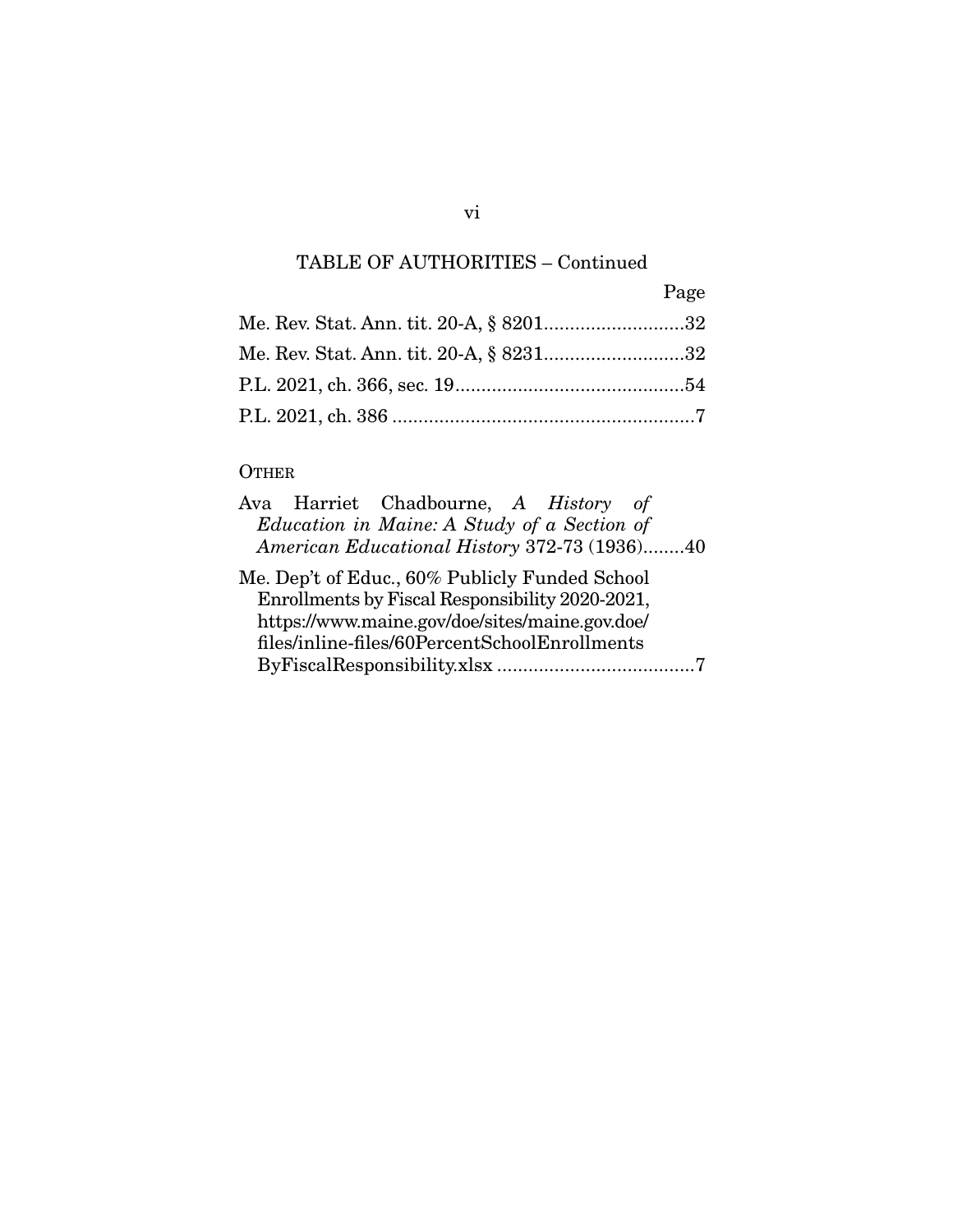#### **INTRODUCTION**

 This case is about public education. This Court has repeatedly recognized that public education is one of the most important functions of state and local governments and is the very foundation of democracy and good citizenship. Maine's constitution reflects the primacy of public education, and Maine's statutes guarantee a free public education to every child in Maine. Maine has appropriately determined that a public education should be a nonsectarian one that exposes children to diverse viewpoints, promotes tolerance and acceptance, teaches academic subjects in a religiously-neutral manner, and does not promote a particular faith or belief system. While typically a public education would be provided through public schools, the lack of public schools in some parts of Maine means that this not always possible. So, a small number of children are eligible to attend an approved private school of their choosing at public expense. This is not a voucher, scholarship, or subsidy program. Rather, it is simply a method to deliver a free public education. And because Maine is using private schools as part of its public education system, schools that promote a particular religion or present material through a religious lens are not eligible. The education provided in such sectarian schools is simply not comparable to a public education.

 Once Maine's public education system is properly understood, it is clear why Petitioners' claims fail. They are not being denied a generally available public benefit because of their religious status. The public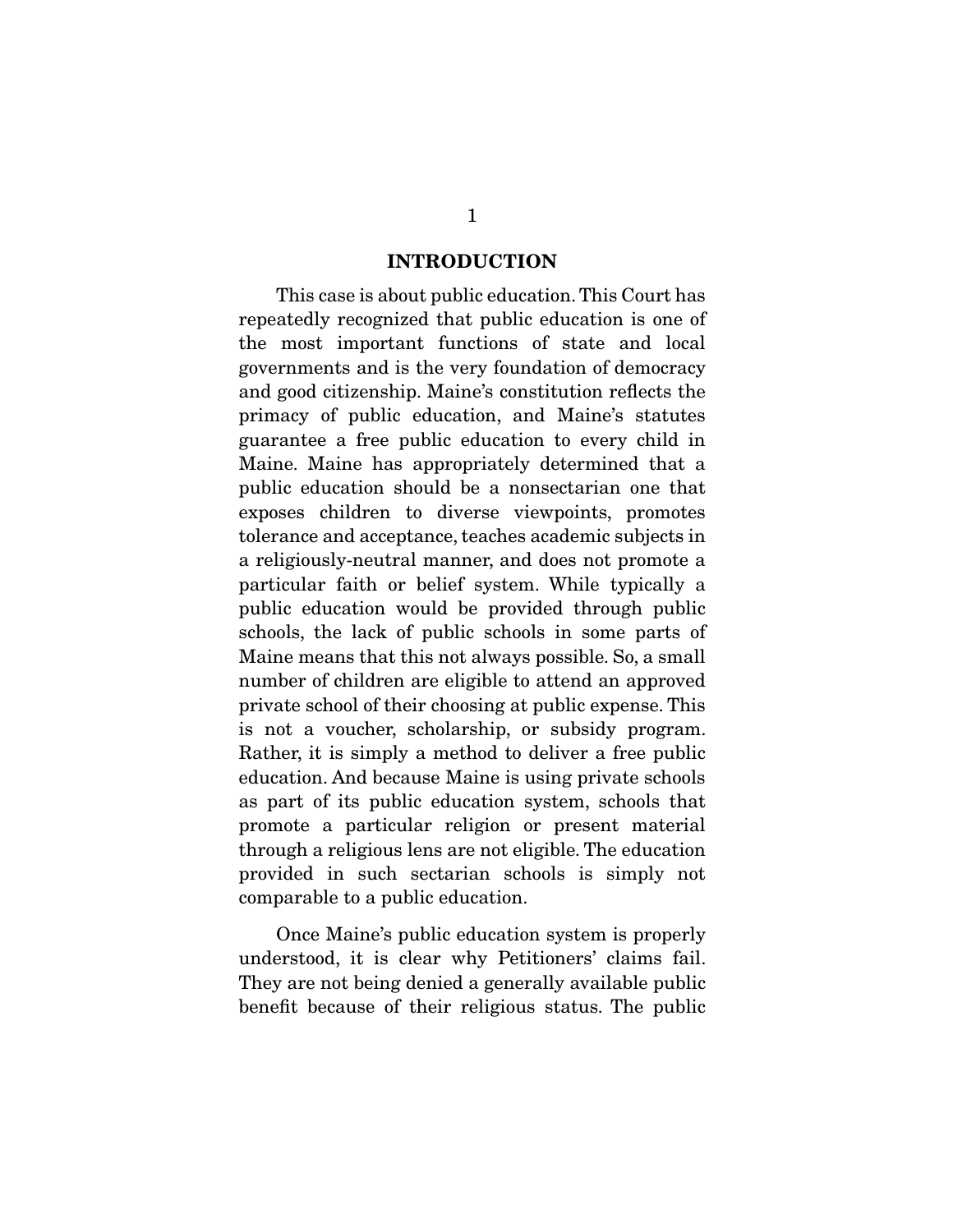benefit Maine is offering is a free public education. Petitioners want an entirely different benefit – a publicly subsidized sectarian education. Children who live in states that provide a public education exclusively through public schools do not have a constitutional right to attend sectarian schools at public expense. The result should be no different here simply because Maine sometimes makes use of privatelyowned schools to provide a public education. Put another way, there is no question that Maine may require its public schools to provide a nonsectarian education, and the same should be true when it comes to private schools providing the public education.

 Moreover, Maine is not discriminating based on the religious status of families or schools. Parents who want to send their children to a sectarian school for religious reasons are treated precisely the same as parents who want to send their children to a sectarian school for academic, athletic, social, or other reasons. Similarly, a school's eligibility does not turn on its religious status. As long as the school provides a nonsectarian (i.e., public) education, it may receive public funds. Rather than discriminating based on religious status, Maine is imposing a use-based restriction. It is prohibiting public funds from being used to promote and inculcate religious beliefs. In other words, Maine is declining to subsidize religious exercise. While the Establishment Clause might permit such subsidization, the Free Exercise Clause does not require it.

--------------------------------- ♦ ---------------------------------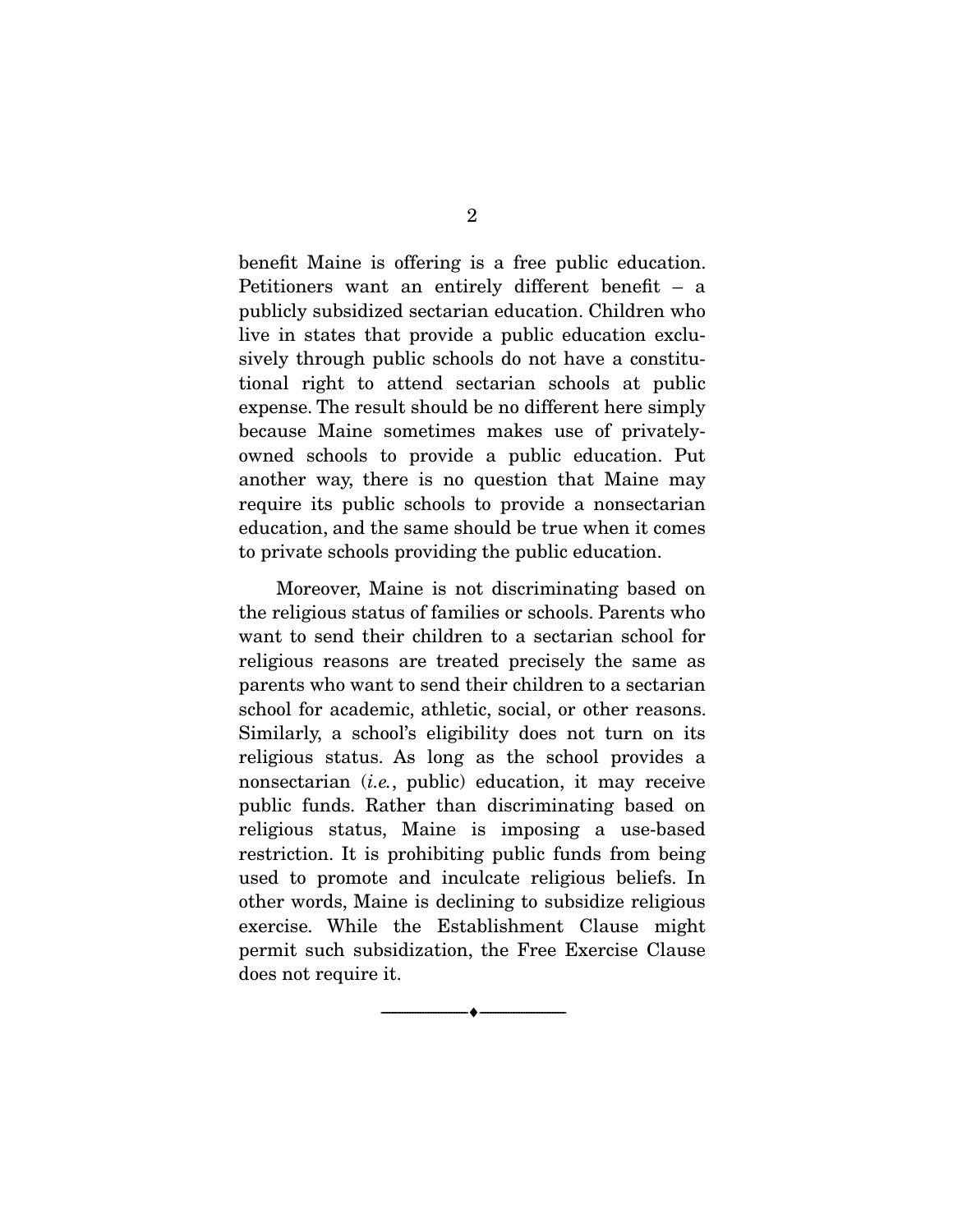### **STATEMENT OF THE CASE**

### **A. Public Education in Maine and the Role of Private Schools.**

 Maine's Constitution requires local governments to provide a public education, a mandate the state legislature has implemented. Article VIII, pt. 1, § 1 of the Maine Constitution states:

A general diffusion of the advantages of education being essential to the preservation of the rights and liberties of the people; to promote this important object, the Legislature are authorized, and it shall be their duty to require, the several towns to make suitable provision, at their own expense, for the support and maintenance of public schools; . . .

Me. Const. art. VIII, pt. 1, § 1. "It is the intent of the Legislature that every person within the age limitations prescribed by state statues shall be provided an opportunity to receive the benefits of a free public education." Me. Rev. Stat. Ann. tit. 20-A, § 2(1). Further, "[i]t is the intent of the Legislature that control and management of the public schools shall be vested in the legislative and governing bodies of local school administrative units, as long as those units are in compliance with appropriate state statutes." Me. Rev. Stat. Ann. tit. 20-A, § 2(2).

 Each SAU "shall either operate programs in kindergarten and grades one to 12 or otherwise provide for students to participate in those grades as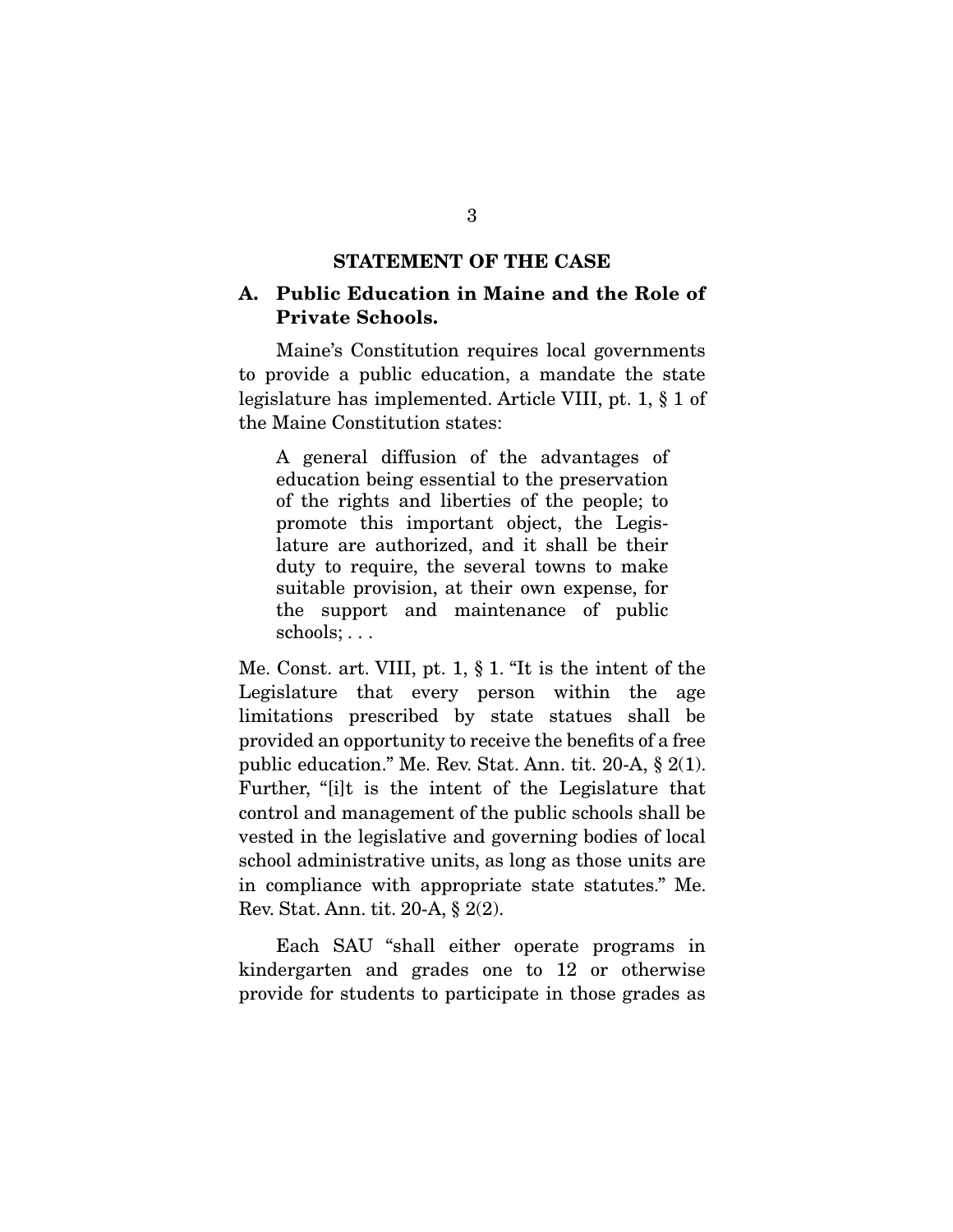authorized elsewhere [by statute]." Me. Rev. Stat. Ann. tit. 20-A, § 1001(8). Maine law provides two alternatives for an SAU to provide a public education to its resident students when it does not operate a public school for one or more grades. First, an SAU may contract with another public or approved private school for schooling privileges for some or all of its resident students in those grades. Me. Rev. Stat. Ann. tit. 20-A, §§ 2701, 2702. Second, an SAU "that neither maintains a secondary school nor contracts for secondary school privileges pursuant to chapter 115 shall pay the tuition, in accordance with chapter 219, at the public school or the approved private school of the parent's choice at which the student is accepted." Me. Rev. Stat. Ann. tit. 20-A, § 5204(4) ("Section  $5204(4)$ ").

 Me. Rev. Stat. Ann. tit. 20-A, § 2951 contains the requirements for a private school to be approved to receive public funds for tuition purposes. These schools must, *inter alia*, meet the requirements for basic school approval contained in statute and agree to comply with reporting and auditing requirements. Any private school approved for the receipt of public funds for tuition purposes must be "a nonsectarian school in accordance with the First Amendment of the United States Constitution." Me. Rev. Stat. Ann. tit. 20-A,  $§ 2951(2).<sup>1</sup>$ 

 $1$  At the same time, pursuant to Pierce v. Society of Sisters, 268 U.S. 510 (1925), Maine statutes give parents broad discretion to choose alternatives to a public education for their children. Non-tuition eligible private schools can seek basic school approval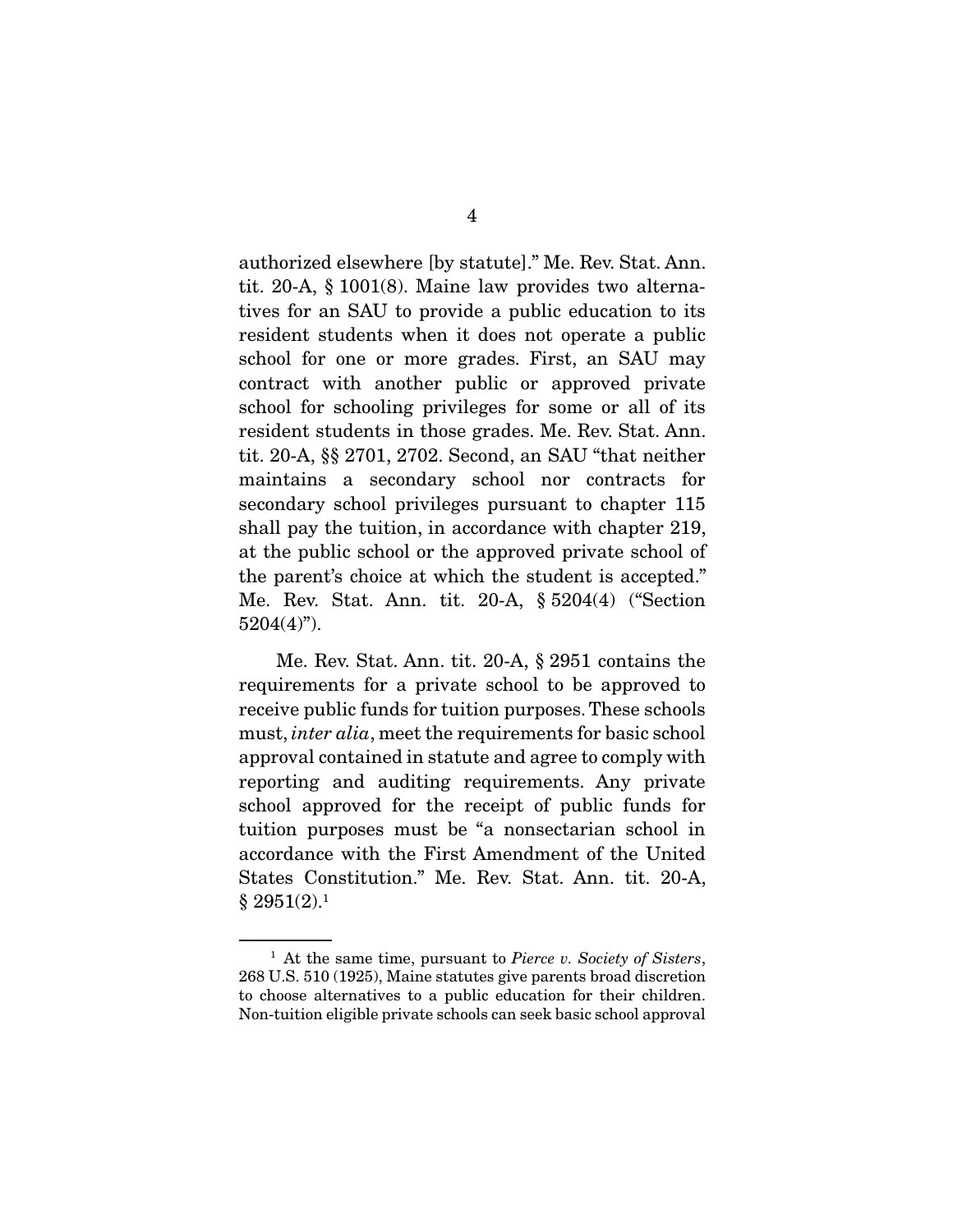The Maine Department of Education ("Department") is responsible for approving private schools for

receipt of public funds for tuition purposes. Schools seeking approval provide assurances that correspond to the statutory and regulatory requirements for approval. The schools self-identify as nonsectarian. A question about whether a school is or is not sectarian is extremely rare. If forced to make a determination, the Department:

considers a sectarian school to be one that is associated with a particular faith or belief system and which, in addition to teaching academic subjects, promotes the faith or belief system with which it is associated and/or presents the material taught through the lens of this faith. While affiliation or association with a church or religious institution is one

so that their students meet the requirements of compulsory school attendance described in Me. Rev. Stat. Ann. tit. 20-A, § 5001-A(1- A) and  $\S$  5001-A(3)(A)(1)(a). BCS has basic school approval. Maine law also provides an alternative for private schools that do not wish to seek approval from the State: private schools may be recognized by the Maine Department of Education as providing equivalent instruction. Me. Rev. Stat. Ann. tit. 20-A, § 5001-  $A(3)(A)(1)(b)$ . Although clearly permitted by *Pierce*, there are no statutory or regulatory requirements for recognized schools. TA is a recognized school. Students who attend both approved and recognized private schools satisfy Maine's compulsory attendance law if the school files a certificate with the administrative unit where the student resides showing the name, residence, and attendance of the student at the school. Me. Rev. Stat. Ann. tit. 20-A,  $\S 5001-A(3)(A)(2)$ . Finally, if a parent wants to provide instruction to their children in the home without any school at all, Maine permits home instruction with only minimal requirements. Me. Rev. Stat. Ann. tit. 20-A, § 5001-A(3)(A)(4).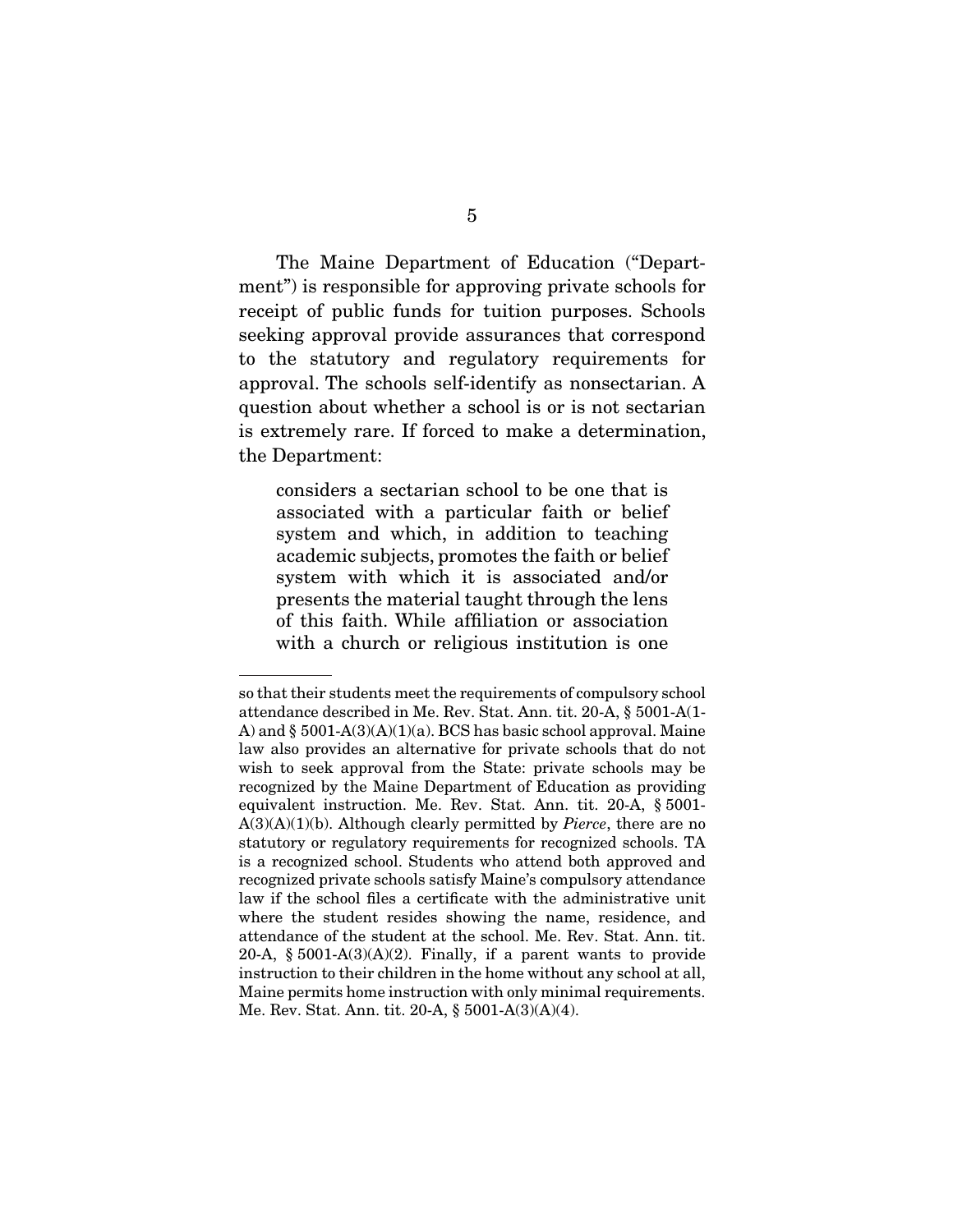potential indicator of a sectarian school, it is not dispositive. The Department's focus is on what the school teaches through its curriculum and related activities, and how the material is presented.

Pet. App. 35.

 The tuition program established by Section 5204(4) is not a "school choice" or "voucher" program akin to the Ohio program reviewed by this Court in Zelman v. Simmons-Harris, 536 U.S. 639 (2002) or anything at all like the Montana scholarship program reviewed in Espinoza v. Montana Department of Revenue, 140 S. Ct. 2246 (2020). Maine's Law Court has explained:

The Legislature endeavors to ensure that each child will be entitled to an opportunity to receive a free public education, not to guarantee children a free education at any public or private school of their choice. Within the statutory scheme, section 5204(4)'s function is limited to authorizing the provision of tuition subsidies to the parents of children who live within school administrative units that simply do not have the resources to operate a public school system, and whose children would otherwise not be given an opportunity to receive a free public education.

Hallissey v. Sch. Admin. Dist. No. 77, 755 A.2d 1068, 1073 (Me. 2000) (emphasis in original). Simply put, Maine does not offer parents a choice of publicly funded alternatives to public schools; rather, Maine allows parents who live in SAUs without public schools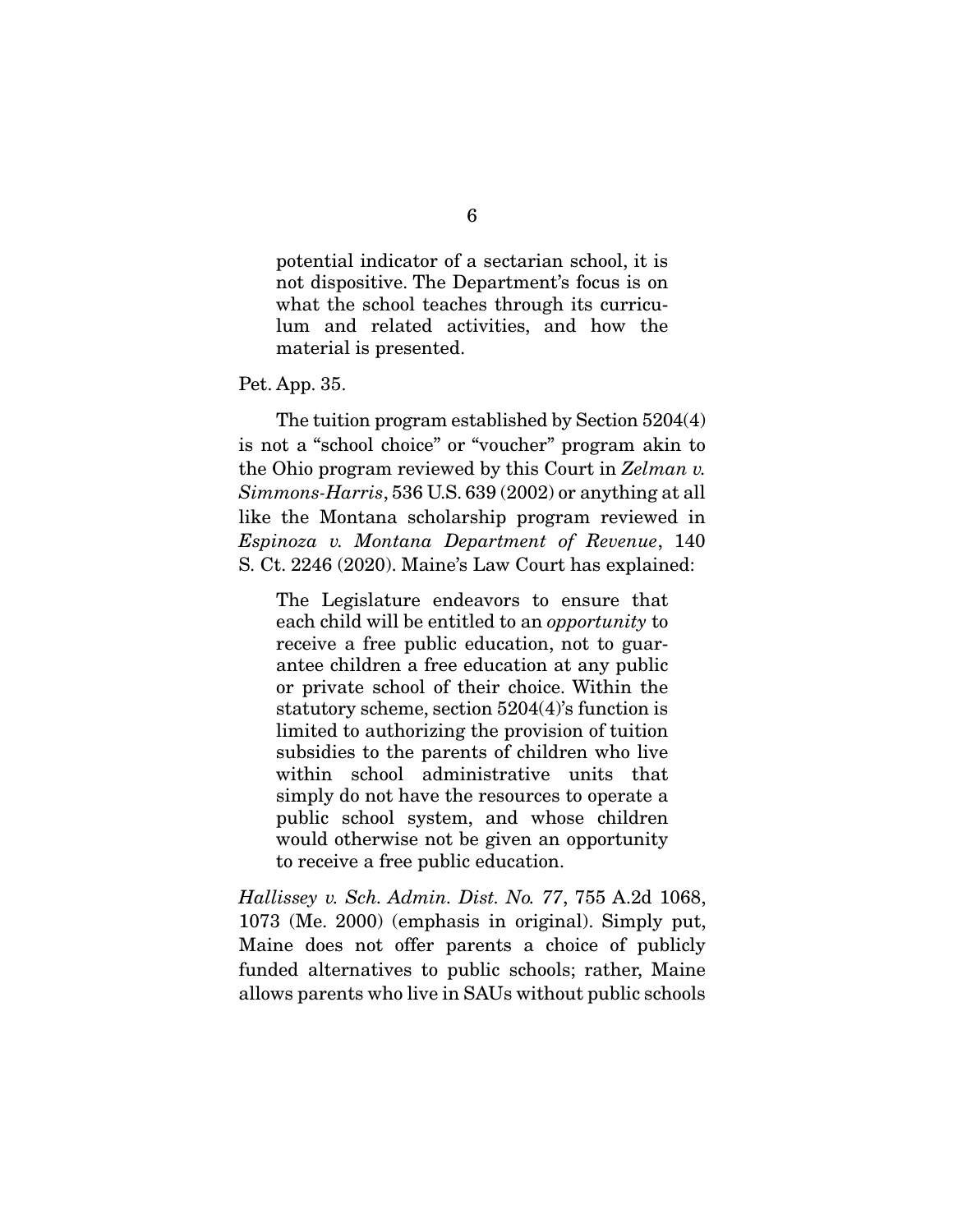or contracts for schooling privileges to obtain a public education for their children by choosing from among a small group of private schools who demonstrate to the State that the educational program they provide is a suitable equivalent to a public education.

 Maine has 260 SAUs serving nearly 180,000 students in grades K-12 at public expense. JA 4,73. More than half of the SAUs do not operate secondary schools. JA 70. In 2017-2018, 4,546 secondary students attended private schools through either a contract for schooling privileges or through the tuition program. JA 73. Almost all of these students attended a handful of private schools informally referred to as the "town academies" or the "Big 11." JA 73. According to data compiled by the Department from information submitted by these private schools, the actual percentage of publicly-funded students at the academies in 2020-21 ranged from 80% to 99%. https://www.maine.gov/doe/ sites/maine.gov.doe/files/inline-files/60PercentSchool EnrollmentsByFiscalResponsibility.xlsx. Because these schools enroll more than 60% publicly funded students, they must participate in the statewide assessment program, and, starting in the 2022-23 school year, satisfy all health and safety requirements that apply to public schools and align their curricula with Maine's system of learning results. Me. Rev. Stat. Ann. tit. 20- A, § 2951(6), as amended by P.L. 2021, ch. 386.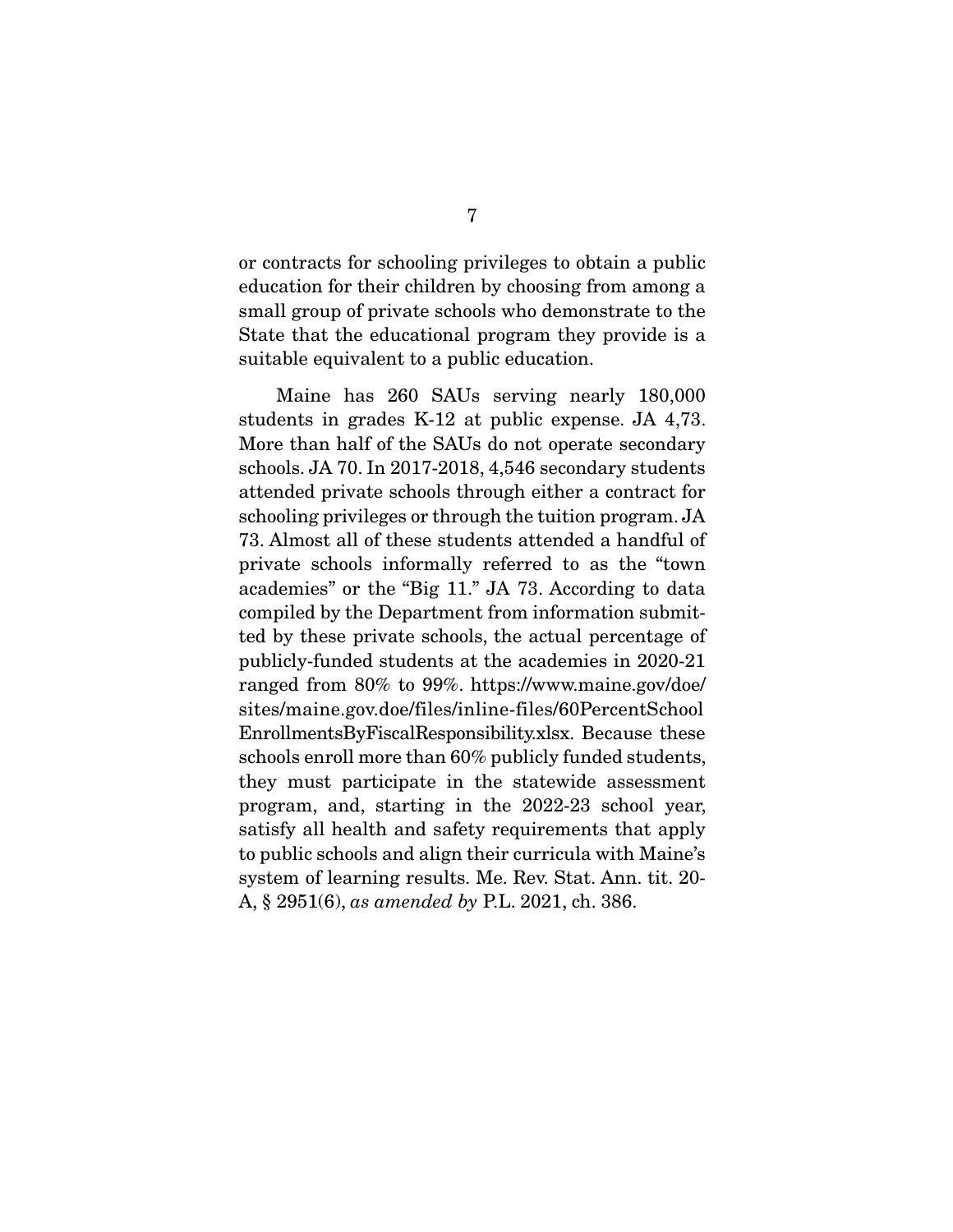### **B. The Attorney General's Opinion and the Legislature.**

 Maine's Constitution has never had a so-called "Blaine Amendment," "no-aid clause," or any other provision specifically prohibiting public funds from being provided to religious entities or used for religious purposes. Prior to 1980, some sectarian schools received public funds for tuition purposes. JA 72. In January of 1980, in response to a request from a legislator, Maine's Attorney General issued an opinion reviewing the existing First Amendment jurisprudence and concluding that the public funding of religious schools would violate the Establishment Clause. JA 35-68. Subsequently, the Legislature enacted the provision currently codified at Me. Rev. Stat. Ann. tit. 20-A, § 2951(2) ("Section 2951(2)"), limiting the provision of public funds to nonsectarian private schools. 1981 Me. Laws 2177.

In 2002, this Court decided Zelman v. Simmons-Harris. Zelman held, for the first time, that it was possible for a state to develop a so-called "voucher" program designed to provide school choice beyond the existing public education system that would allow parents to use public money to pay for sectarian schools without violating the Establishment Clause. 536 U.S. at 662-63. Presented with the opportunity to consider public tuition payments for sectarian education anew, a bill was introduced in 2003 to repeal Section 2951(2). JA 100.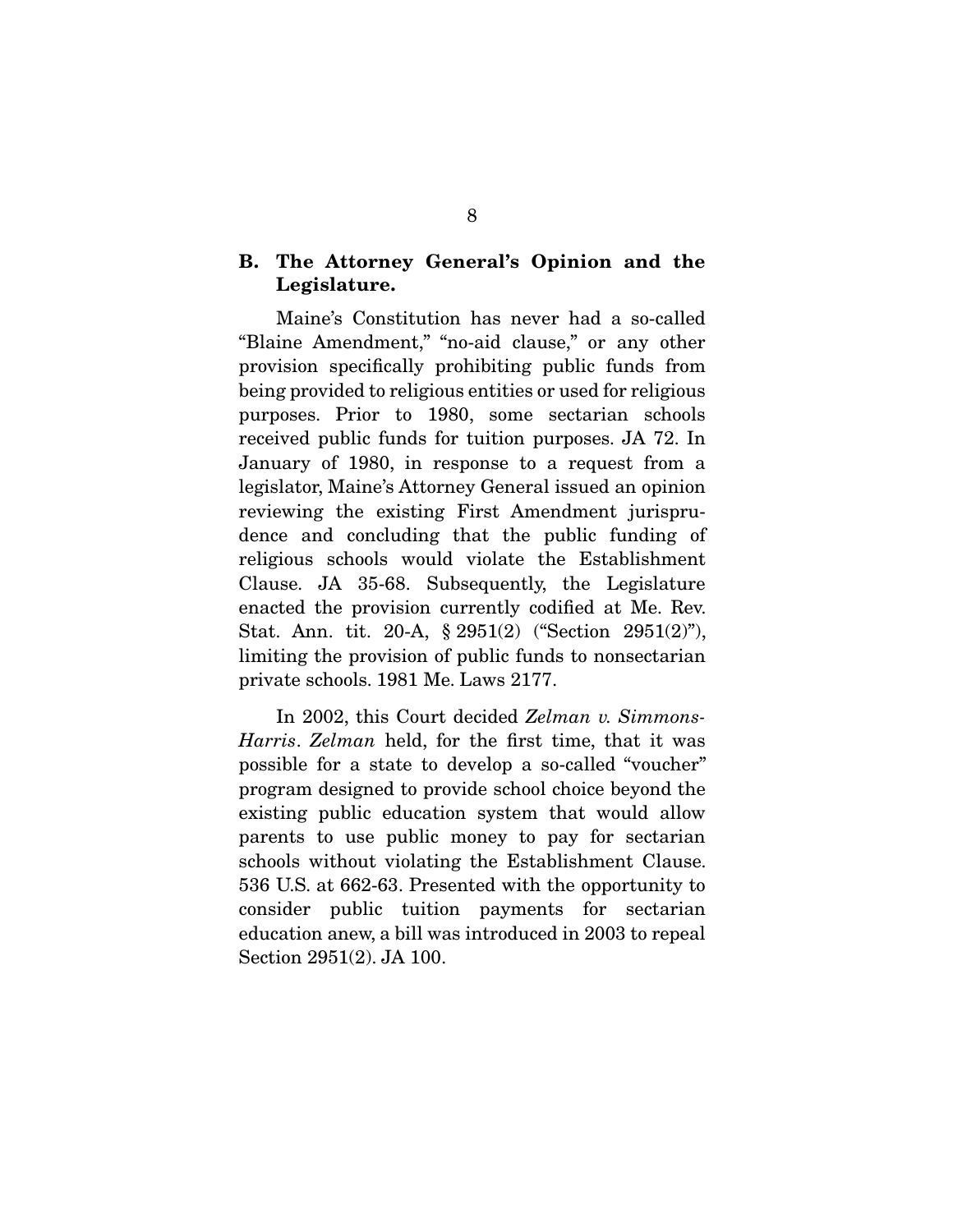Several legislators articulated the important rationales for continuing the exclusion of sectarian schools from the public education system, including:

- It is the sovereign prerogative of the people of the State of Maine to determine how public funds can and should be used in supporting public education for the children of this state. JA 100-01.
- Bringing all of our children together, no matter what their religious affiliation or background, promotes democracy, tolerance, and what is best in all of us. JA 105.
- A publicly funded education system works best when the education is one of diversity and assimilation, religiously neutral, and not a "separate and sectarian" one. JA 104-05.
- The government has an important oversight role with respect to what is taught in schools but cannot, and should not, oversee the religious components of any school. Because of that, public funds should not pay for an education over which the state cannot have oversight. JA 103, 105.
- Religious schools can, and reserve the right to, discriminate in favor of those of their own religion and the state should not fund discrimination. JA 100-03.

The bill was rejected. JA 108.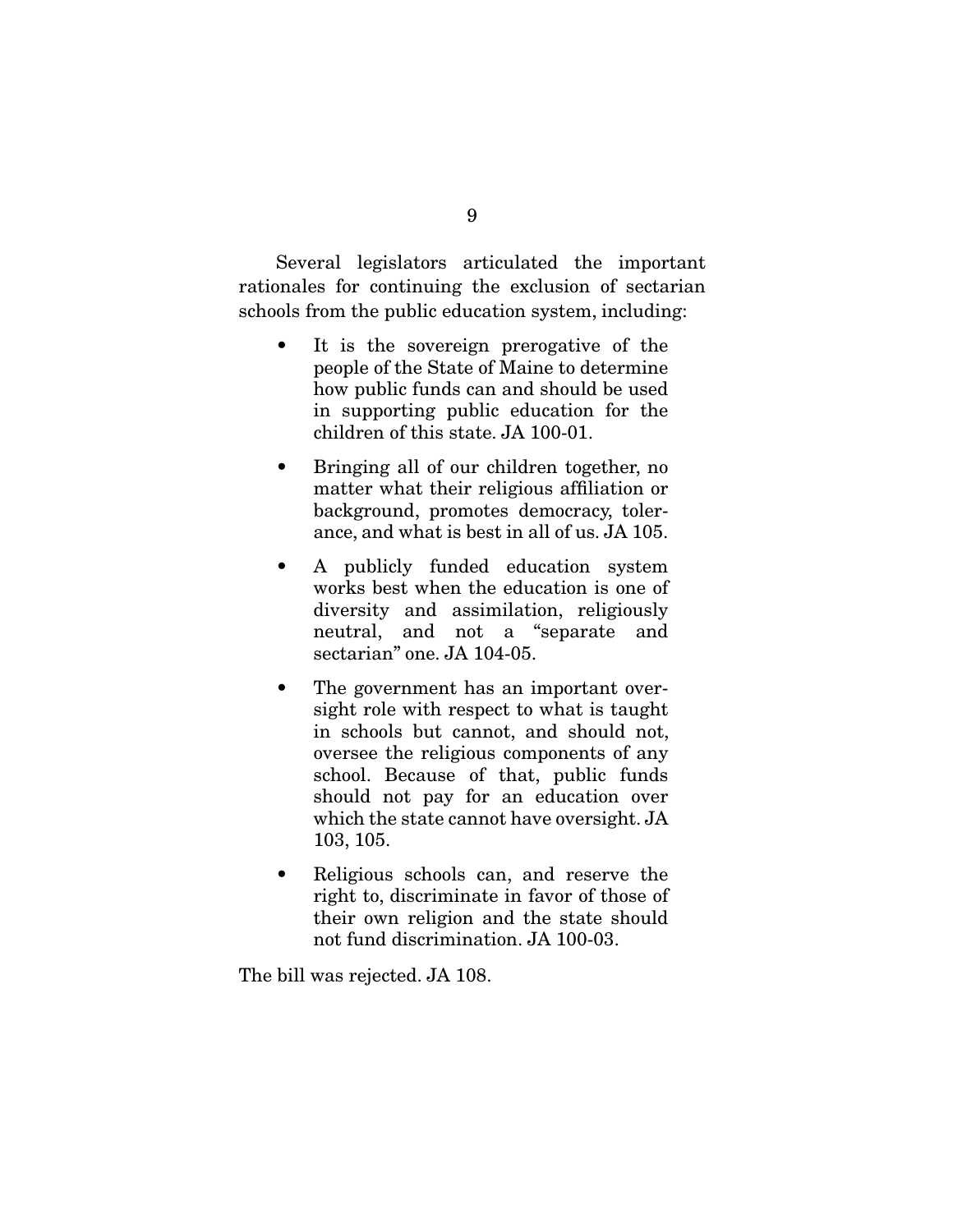#### **C. The Present Challenge.**

In the wake of this Court's decision in Trinity Lutheran Church of Columbia, Inc. v. Comer, 137 S. Ct. 2012 (2017), Petitioners filed a complaint in the District of Maine alleging that the tuition program violates the Free Exercise, Establishment, and Free Speech Clauses of the First Amendment as well as the Due Process and Equal Protection Clauses of the Fourteenth Amendment. JA 11-34.

### **1. The Petitioners**

 David and Amy Carson send their daughter, O.C., to Bangor Christian Schools ("BCS"). JA 74. The Carsons send her there because the school's Christian worldview aligns with their sincerely held religious beliefs and because of the school's high academic standards. Id. The Carsons' religion neither requires them to send their daughter to a Christian school nor prevents them from sending her to a public school. JA 75.

 Troy and Angela Nelson's daughter, A.N., is attending Erskine Academy through the tuition program. JA 78. The Nelsons do not dispute the quality of the secular education their daughter receives at Erskine. JA 78. The Nelsons send their son, R.N., to Temple Academy ("TA") because they believe it offers him a great education that aligns with their sincerely held religious beliefs. JA 78. The Nelsons would like to send their daughter, A.N., to TA because of the quality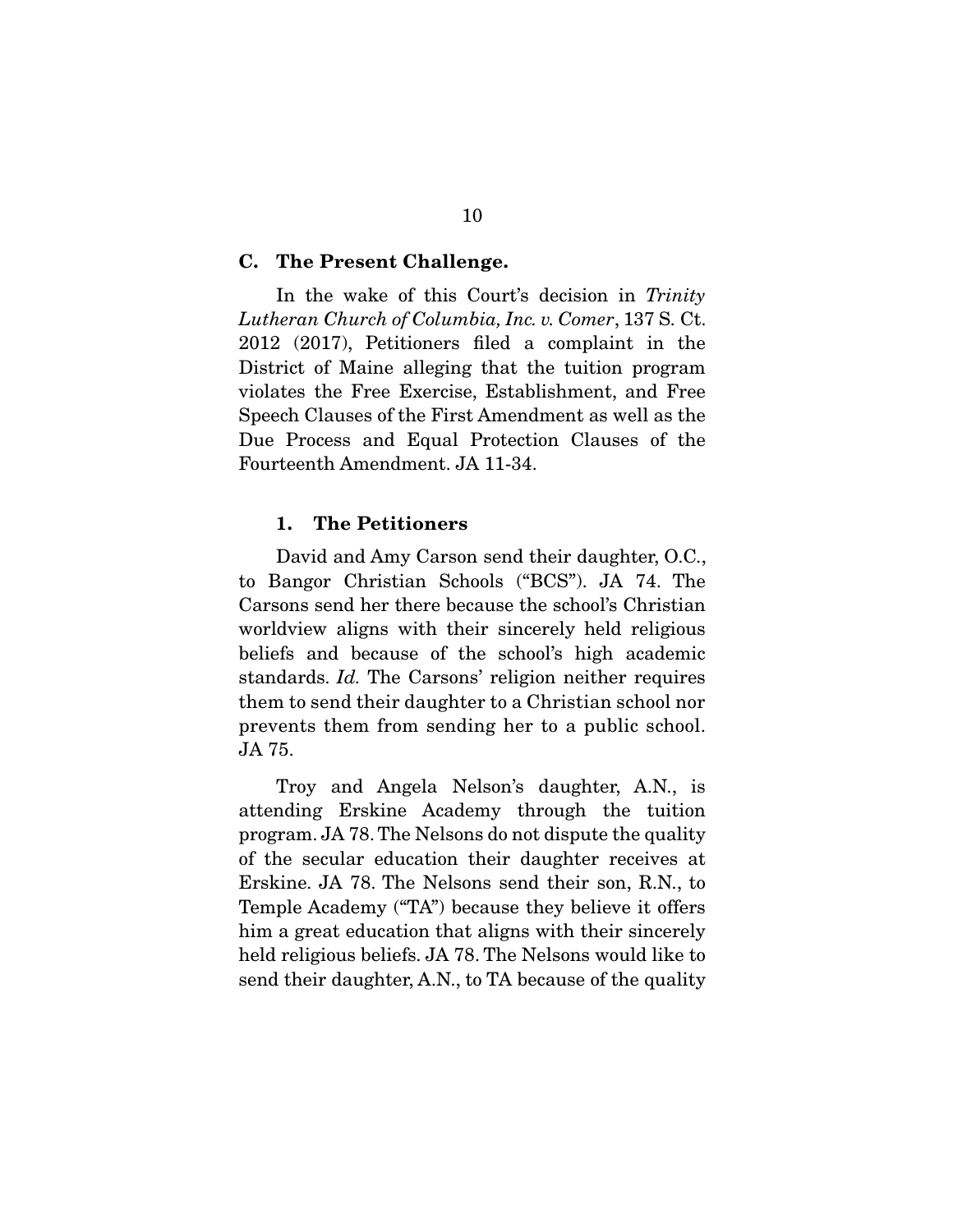of education and the discipline, but they cannot afford the cost of tuition for both of their children. JA 79.2

### **2. The Schools**

#### **a. Bangor Christian Schools (BCS)**

 BCS is a sectarian school for purposes of Section  $2951(2)$ . JA 80. It was founded in 1970 as a ministry of the Bangor Baptist Church (now Crosspoint Church) and is "into its fifth decade of training young men and women to serve the Lord." JA 80. BCS believes that God has ordained distinct and separate spiritual functions for men and women, and men are to be the leaders of the church. JA 81. BCS teaches children that the husband is the leader of the household. JA 86.

 Prior to admitting any student, BCS officials meet with the student and his or her family to explain BCS's mission and goal of instilling a Biblical worldview in BCS's students to try and determine if the school is a "good fit" for the student.

 JA 82. BCS believes that a student who is homosexual or identifies as a gender other than on his or her original birth certificate would not be able to sign the agreement governing codes of conduct that BCS requires as a condition of admission. JA 83.

 At BCS, presenting oneself as a gender other than what is listed on one's original birth certificate,

<sup>2</sup> Both O.C. and A.N. have now graduated from high school and R.N. currently attends Erskine Academy at public expense. Pet. Br. 6 and n.4.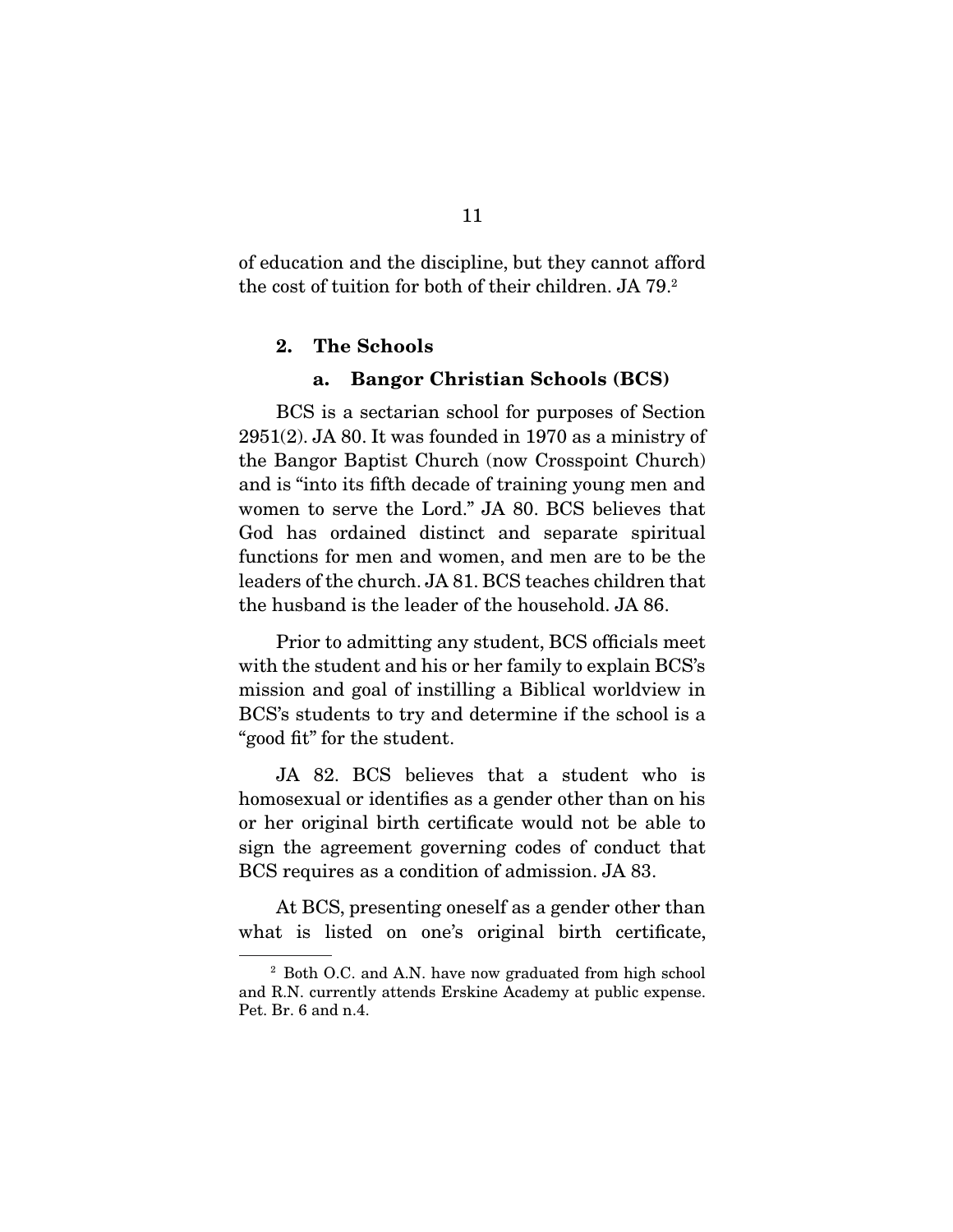whether done on or off school grounds, "may lead to immediate suspension and probable expulsion." JA 83. If a student presented as a gender other than that on his or her original birth certificate and refused to stop presenting as a different gender after counseling with school staff, the student would not be allowed to continue attending BCS – just as a student who insisted on drinking every weekend would not be allowed to continue attending the school. JA 83. If a student was openly gay and regularly communicated that fact to his or her classmates, "that would fall under an immoral activity" under BCS's Statement of Faith and if "there was no change in the student's position" after counseling, the student would not be allowed to continue attending BCS. JA 83. An openly gay student who regularly communicated that fact in the school environment to his or her classmates would receive counseling, but if the student was "entrenched in this is who I am, I think it is right and good" the student would not be allowed to continue attending BCS because "it clearly goes against [BCS'] Biblical beliefs" – even if the student was celibate and did not engage in homosexual acts. JA 84.

 Among BCS's educational objectives are to: 1) "lead each unsaved student to trust Christ as his/her personal savior and then to follow Christ as Lord of his/her life;" 2) "develop within each student a Christian world view and Christian philosophy of life;" and 3) "prepare each student for the important position in life of spiritual leadership in school, home, church, community, state, nation, and the world." JA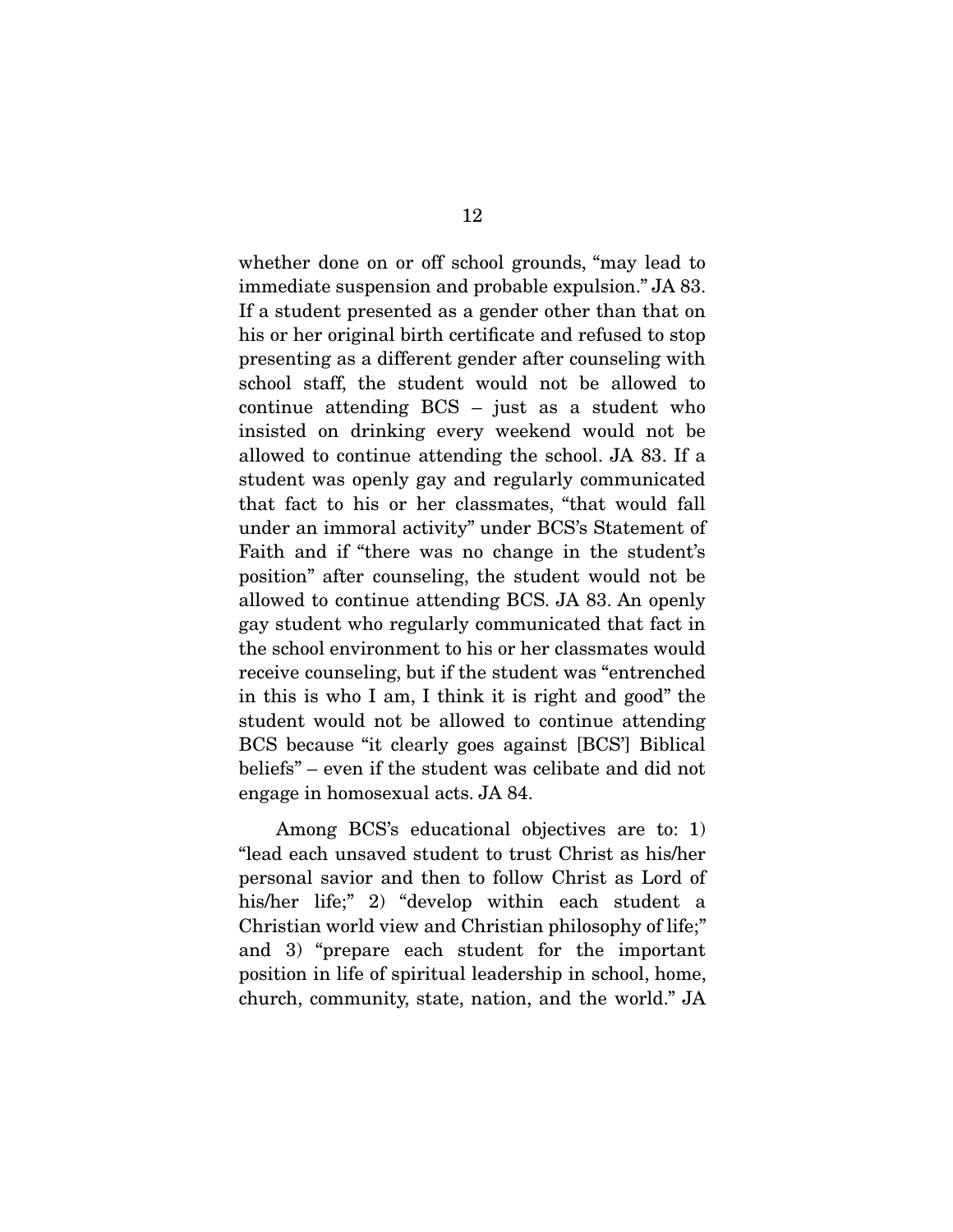84-85. Students at BCS are placed on academic probation if they receive an F in any course, unless the course is Bible, in which case a grade below 75% results in probation. JA 85. Bible is subject to this more stringent standard because "that is the primary thing in our school." JA 85.

 BCS believes that the main reason parents send their children to BCS is to develop a biblical worldview. JA 85. BCS does not believe there is any way to separate the religious instruction from the academic instruction – religious instruction is "completely intertwined and there is no way for a student to succeed if he or she is resistant to the sectarian instruction." JA 85-86. For example, one of the objectives in the fifthgrade social studies class is to "[r]ecognize God as Creator of the world." JA 87. One of the objectives in the ninth-grade social studies class is to "[r]efute the teachings of the Islamic religion with the truth of God's Word." JA 88. One of the objectives for students in the tenth-grade government class is to "[d]etermine a Christian framework for determining and executing foreign policy." JA 88. Attending chapel is mandatory. JA 86.

 To be a teacher at BCS, one must affirm that "he/she is a 'Born Again' Christian who knows the Lord Jesus Christ as Savior." JA 89. Moreover, every employee of BCS "[m]ust be born again" and "[m]ust be an active, tithing member of a Bible believing church." JA 89. BCS will not hire teachers who identify as a gender other than on their original birth certificates, nor will it hire homosexual teachers. JA 89.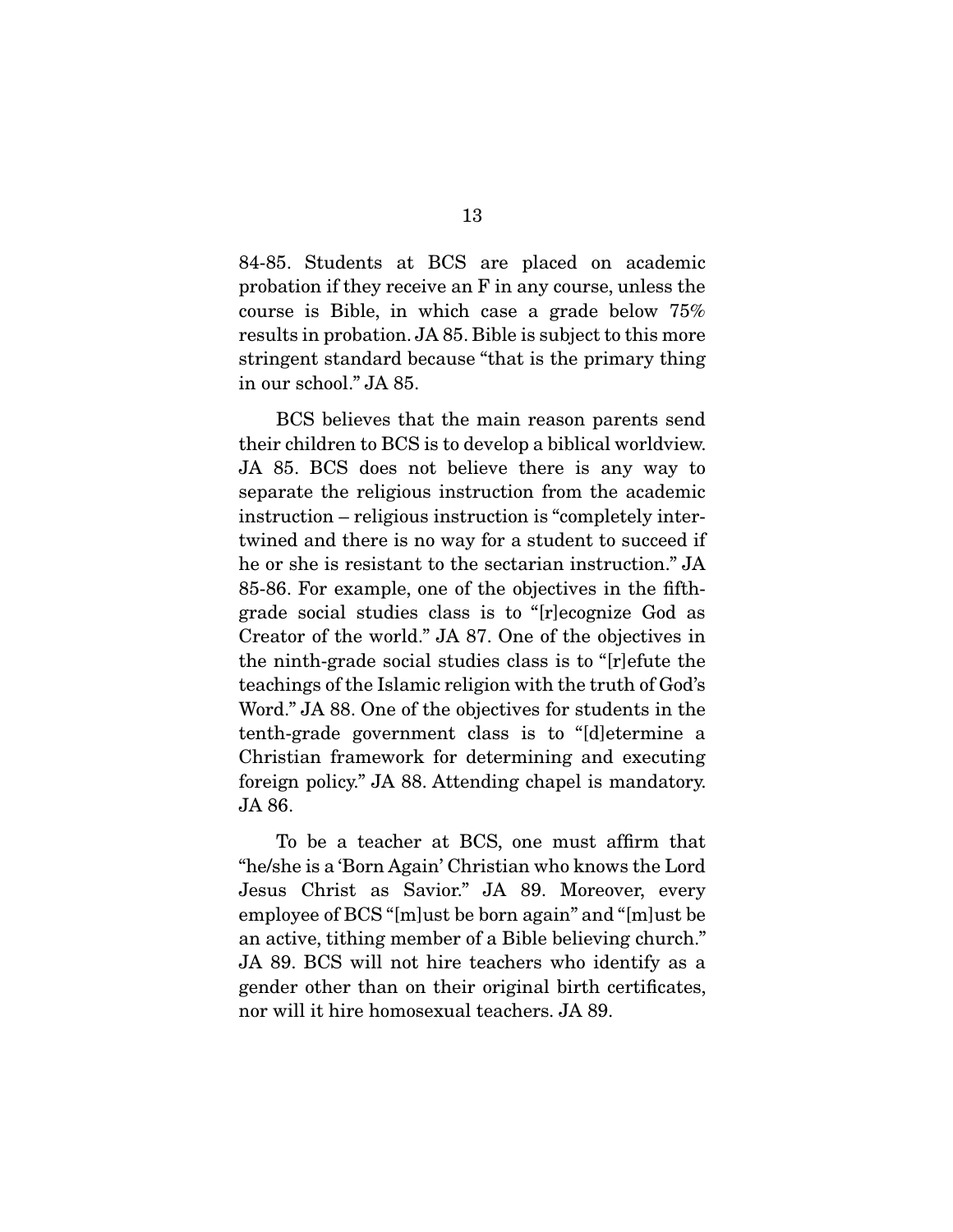#### **b. Temple Academy (TA)**

 TA is a sectarian school for purposes of Section  $2951(2)$ . JA 90. It is an "integral ministry" and essentially an "extension" of Centerpoint Community Church. JA 91. Its governing body is Centerpoint's Board of Deacons. App 91. The superintendent of TA is Centerpoint's lead pastor. JA 91.

 Under TA's admission policy, a student would most likely not be accepted if he or she comes from a family that does not believe that the Bible is the word of God. JA 94. TA has a "pretty hard lined" written policy that states that only Christians will be admitted as students, though exceptions have been made, and might be made in the future, to admit students of different faiths. JA 94. Under TA's written admission policy, "students from homes with serious differences with the school's biblical basis and/or its doctrines will not be accepted." JA 94. A Muslim family would have serious differences with TA's biblical basis and its doctrines. JA 94. TA will not admit a child who lives in a two-father or a two-mother family. JA 95. TA will not admit a student who is homosexual, though there are students presently enrolled who "struggle" with homosexuality. JA 95. A child who identifies with a gender that is different than what is listed on the child's original birth certificate would not be eligible for admission. JA 95.

 As a condition of enrollment, the student's parents must sign a Family Covenant in which they affirm that they are in agreement with TA's views on abortion, the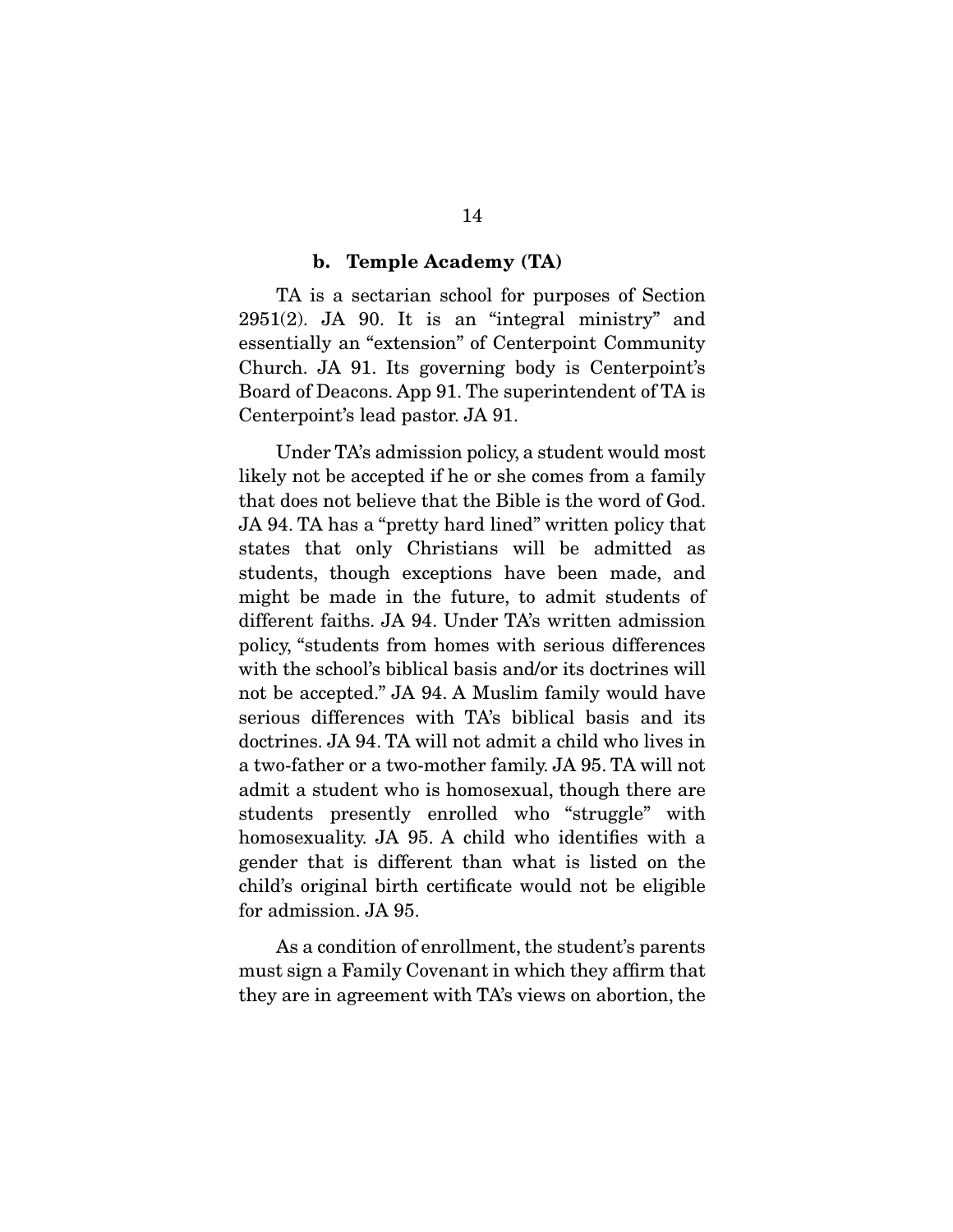sanctity of marriage, and homosexuality and in which they acknowledge that TA may request that the student withdraw if "the student does not fit into the spirit of the institution regardless of whether or not he/she conforms to the specific rules and regulations." JA 95. Students in grades 7 to 12 must sign a covenant in which the student affirms that he or she "will seek at all times, with the help of the Holy Spirit, to live a godly life in and out of school in order that Jesus Chris will be glorified." JA 95-96.

 TA's educational philosophy "is based on a thoroughly Christian and Biblical world view;" a "world view" "is a set of assumptions that one holds about the basic makeup of his world and forms the basis for all that one does and thinks." JA 92. TA's "academic growth" objectives include "provid[ing] a sound academic education in which the subject areas are taught from a Christian point of view" and "help[ing] every student develop a truly Christian world view by integrating studies with the truth of Scripture." JA 93.

 TA provides a "biblically-integrated education," which means that the Bible is used in every subject that is taught. JA 96. Teachers "are expected to integrate Biblical principles with their teaching in every subject taught at Temple Academy." JA 96-97. TA urges students to obey the Bible and accept Christ as their personal savior. JA 97. Students are required to attend a religious service once a week. JA 96.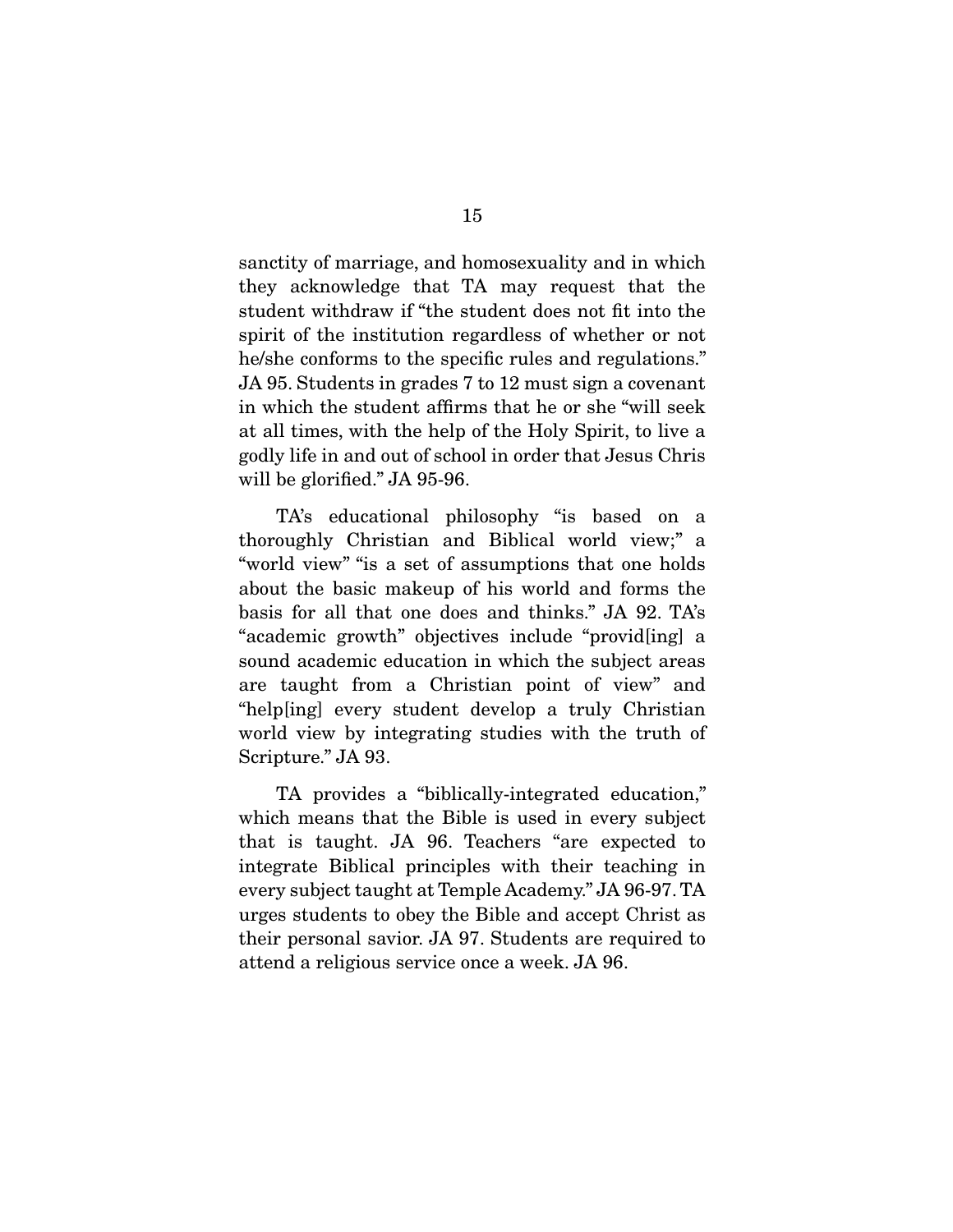A person must be a born-again Christian to be eligible for all staff positions at TA, including custodial positions. JA 98. Homosexuals are not eligible for employment as teachers at TA. JA 98. In their employment agreements, teachers must acknowledge that the Bible says that "God recognize[s] homosexuals and other deviants as perverted" and that "[s]uch deviation from Scriptural standards is grounds for termination." JA 98.

### **3. Procedural History**

 The case was submitted on cross-motions for judgment on a stipulated record, and the District Court rendered judgment in the Commissioner's favor, concluding that the First Circuit's *Eulitt* decision "has certainly not been revoked" and that because there have been no material changes to the tuition program since *Eulitt*, that precedent controlled. Pet. App. 13.

 Petitioners appealed to the United States Court of Appeals for the First Circuit. Pet. App. 14. After the appeal had been fully briefed and argued, this Court issued its decision in Espinoza. Pet. App. 14-15. The court of appeals began by acknowledging Espinoza as offering "the clearest guidance as to what constitutes, with respect to doling out aid, solely status-based religious discrimination as opposed to discrimination based on religious use." Pet. App. 32-33. Per Espinoza, the critical feature of status-based discrimination is that it is based "solely on the aid recipient's affiliation with or control by a religious institution." Pet. App. 33.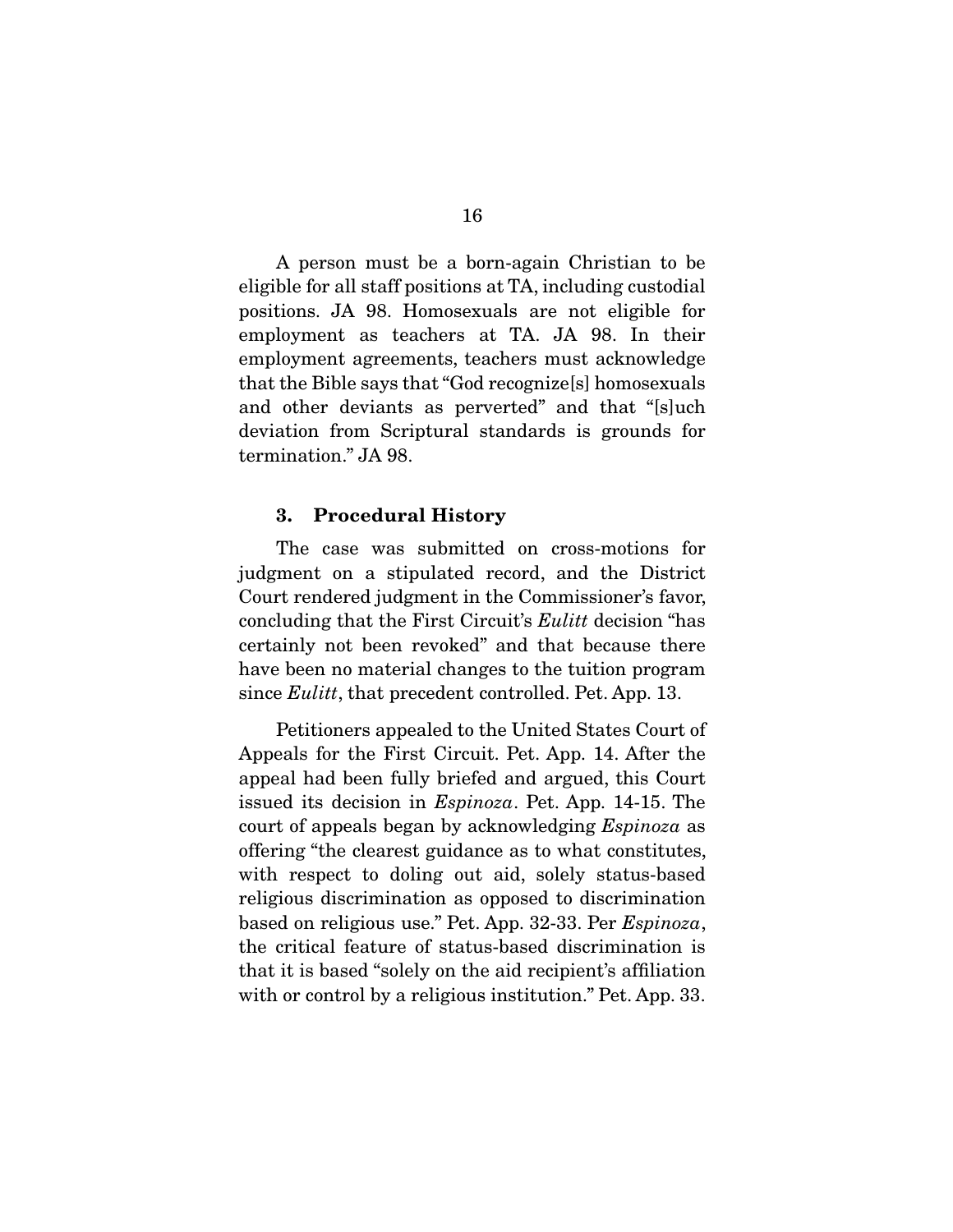The court of appeals then turned to the specifics of the tuition program and concluded that it did not constitute status-based discrimination for three reasons. First, the testimony of the Department's former Commissioner, as affirmed by the current Commissioner and the Maine Attorney General's Office, stated that while a school's affiliation or association with a church or religious institution is a potential indicator of a sectarian school, it is not dispositive. Pet. App. 35. "The Department's focus is on what the school teaches through its curriculum and related activities and how the material is presented." Id. Second, the plain language of Section 2951(2) itself does not make control or affiliation dispositive, and the inclusion of the trailing phrase "in accordance with the First Amendment" serves to ensure, in light of Espinoza, that it is not. Pet. App. 36-37. Finally, while the court of appeals recognized the potential for a restriction that was nominally based on use to be one based on status in disguise, the court concluded that the record supported the Commissioner's representations and the Petitioners had not developed an argument otherwise. Pet. App. 38.

 Turning to the contention that the distinction between status and use is not relevant from a constitutional perspective, the court of appeals noted that Petitioners pointed to no controlling Supreme Court authority on that point. Pet. App. 40. Nonetheless, the court carefully examined Justice Gorsuch's concurrences in both Trinity Lutheran and Espinoza questioning the legitimacy of such a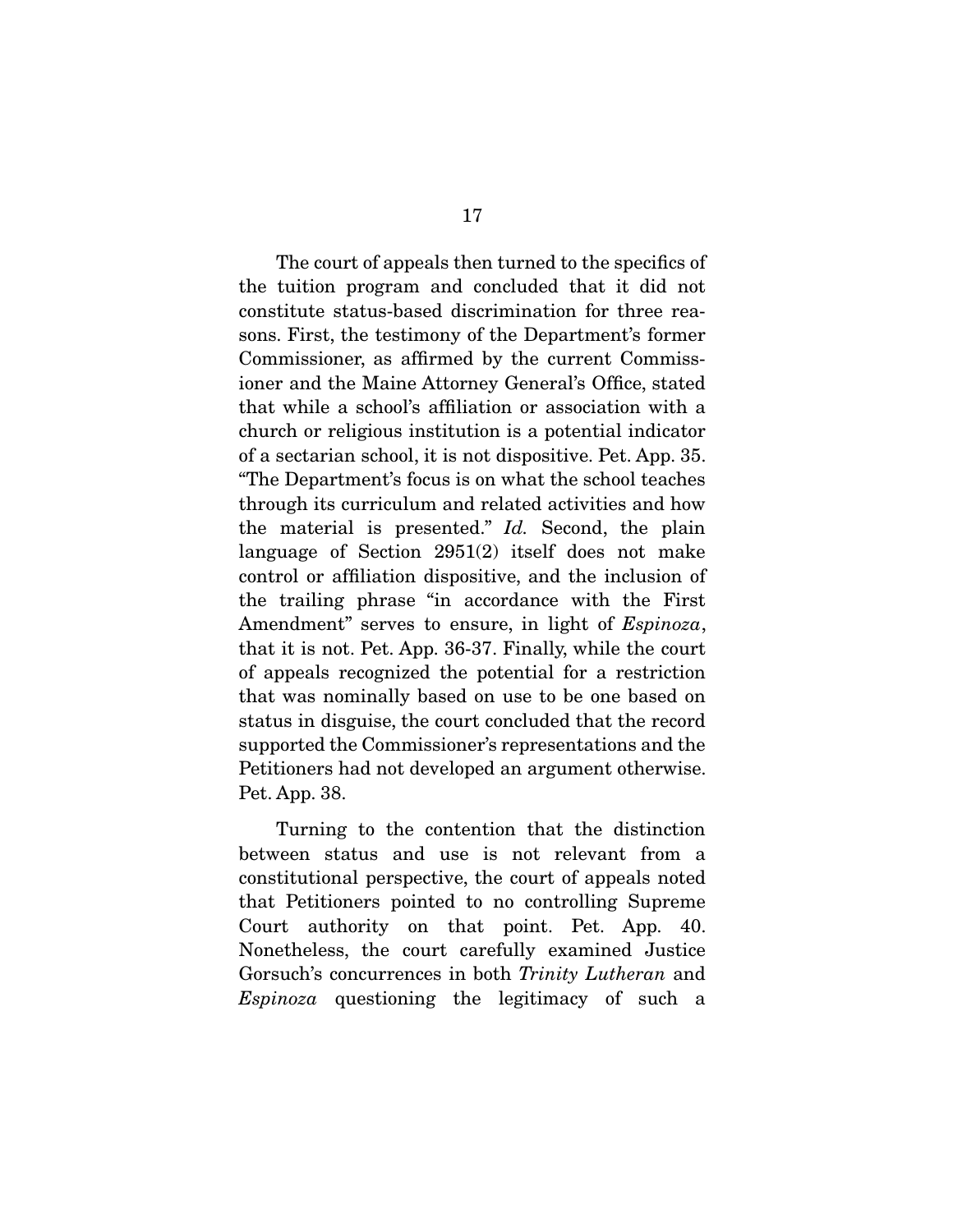distinction because the Free Exercise Clause protects the religious in both their inward beliefs  $(i.e.$  status) and their exercise (i.e. use). Pet. App. 41. The court of appeals agreed with Justice Gorsuch's premise with respect to the scope of the Free Exercise Clause, but concluded that the tuition program's limitations serve to allay his concerns because "it does not target any religious activity apart from what the benefit itself would be used to carry out." Pet. App. 42. As "nothing in either one of Justice Gorsuch's concurrences suggests that the government penalizes a fundamental right simply because it declines to subsidize it," the court found that it must first determine the "baseline" benefit set by the tuition program in order to determine "whether . . . the 'nonsectarian' requirement merely reflects Maine's refusal to subsidize religious exercise . . . or instead penalizes religious exercise." Id.

 In this regard, the court "found significant" that the tuition program "is designed to 'ensur[e],'... that students who cannot get a public school education from their own SAU can nonetheless get an education that is 'roughly equivalent to the education they would receive in public schools.'" Pet. App. 43. The court also "found significant" that Maine's interest in aligning the tuition program with its religiously neutral public education system was "wholly legitimate" as "there is no question that Maine may require its public schools to provide a secular education rather than a sectarian one." Pet. App. 43-44 (emphasis in original). The court concluded that "given the baseline that Maine has set through the benefit provided by the tuition assistance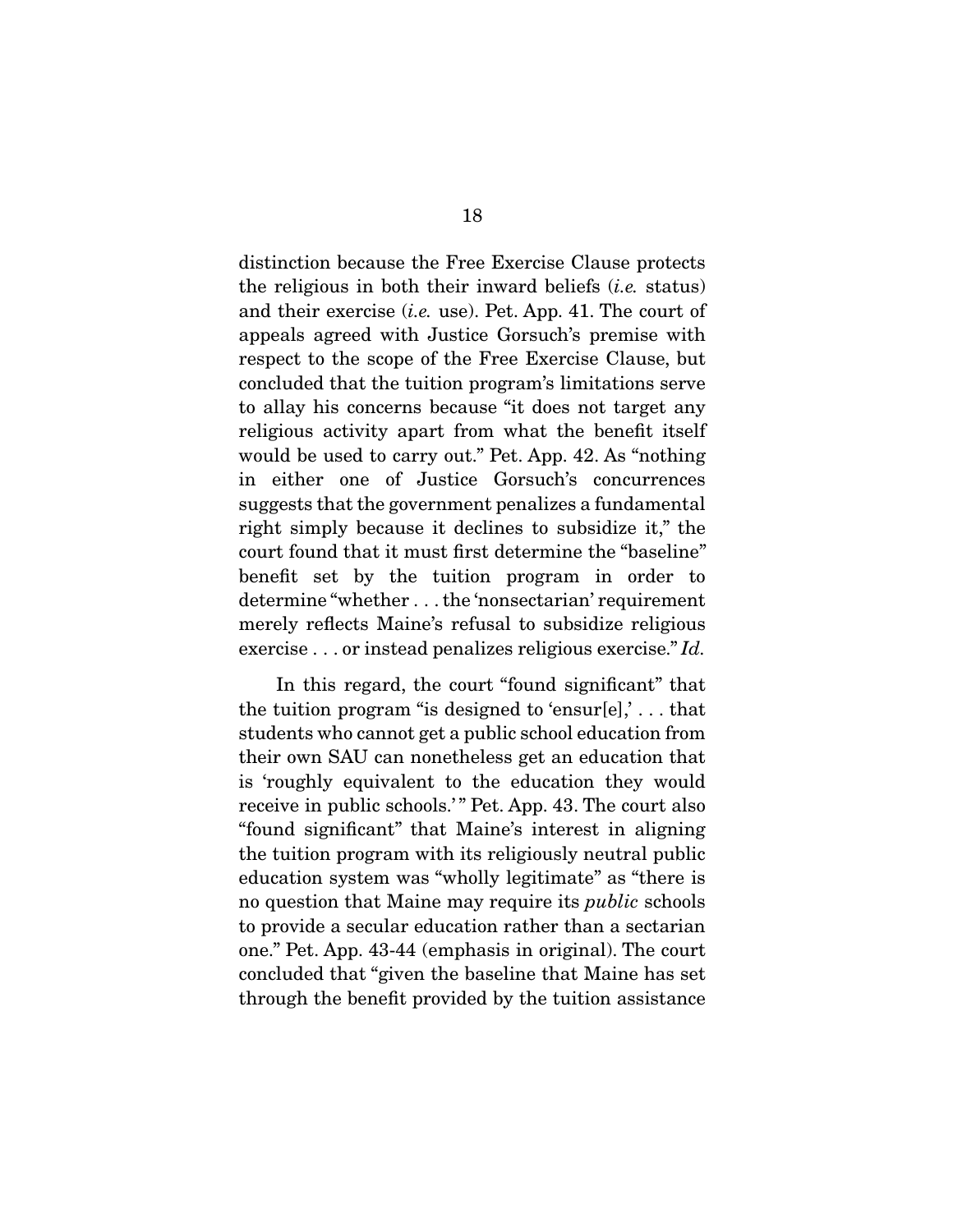program, the plaintiffs in seeking publicly funded 'biblically-integrated' or religiously 'intertwined' education are not seeking 'equal access' to the benefit Maine makes available to all others – namely the free benefits of a public education." Pet. App. 44 (emphasis in original). In other words, Maine's tuition program does not act as a penalty for religious exercise, it merely declines to subsidize it.

### **SUMMARY OF THE ARGUMENT**

 $\overbrace{\hspace{2.5cm}}^{\bullet}$   $\overbrace{\hspace{2.5cm}}^{\bullet}$ 

 Maine's tuition program does not violate the Free Exercise Clause. The public benefit at issue is not an education but a public education. What Petitioners want is a different benefit – a religious education. This Court has repeatedly recognized the significance of public education and has never suggested that a state's establishment of a secular public education system raises any constitutional concern. A religious education is nothing like a public education, as this Court has recognized and as the factual record demonstrates. An education that includes proselytization and inculcation in specific religious beliefs and supports the exclusion of some children and families is antithetical to a public education. While families are certainly entitled to send their children to religious schools (and Maine law respects that choice by declaring that enrollment in religious schools satisfies attendance requirements), the Free Exercise Clause does not demand that public dollars be used to support it.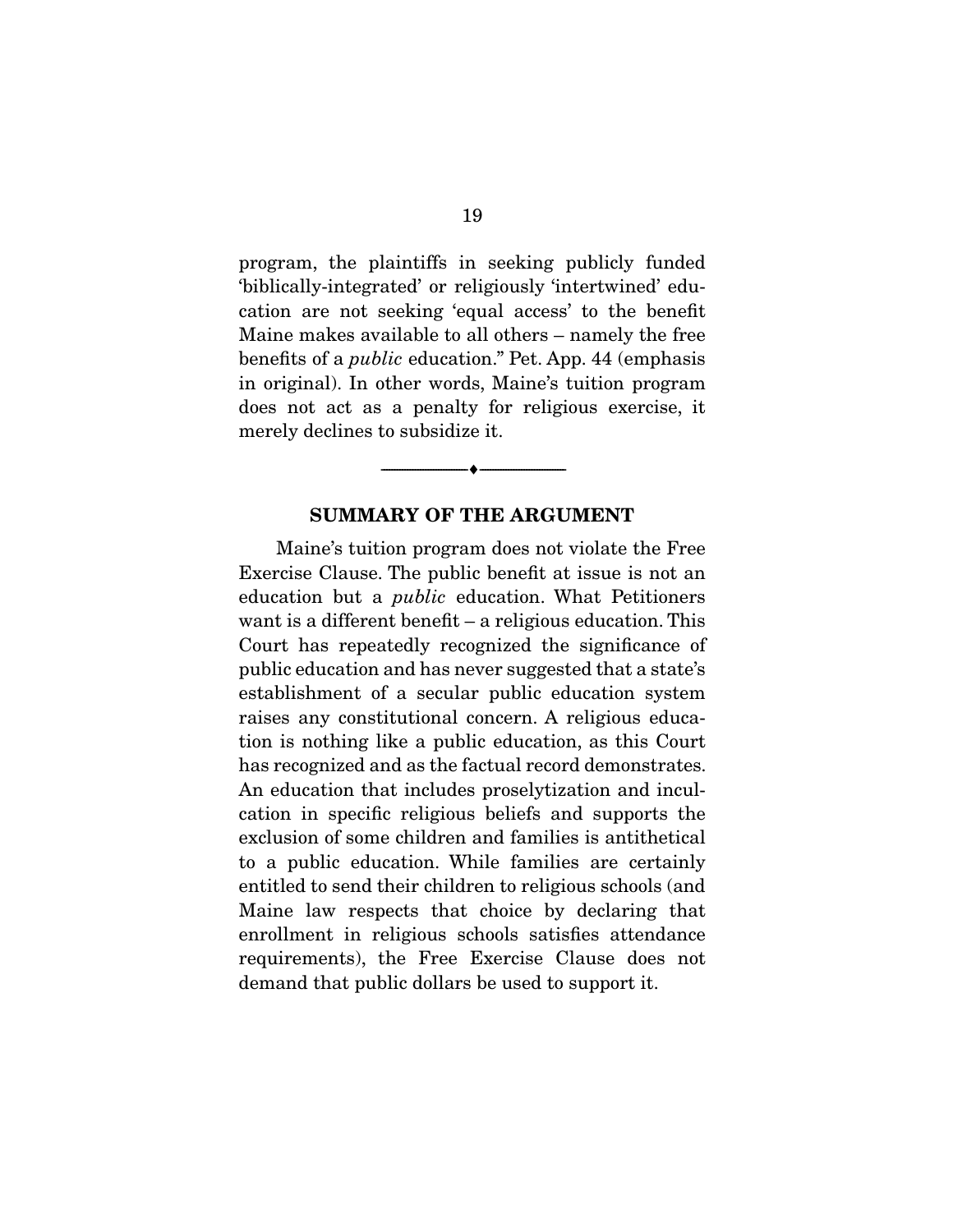This Court has recognized that while the Free Exercise Clause is implicated when a government denies a benefit solely based on the religious status of an entity, the same is not true when it denies a benefit based on the religious use to which the benefit will be put. Maine's system of public education is an example of why the status/use distinction matters. It is a perfect example of what this Court has described as the "play in the joints" between what the Establishment Clause allows and the Free Exercise Clause requires. In order to maintain a secular public education system that relies upon private schools to ensure universal access, Maine allows any entity, religious or not, to participate, but excludes only schools that serve to proselytize and inculcate by promoting a particular faith and presenting academic material through the lens of that faith.

 Finally, even if the Free Exercise Clause were implicated, Maine's tuition program would satisfy strict scrutiny. A secular public education system is a compelling state interest, and Maine has tailored its tuition program narrowly to exclude only that which in substance is wholly inconsistent with a public education.

 With respect to the Equal Protection Clause, any alleged discrimination is fully disposed of by the resolution of the free exercise claim. Petitioners' argument with respect to the Establishment Clause would turn that clause on its head. Any Establishment Clause concerns weigh heavily in favor of the State, not Petitioners.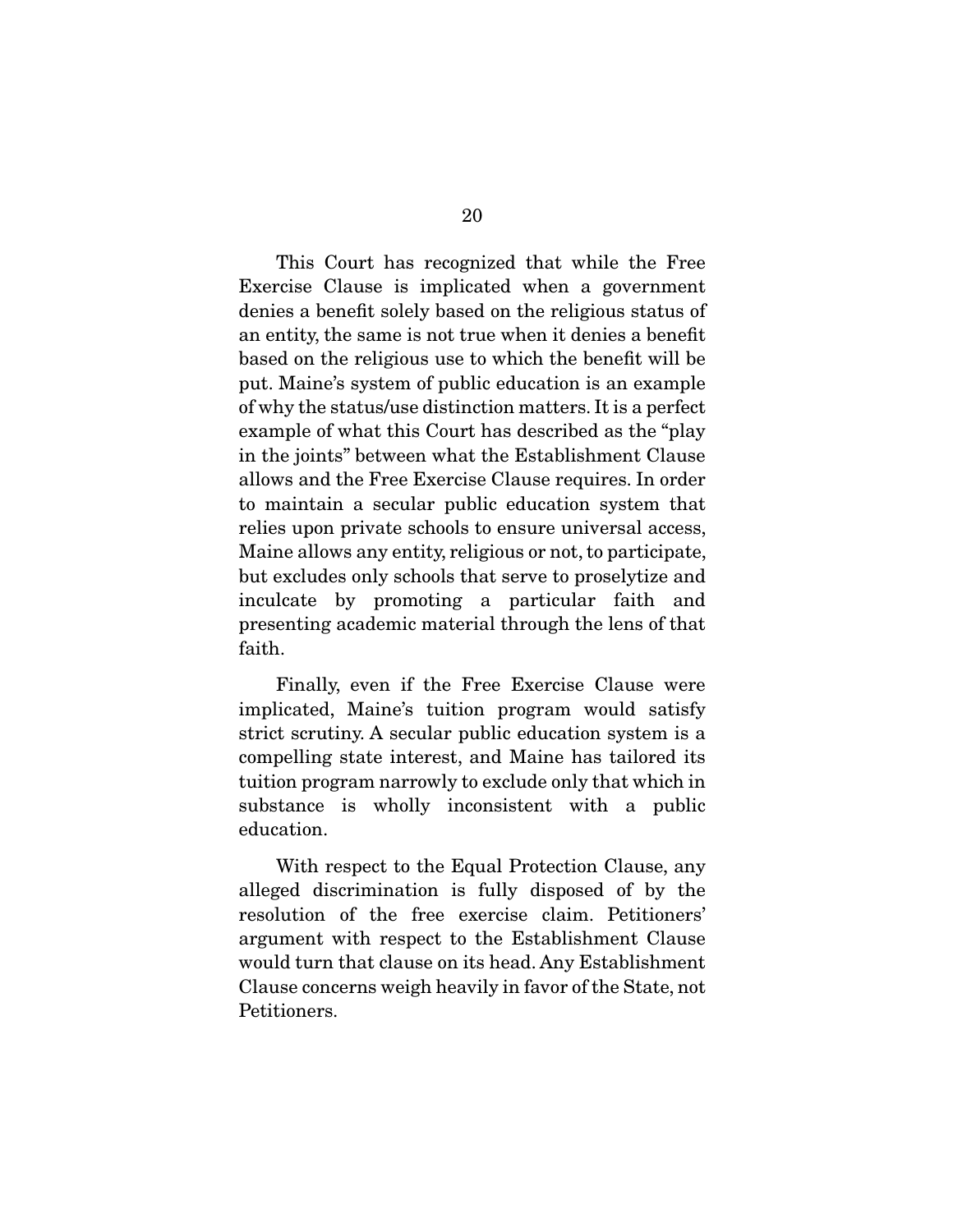Finally, Petitioners do not have standing because, at best, it is speculative whether a favorable ruling will result in the relief they seek – the ability to send their children to sectarian schools at public expense.

**ARGUMENT** 

--------------------------------- ♦ ---------------------------------

## **I. Maine's Tuition Program Does Not Violate the Free Exercise Clause.**

 The Religion Clauses of the First Amendment provide: "Congress shall make no law respecting an establishment of religion, or prohibiting the free exercise thereof." U.S. Const. amend. I. This Court has recognized "that there is 'play in the joints' between what the Establishment Clause permits and the Free Exercise Clause compels." Trinity Lutheran, 137 S. Ct. at 2019 (2017) (quoting Locke v. Davey, 540 U.S. 712 (2004)). "The Free Exercise Clause 'protect[s] religious observers against unequal treatment' and subjects to the strictest scrutiny laws that target the religious for 'special disabilities' based on their 'religious status.' " Id. (quoting Church of Lukumi Babalu Aye, Inc. v. Hialeah, 508 U.S. 520, 533, 542 (1993)). "Applying that basic principle, this Court has repeatedly confirmed that denying a generally available benefit solely on account of religious identity imposes a penalty on the free exercise of religion that can be justified only by a state interest 'of the highest order.'"  $Id.$  (quoting McDaniel v. Paty, 435 U.S. 618, 628 (1978) (plurality opinion)). Maine's tuition program does not penalize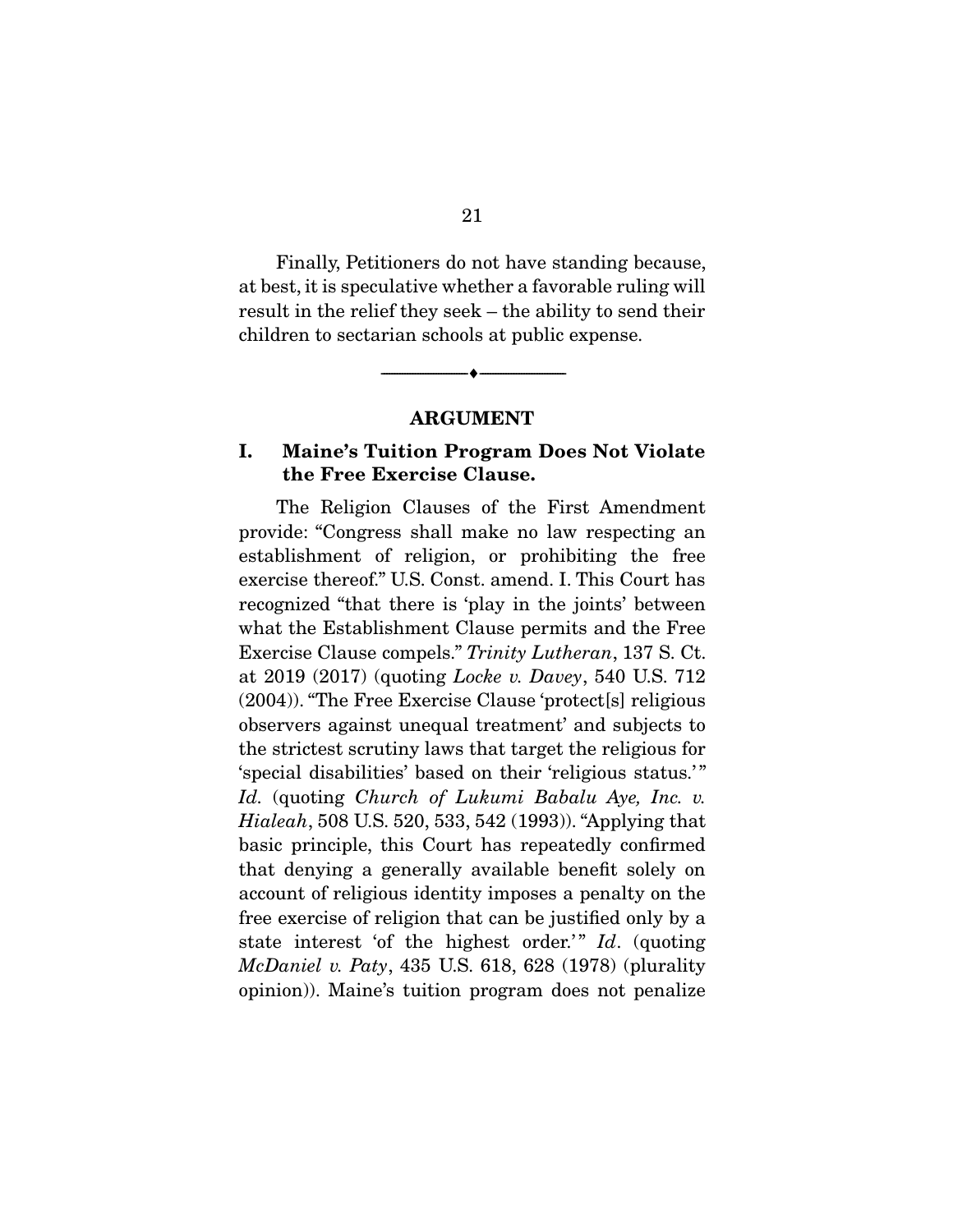the free exercise of religion; Maine is merely refusing to subsidize a single explicitly religious use.

## **A. The benefit being offered is public education; petitioners want an entirely different benefit – publicly-funded religious instruction.**

 The first step in deciding whether Petitioners are being denied a "generally available benefit" is to carefully define the benefit at issue. Here, the benefit is a free public education. This is not a school choice program where public funds are available to families who for academic, religious, athletic, or other reasons want to opt out of the public education system and send their children to private schools. Rather, public funds are available only to children who live in SAUs that neither have a public school nor contract for schooling privileges to ensure that they are able to access a free public education. Simply put, it is not a program to subsidize private education, but a program to provide a public education. Nonsectarian private schools are eligible because the education they provide is consistent with a public education. Sectarian schools, on the other hand, provide something entirely different – religious instruction. In short, because Petitioners seek a benefit that is different than the one that is generally available, they are not entitled to it under the Free Exercise Clause.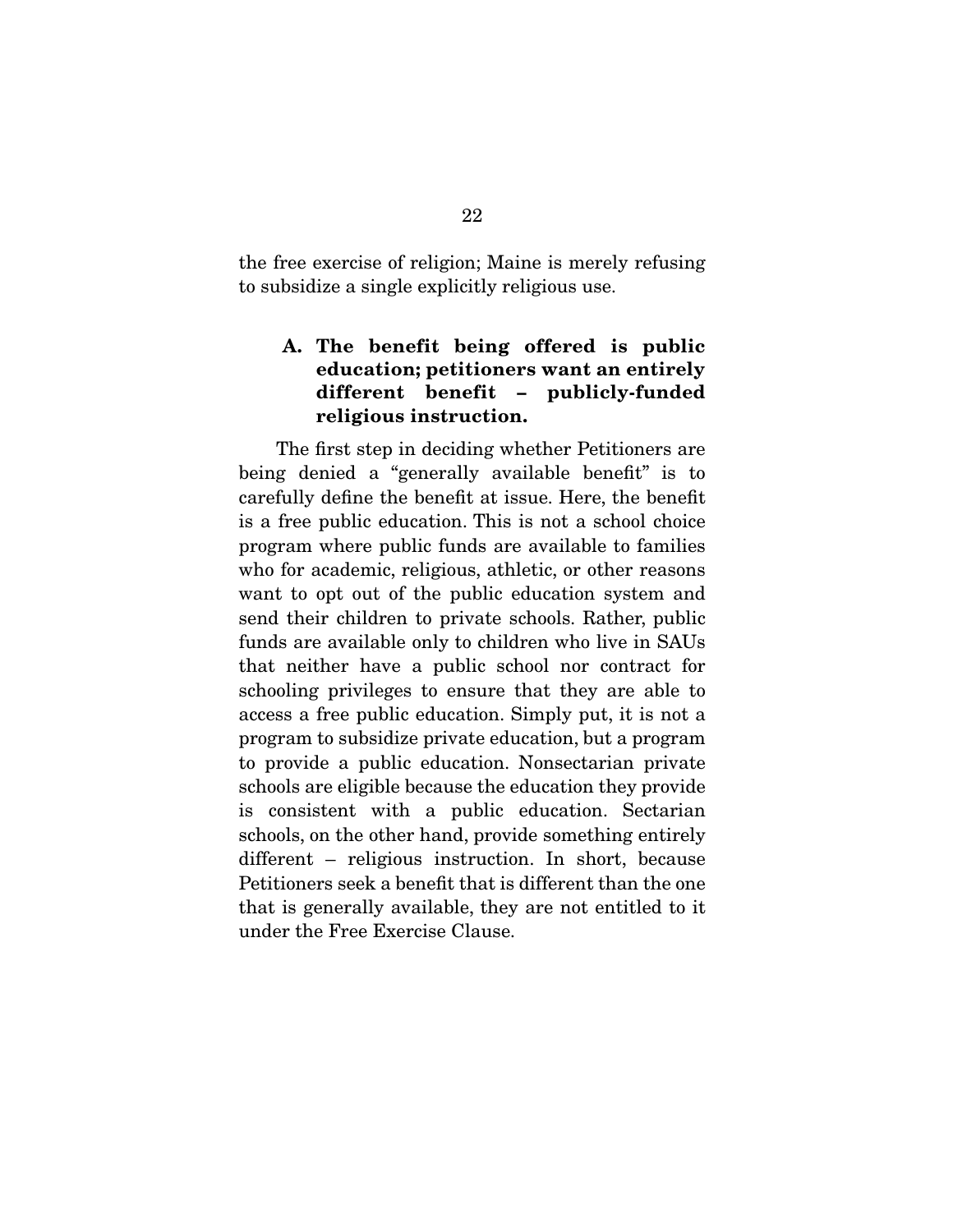### **1. Public Education is a vital obligation and "not merely some governmental 'benefit.' "**

 As an initial matter, it is important to stress that the benefit at issue here – public education – is no ordinary one. Public education forms the backbone of an inclusive society where children have the opportunity to access all that our country has to offer. It plays a fundamental role in the maintenance of our democratic government. As this Court said in 1954:

[E]ducation is perhaps the most important function of state and local governments. Compulsory school attendance laws and the great expenditures for education both demonstrate our recognition of the importance of education to our democratic society. It is required in the performance of our most basic public responsibilities, even service in the armed forces. It is the very foundation of good citizenship. Today it is a principal instrument in awakening the child to cultural values, in preparing him for later professional training, and in helping him to adjust normally to his environment. In these days, it is doubtful that any child may reasonably be expected to succeed in life if he is denied the opportunity of an education.

### Brown v. Bd. of Ed., 347 U.S. 483, 493 (1954).

 This Court's "abiding respect for the vital role of education in a free society" both predates and postdates Brown. San Antonio Sch. Dist. v. Rodriguez,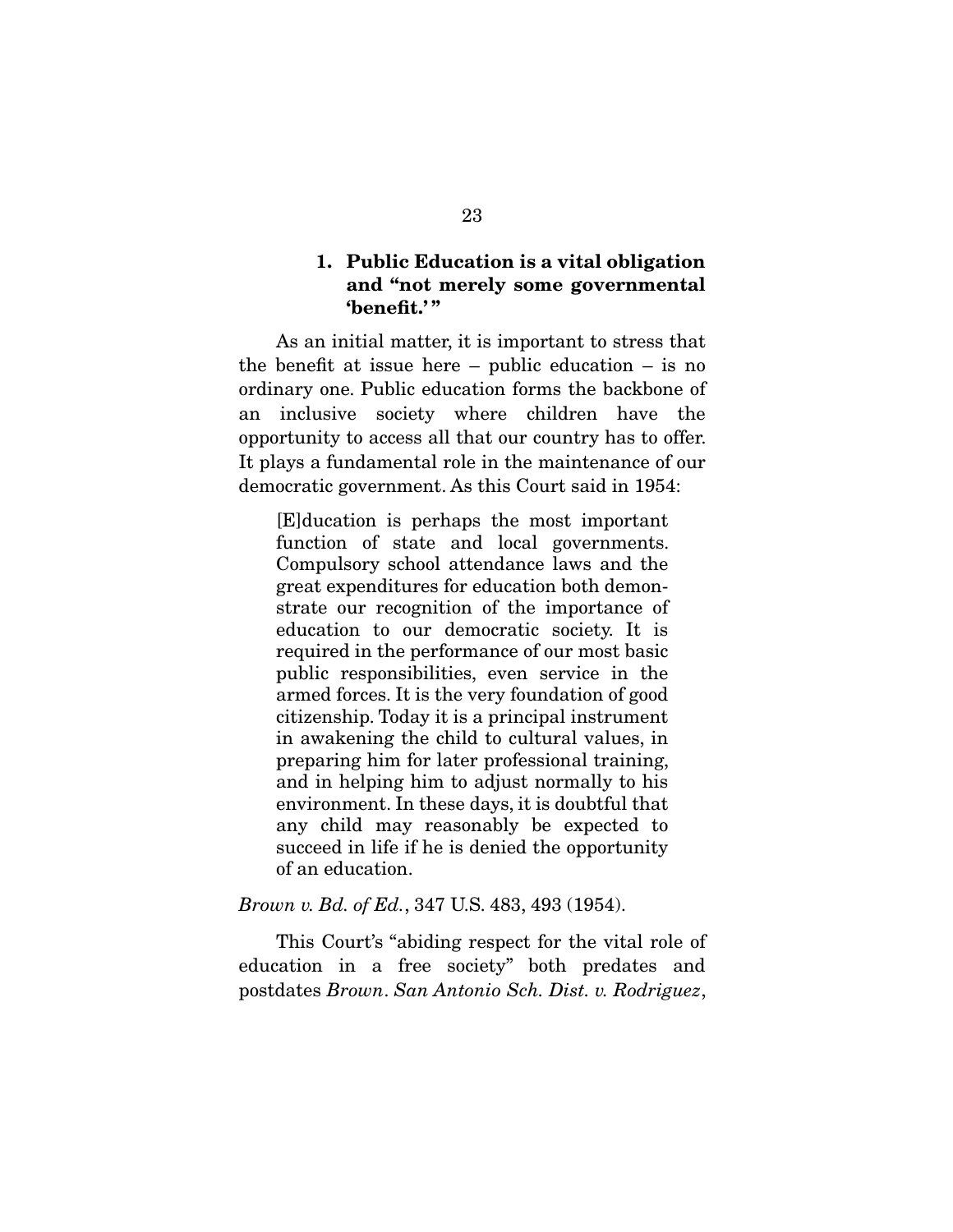411 U.S. 1, 41 (1973). In Rodriguez, this Court declared that despite its conclusion that education was not a fundamental right because it is not included in the Constitution, "[n]othing this Court holds today in any way detracts from our historic dedication to public education." Id.; see also Plyler v. Doe, 457 U.S. 202, 221 (1982) (while education is not a fundamental right, "neither is it merely some governmental 'benefit' indistinguishable from other forms of social welfare legislation. Both the importance of education in maintaining our basic institutions, and the lasting impact of its deprivation on the life of the child, mark the distinction."); Wisconsin v. Yoder, 406 U.S. 205, 213 (1972) ("Providing public schools ranks at the very apex of the function of a State.") Sch. Dist. of Abington v. Schempp, 374 U.S. 203, 230 (1963) (Brennan, J., concurring) ("Americans regard the public schools as a most vital civic institution for the preservation of a democratic system of government.").

 The impact of public education on both the children who receive it and on our society at large is so great that this Court has found no rational basis to exclude any child living in our nation from receiving a public education. Reviewing a Texas statute that denied access to public education to children of adults who were in the country illegally, this Court rejected purported government interests based in federal immigration law and preservation of limited state resources while observing:

[E]ducation provides the basic tools by which individuals might lead economically productive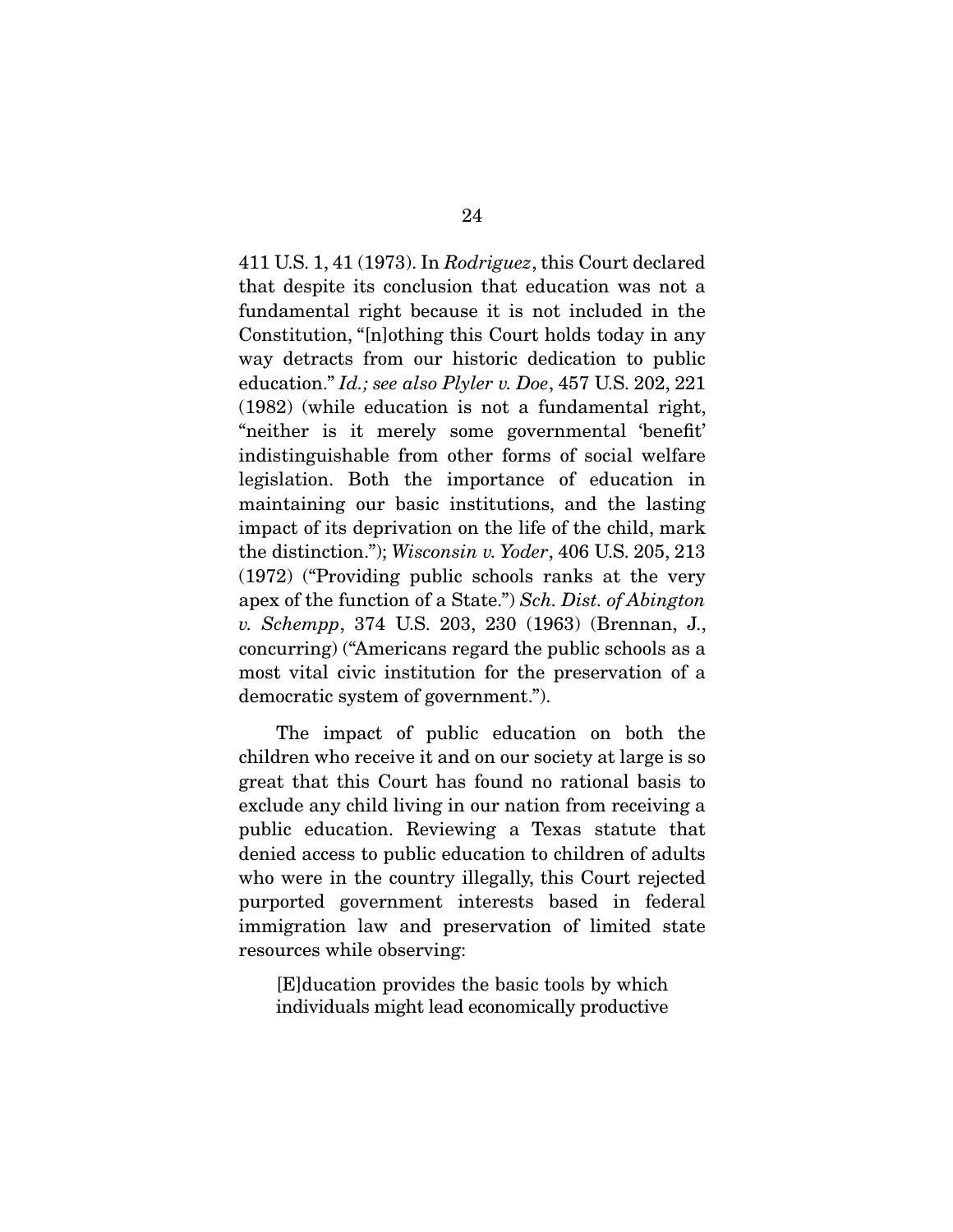lives to the benefit of us all. In sum, education has a fundamental role in maintaining the fabric of our society. We cannot ignore the significant social costs borne by our Nation when select groups are denied the means to absorb the values and skills upon which our social order rests.

Plyler, 457 at 221, 224-31.

 Public education is so important – and so central – to the role of state and local governments that education appears in state constitutions nationwide. Maine's constitution is no exception, declaring that "[a] general diffusion of the advantages of education [is] essential to the preservation of the rights and liberties of the people." Me. Const. art. VIII, pt. 1, § 1. This constitutional directive contains the foundational principles for public education in Maine: it is available to all, and it is essential to the preservation of our most fundamental rights and liberties. Maine's statutes reflect these principles. Pursuant to Me. Rev. Stat. Ann. tit. 20-A,  $\S 2(1)$ , "[i]t is the intent of the Legislature that every person within the age limitations prescribed by state statutes shall be provided an opportunity to receive the benefits of a free public education."

## **2. Maine has properly concluded that a public education is a nonsectarian one.**

 This Court has long equated public education with secular instruction. See People ex rel. McCollum v. Bd.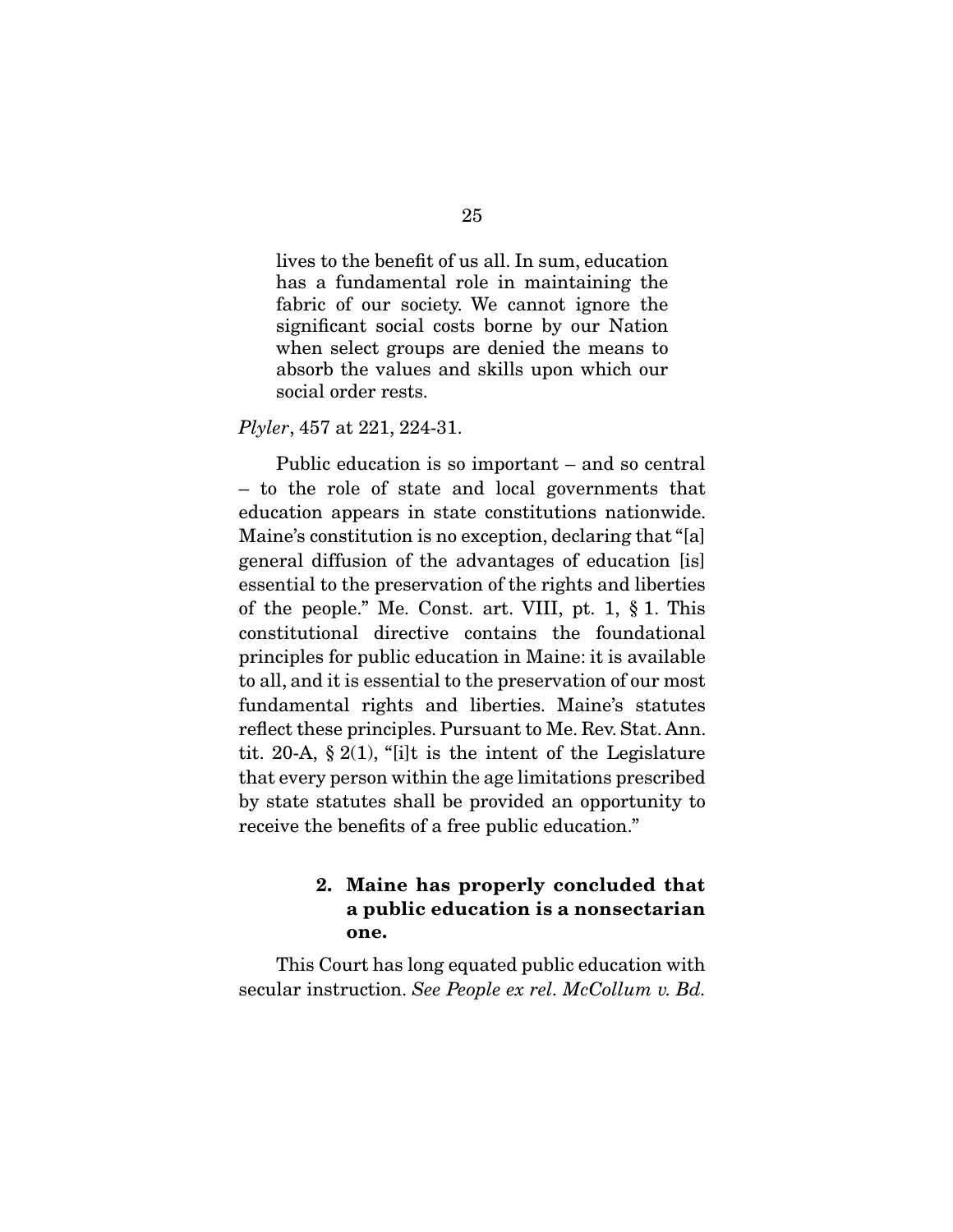*of Ed.*, 333 U.S. 203, 213-20 (1948) (tracing the history of the deliberate secularization of public education); see also Edwards v. Aguillard, 482 U.S. 578, 584 (1987) (striking down religiously motivated instruction in public secondary schools and stating that "[t]he public school is at once the symbol of our democracy and the most pervasive means for promoting our common destiny. In no activity of the State is it more vital to keep out divisive forces than in its schools. . . . " (citation omitted)); Bethel Sch. Dist. No. 403 v. Frazier, 478 U.S. 675, 681 (1986) (noting that the objectives of public education are to "inculcate the habits and manners of civility" which "must, of course, include tolerance of divergent  $\dots$  religious views,  $\dots$ "); Sch. Dist. of Abington v. Schempp, 374 U.S. 203, 226 (1963); West Virginia State Bd. of Educ. v. Barnette, 319 U.S. 624, 637 (1943) ("Free public education, if faithful to the ideal of secular instruction . . . will not be partisan or enemy of any . . . creed.").

 At the same time, this Court has repeatedly articulated what makes religious instruction different than public education. "The raison d'être of parochial schools is the propagation of a religious faith." N.L.R.B. v. Catholic Bishop of Chicago, 440 U.S. 490, 503 (1979) (quoting Lemon v. Kurtzman, 403 U.S. 602, 628 (1971) (Douglas, J., concurring)); Walz v. Tax  $Comm'n$ , 397 U.S. 664, 671 (1970) (acknowledging that "an affirmative if not dominant policy of church schools" is "to assure future adherents to a particular faith by having control of their total education at an early age").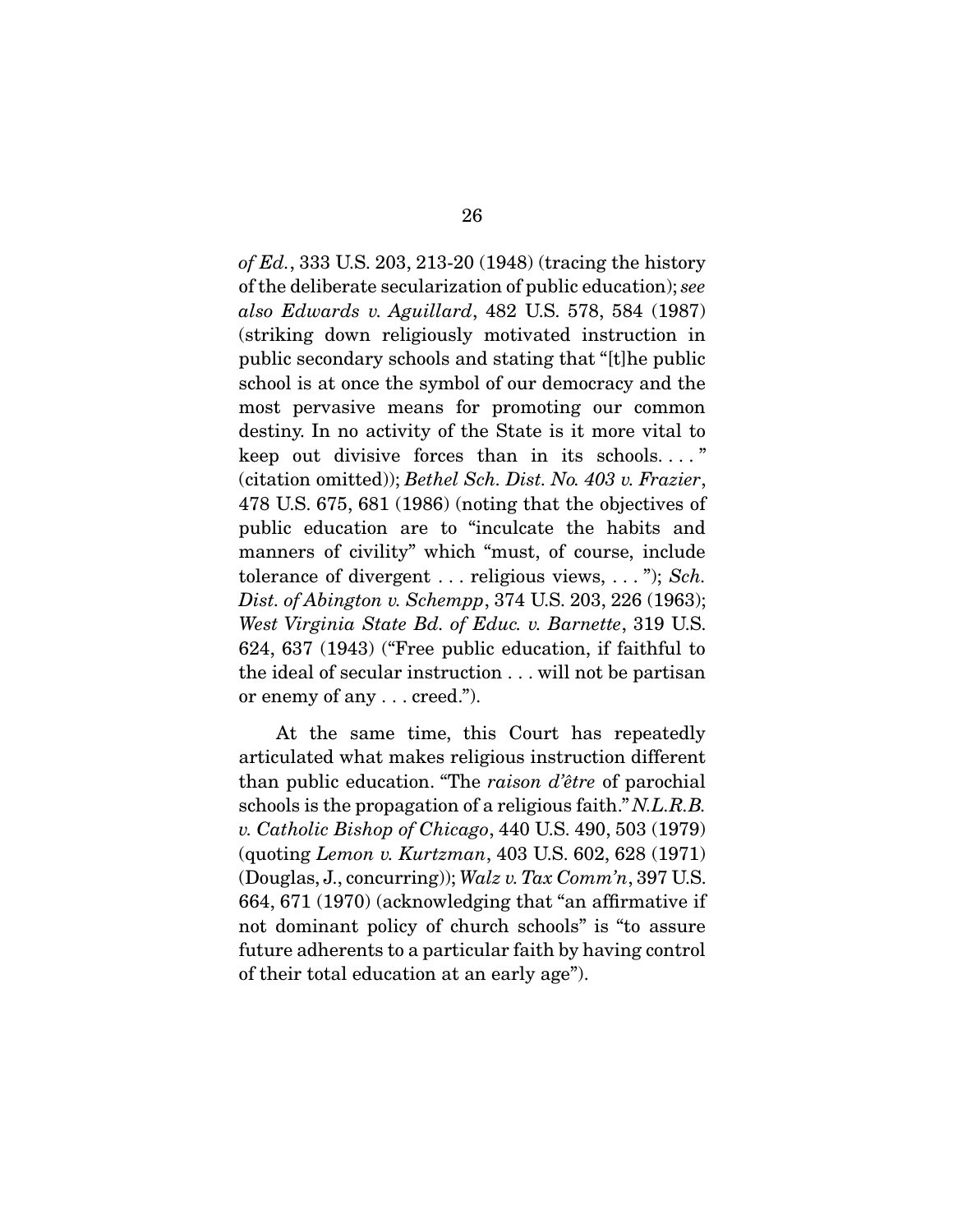Twice in the past decade, this Court has applied the so-called "ministerial exemption" to educators in religious schools regardless of whether they carried a ministerial title because "[t]he religious education and formation of students is the very reason for the existence of most private religious schools." Our Lady of Guadalupe School v. Morrissey-Berru, 140 S. Ct. 2049, 2055 (2020). "Educating young people in their faith, inculcating it teachings, and training them to live their faith are responsibilities that lie at the very core of the mission of a private religious school." Id. at 2064; Hosanna-Tabor Evangelical Lutheran Church and School v. EEOC, 565 U.S. 171 (2012) (teacher was entrusted with the responsibility of "transmitting the Lutheran faith to the next generation") In so explaining, this Court has specifically recognized the recent "proliferat[ion]" of "non-denominational Christian schools . . . with the aim of inculcating Biblical values in their students. Many such schools expressly set themselves apart from public schools that they believe do not reflect their values." Our Lady of Guadalupe School, 140 S. Ct. at 2065 (emphasis added).

 The factual record here confirms the stark differences between a public education and religious instruction. BCS's very mission is to train children to serve the Lord, and its objectives include instilling a "Christian world view and Christian philosophy of life" and preparing children for spiritual leadership. Children who are homosexual or transgender children are essentially ineligible for admission (and would be expelled if discovered). Religious and academic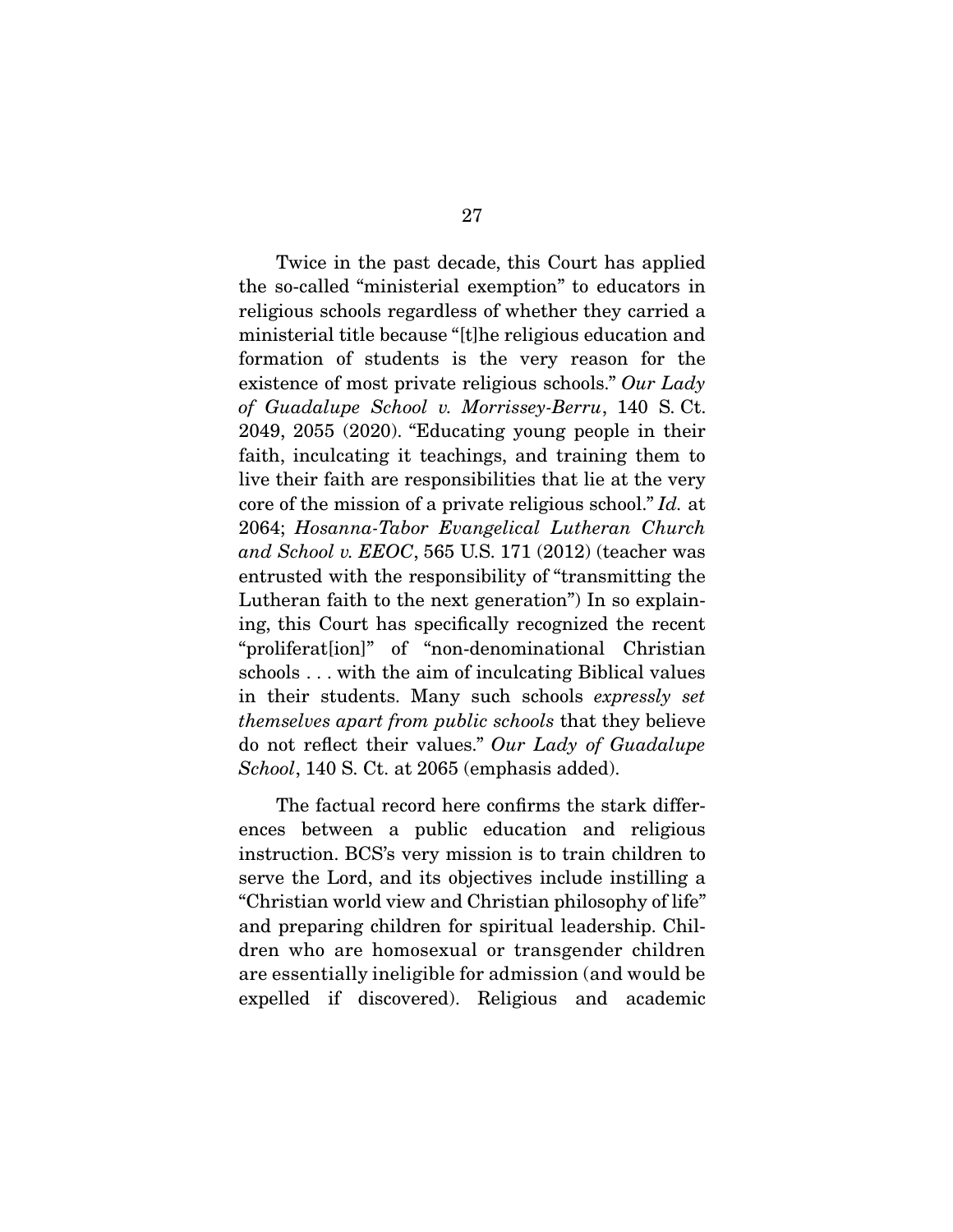instruction are "completely intertwined." BCS teaches children to "[r]efute the teachings of the Islamic religion," to use a "Christian framework for determining and executing foreign policy," and that the husband is the leader of the household. Its only teachers are those who affirm that they are born-again Christians.

 TA considers itself an "extension" of Centerpoint Community Church. Under its written policy, only Christian children will be admitted. It refuses to admit homosexual or transgender children, as well as children with homosexual parents. Students must sign a covenant promising to lead a life glorifying Jesus Christ. It teaches from a "Christian point of view" and provides a "biblically-integrated education" in which the Bible is used in every subject taught. Children are instructed to obey the Bible and accept Christ as their personal savior. As with BCS, its only teachers are born-again Christians.

 To be clear, parents in Maine are entitled to send their children to religious schools, regardless of what may be taught there. And Maine accommodates that by deeming enrollment in religious schools as satisfying mandatory school attendance requirements. At the same time, there can be no reasonable dispute that the education children receive at religious schools is markedly different than what students receive at public schools and nonsectarian private schools. The legislature's policy decision that a public education can properly be provided by either public or nonsectarian private schools – but not sectarian private schools – is reflected in the debate over the proposed removal of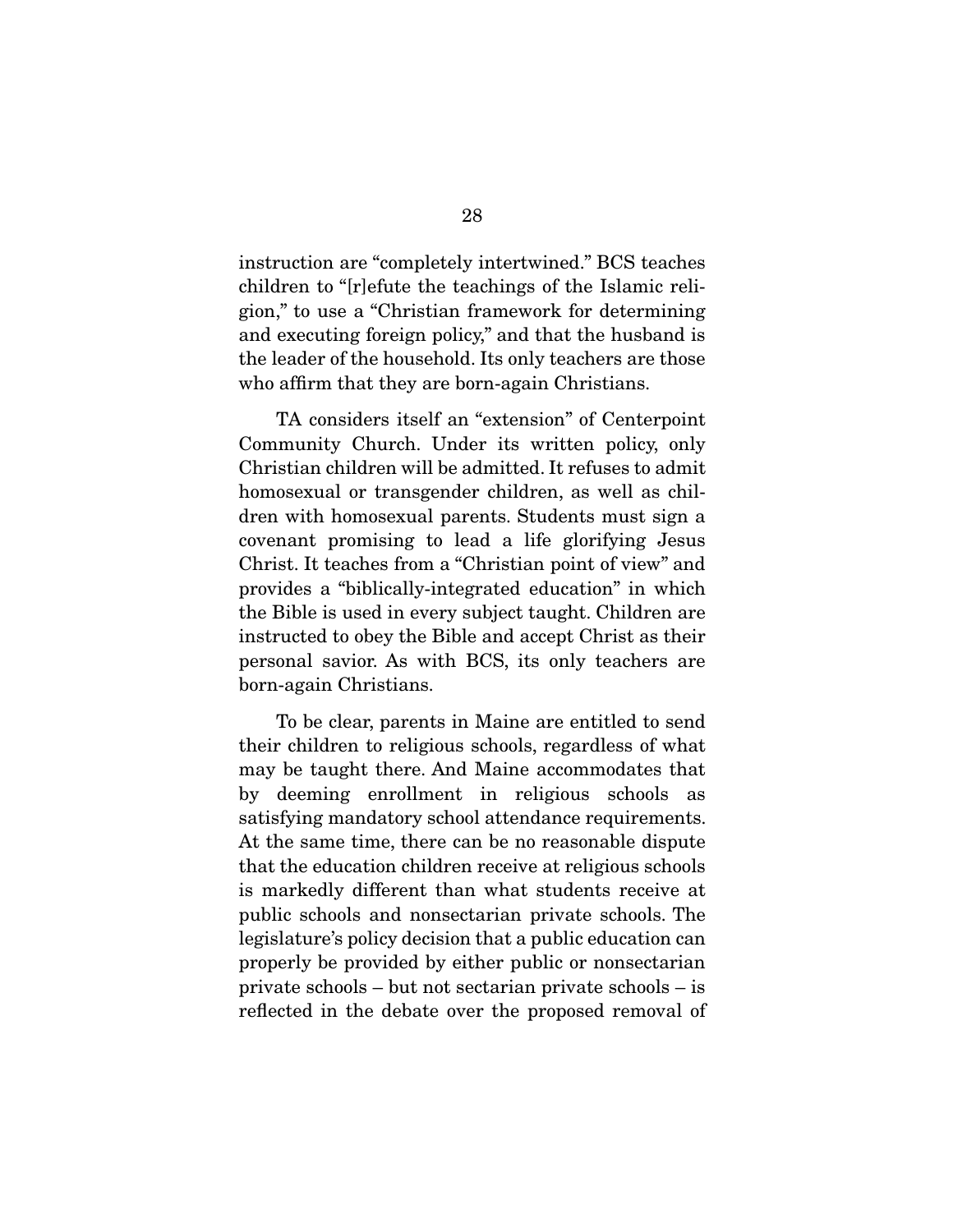the restriction against public funds going to sectarian schools:

Because we retain a responsibility of a publicly funded education, we must look carefully at what we believe is an appropriate form of education for our children. I submit that our publicly funded education system works best when the education is one of diversity and assimilation. An educational system that promotes tolerance and assimilation by educating all of our children together, without regard to religious affiliation and without promoting religious viewpoints, is preferred. Non-religious publicly funded education has been the norm in Maine and elsewhere in our country, and the 'melting pot' effect of this, on our children is what makes this state and this country great. Religious neutrality in the classroom is best.

While citizens most certainly have the right to attend [sectarian] schools, I do not believe that we should spend our tax dollars to fund the schools. Rather, we should use our limited dollars for schools, whether the public or private under our tuition programs, that are non-religious and that are neutral on religion.

\* \* \*

JA 105-06; see also JA 104 ("From a public policy position, we must believe that a religiously neutral classroom is the best if funded by public dollars."); JA 101 (referring to the "sovereign prerogative of the people of the State of Maine regarding how public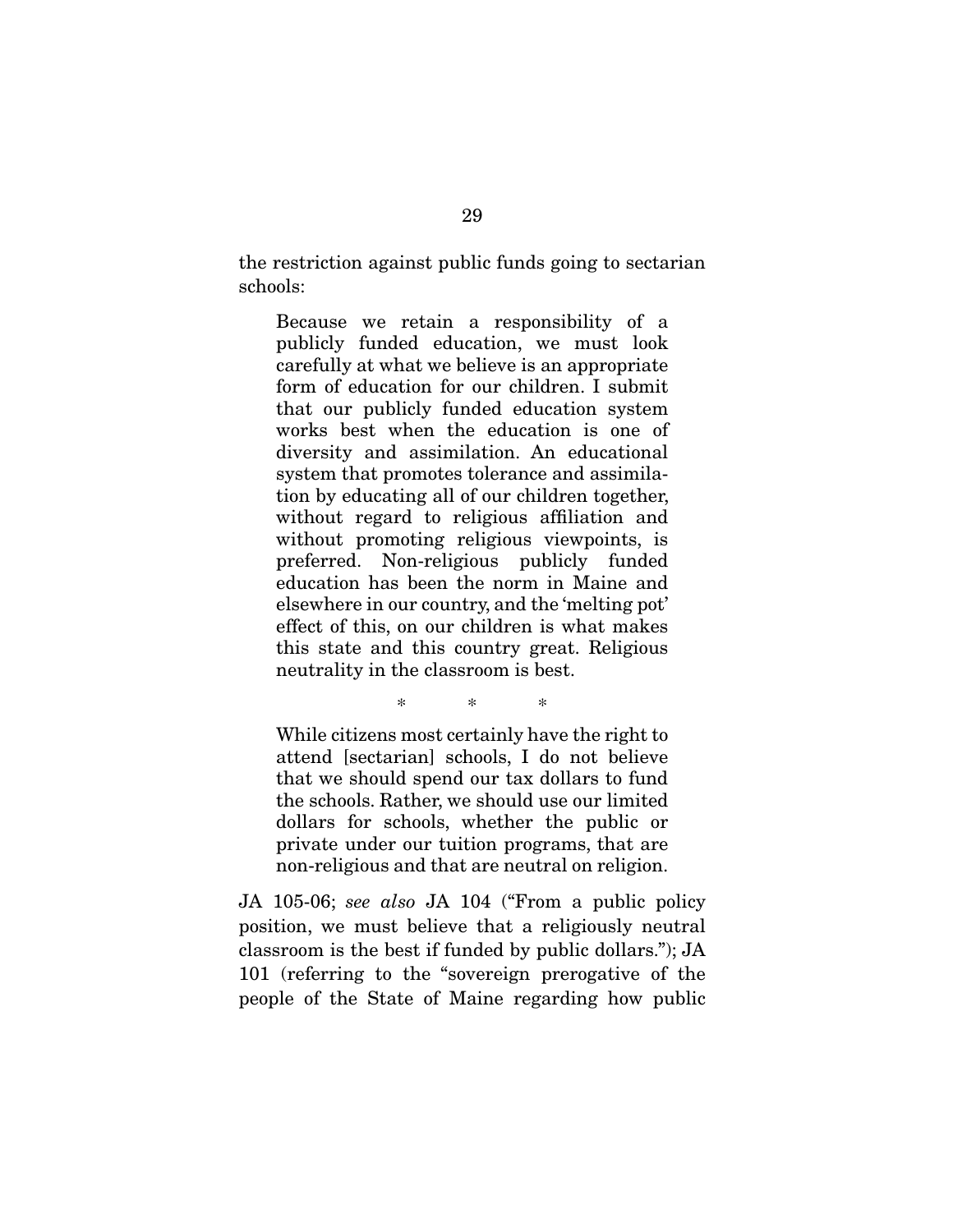funds can and should be used in supporting public education for the children of this state"). In sum, Maine has appropriately determined that a public education is a nonsectarian one.

## **3. Maine has developed a system that ensures that all students receive a free public education, while no student receives religious instruction at public expense.**

 Maine's tuition program is not a school choice program, nor is it intended to "subsidize private education." See Espinoza, 140 S. Ct. at 2261. Rather, it is a program ensuring that all children may receive a free public education, even if they live in an SAU that neither operates a public school nor contracts with a public or approved private school for schooling privileges. Those children – and only those children – are eligible to attend a public or approved private school of the parent's choice at public expense.

 Maine's highest court has explained that this tuition program is "limited to authorizing the provision of tuition subsidies to the parents of children who live within school administrative units that simply do not have the resources to operate a public school system, and whose children would otherwise not be given an opportunity to receive a free public education." Hallissey, 755 A.2d 1068 at 1073. Thus, the tuition program is simply a vehicle for students who in live in SAUs that neither operate a school nor contract for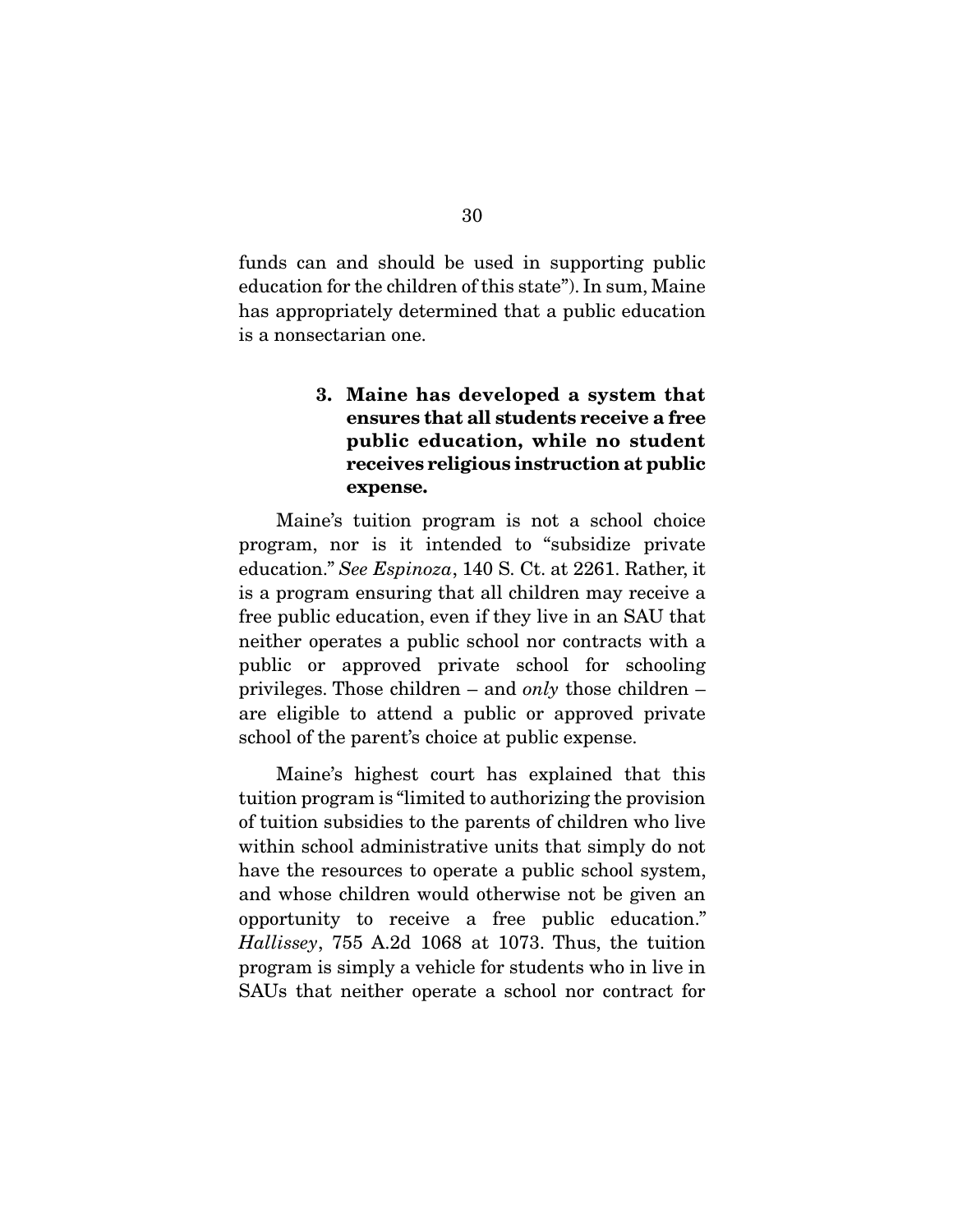schooling privileges to receive a free public education that is consistent with, and no broader than, the benefit provided to students who live in other SAUs.

### **4. Petitioners' arguments that the benefit is simply an "education" are without merit.**

 Presumably recognizing that their claims fail if the benefit is defined as a "public education," Petitioners make a number of arguments that the benefit is simply an "education," but all of these are belied by the facts and the law. Petitioners conflate being a part of Maine's educational system *writ* large and being part of Maine's system of public education. Petitioners assert that Maine's statute is "not narrow enough" because it is a "blanket ban" on an entire course of instruction that "satisfies every secular requirement of Maine's compulsory education law – at schools that happen to teach religion." Pet. Br. 34 (emphasis added). There is no question that sectarian schools, including BCS and TA, satisfy Maine's compulsory education law. But that does not mean they are a proper part of Maine's public education system.

 Petitioners argue that the benefit cannot be a public education because the nonsectarian private schools that are eligible to receive tuition are not enough like public schools. Pet. Br. 20. Some of this argument is factually wrong. For example, Petitioners protest that nonsectarian private schools are not like public schools because they can give preference to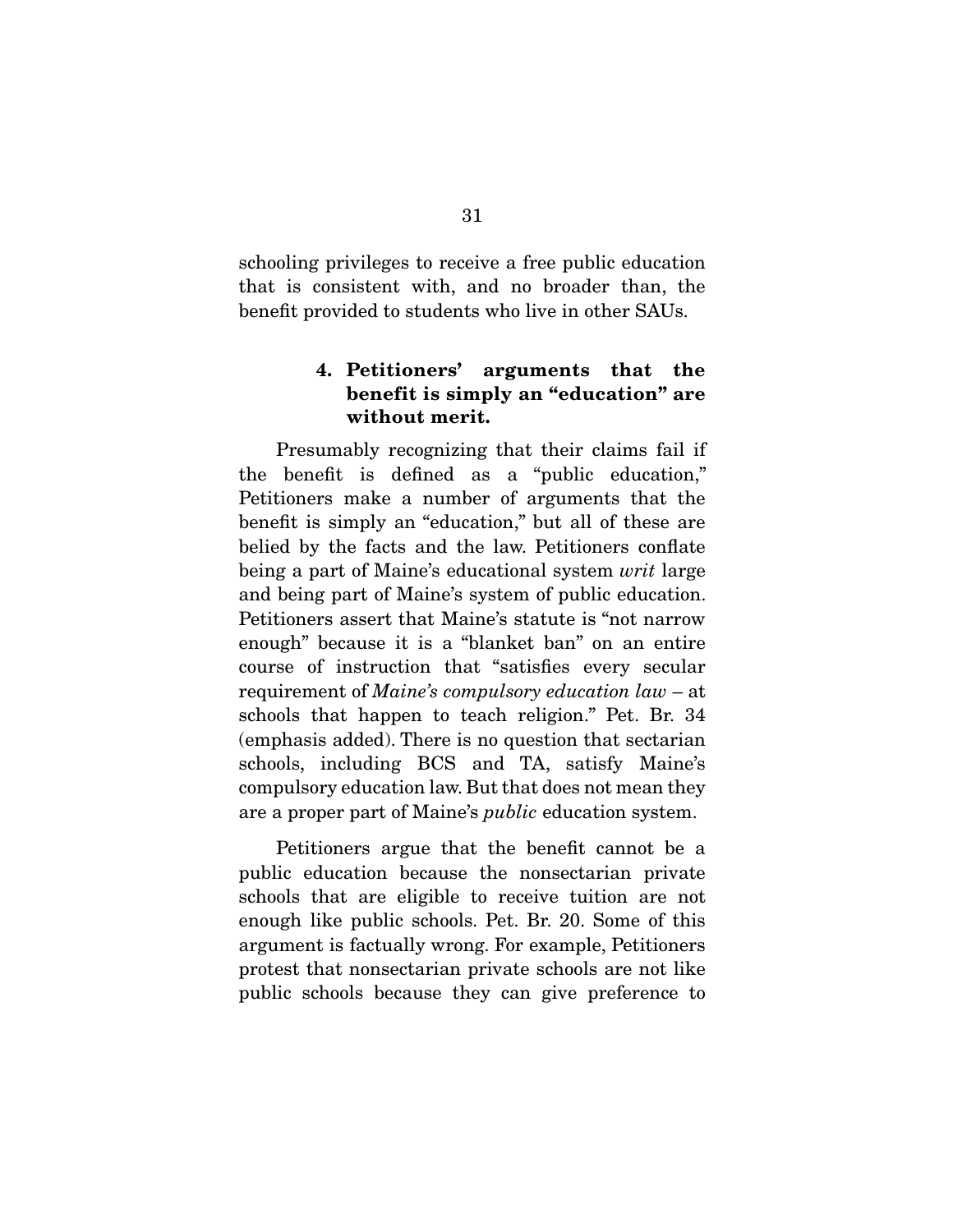"legacy" students. Maine's public charter schools are allowed to give admissions preference to children of the schools' founders and employees and to siblings of current students. Me. Rev. Stat. Ann. tit. 20-A,  $\S\S 2404(2)$ (H) & (I). Petitioners complain that private schools have competitive admission policies. Maine's two magnet schools are allowed to choose their students based on academic merit. Me. Rev. Stat. Ann. tit. 20-A, §§ 8201, 8231.

 Other parts of this argument are misleading. Petitioners argue that private schools do not have to follow the same curriculum as public schools because they can be accredited by the regional accreditation entity. Pet. Br. 21. While partially true – the academies will have to align their curriculum starting in 2022 – it misses the point. By including the accreditation option, the legislature determined that the academic components of accreditation for nonsectarian schools are enough like the state curriculum requirements to make an accredited school an appropriate substitute for a public school within the public education system. Accreditation of sectarian schools simply does not provide the same equivalency: both BCS and TA are accredited, but the education they provide is in no way similar to that provided in a public school. Petitioners note that private schools can charge more than the state approved tuition if they wish. Pet. Br. 20. Again, while factually true, nothing requires a parent to select a school that charges additional tuition or fees. Nor does Maine's public education system eliminate the possibility that parents can choose an option that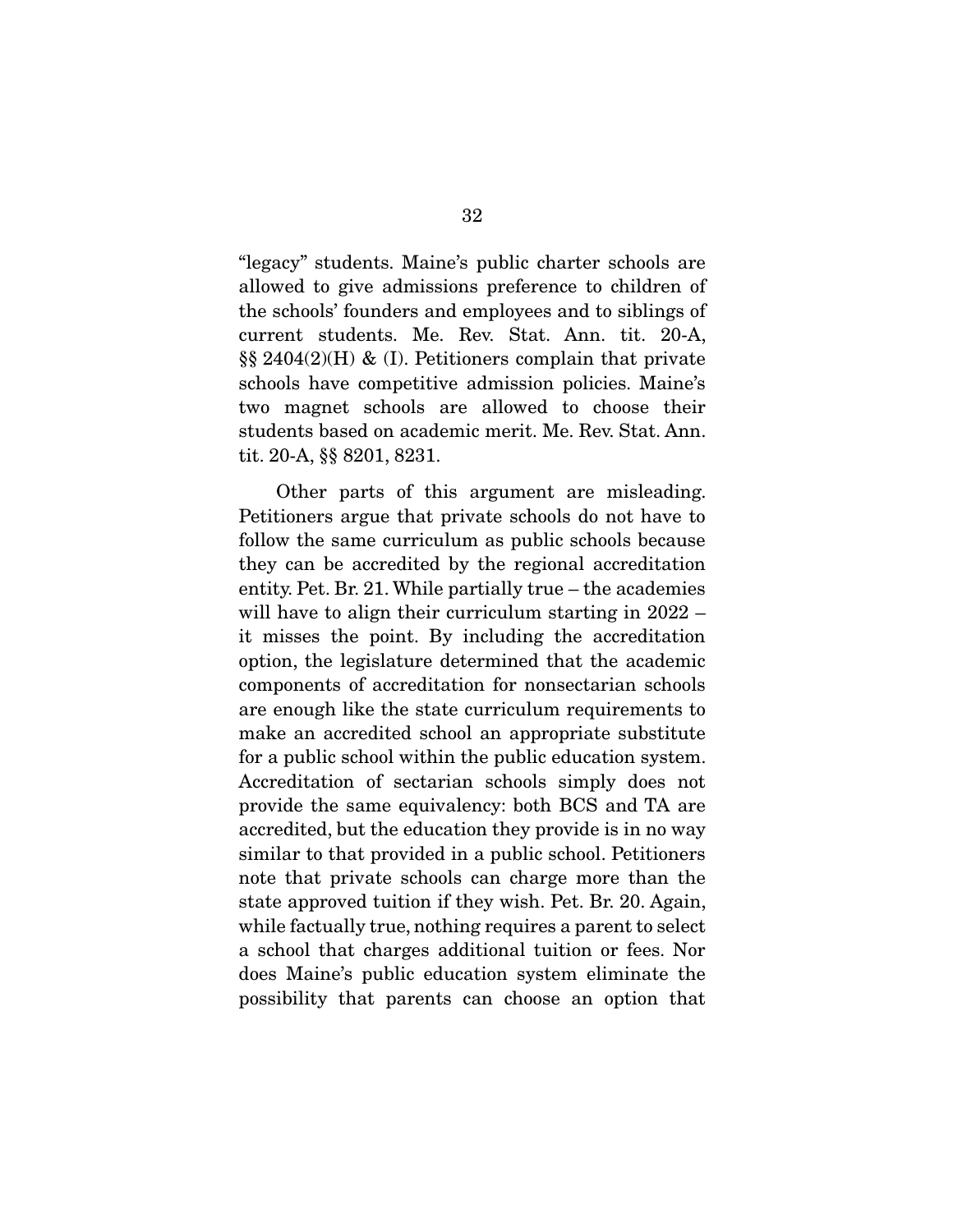requires them to pay transportation, room and board, or other costs.

 Petitioners' examples of alleged deviations by other private schools from the public school norm are aimed toward supporting their most extraordinary claim: that religious schools are just like the other schools that are eligible for public funds, except that they are religious. Pet. Br. 21. But as detailed above, the differences between religious schools and nonsectarian private schools are both vast and fundamental, as this Court has found and as the record here demonstrates.

## **5. The benefit at issue – a free public education – is equally available to all.**

 Once the benefit is properly defined – a free public education – it is clear that there is no discrimination. Every child in Maine, regardless of his or her religious status or beliefs, is entitled to a free public education. What Petitioners want, though, is a different benefit. They want Maine to provide their children, at public expense, with religious instruction. That is a benefit that is not available to anyone, and the Free Exercise Clause does not require Maine to provide it.

 That this must be true can be demonstrated by a considering a state that provides public education solely through operating public schools. It cannot be the case that such a state, having chosen to provide the benefit of a public education, must subsidize the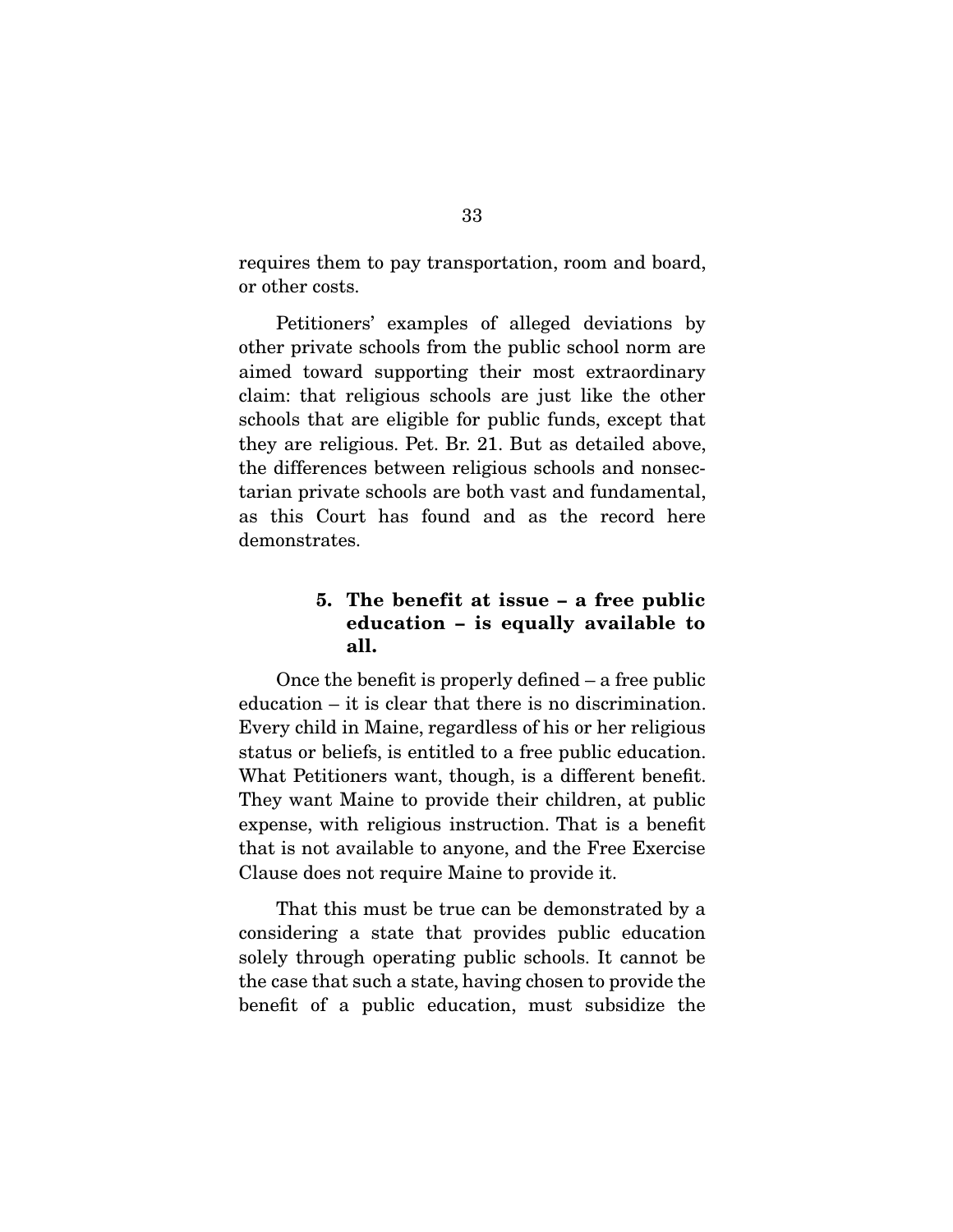preferences of families who would prefer to send their children to private religious schools at public expense. Turning to Maine, it is also impossible to see why where a family lives in Maine or how an SAU has decided to provide a free public education should affect application of the Free Exercise Clause. Petitioners argue only that families who live in SAUs that neither have a public school nor contract for schooling privileges are entitled to send their children to religious schools at public expense. Why should Petitioners be able to send their children to religious schools at public expense but not families who live in other SAUs?

 Petitioners suggest that the difference is that public education in public schools is government speech and by including other private schools the government is no longer the speaker. But this Court has never limited government speech to speech directly from the mouths of government employees. For example, in Pleasant Grove City v. Summum, 555 U.S. 460 (2009), the monuments in the public park contained the speech of the individual organizations that donated them, but the government's role in selecting the monuments that were accepted in the park was government speech. Here, Maine is speaking by choosing which private schools are providing educational instruction that is sufficiently aligned with what the state believes constitutes a public education.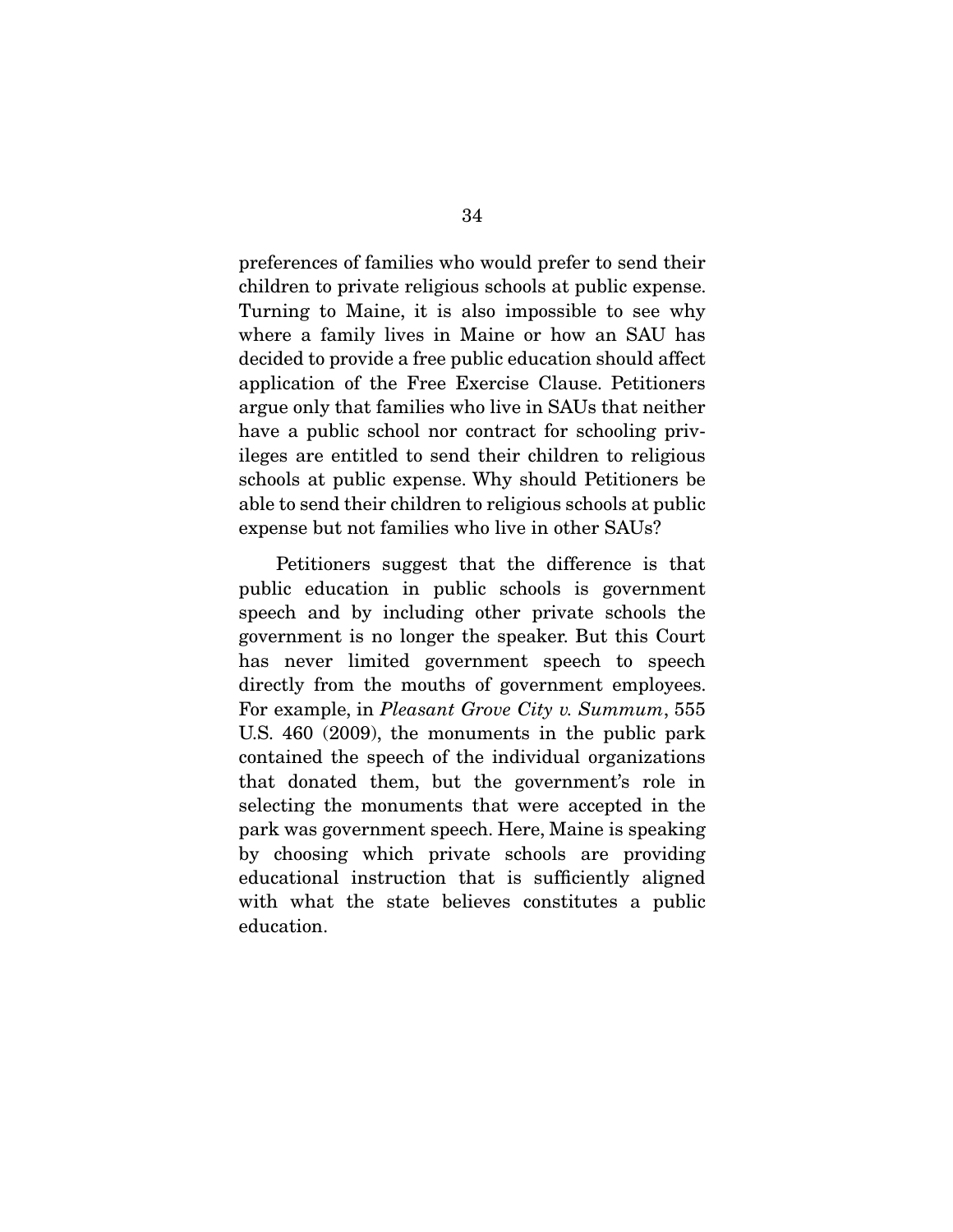## **A. Maine's Tuition Program Is Permissibly Based on Religious Use, Not Religious Status.**

 Maine's inclusion of only nonsectarian private schools as a substitute for public schools is not based on religious status, but on religious use, and, under this Court's precedent, it does not violate the Free Exercise Clause to prohibit public funds from being used for the advancement of religion. In Locke v. Davey, 540 U.S. 712 (2004), a state prohibited publicly funded college scholarships from being used to pursue a degree in theology. The Court rejected a Free Exercise challenge, noting that the state was "not require[ing] students to choose between their religious beliefs and receiving a government benefit" but instead had "merely chosen not to fund a distinct category of instruction." Id. at 720-21. The same is true here. Maine is choosing not to fund a category of education – religious instruction – as part of a program designed to provide a free public education.

In Trinity Lutheran, the Court again recognized the distinction between denying benefits based on religious status and denying them based on religious use. There, a state provided grants to help nonprofit organizations resurface playgrounds but disqualified any organization "owned or controlled by a church, sect, or other religious entity." 137 S. Ct. at 2014. The Court distinguished this from Locke: "Davey was not denied a scholarship because of who he was; he was denied a scholarship because of what he proposed to do – use the funds to prepare for the ministry. Here there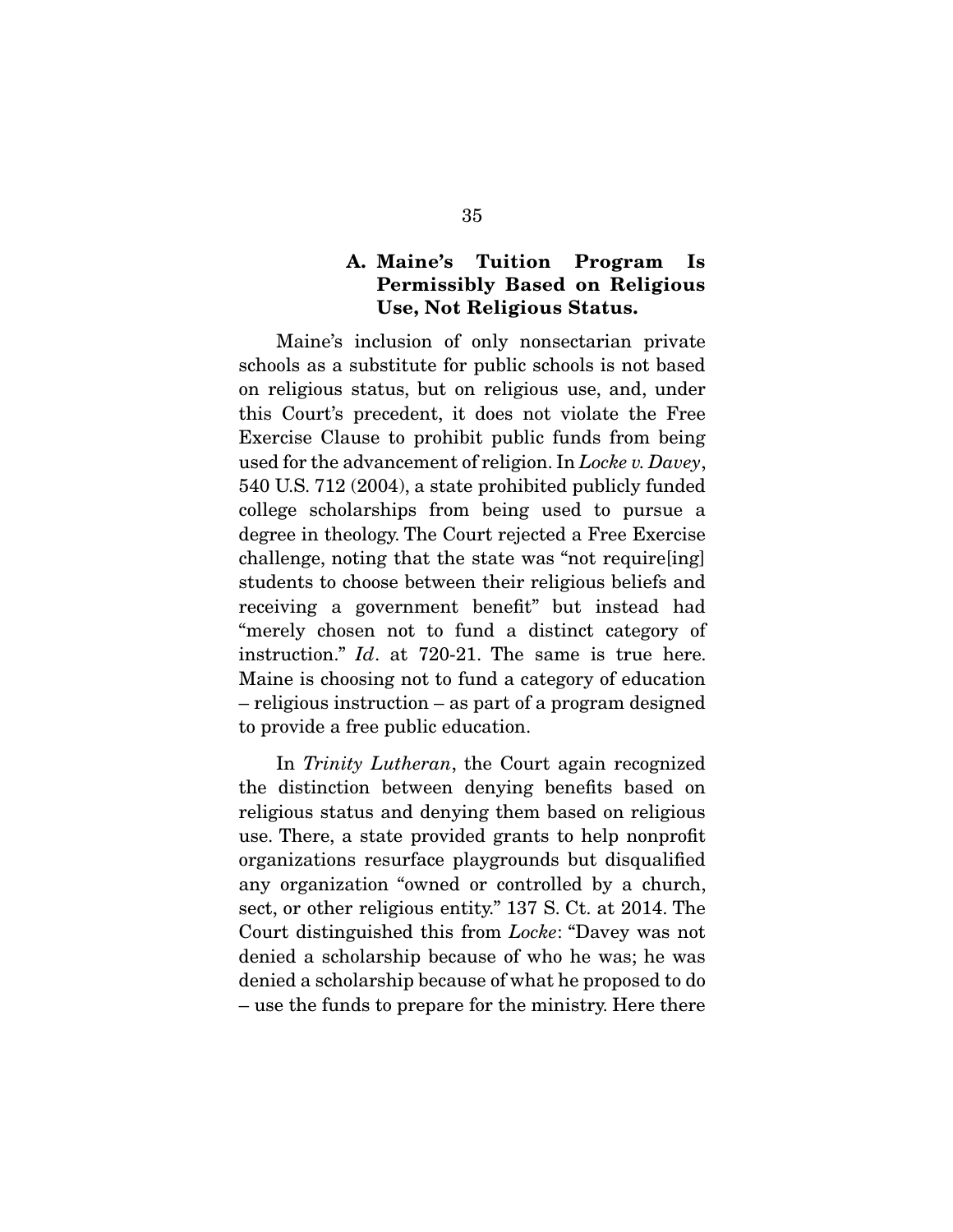is no question that Trinity Lutheran was denied a grant simply because of what it is  $-$  a church." Id. at 2023. Because eligibility was based on religious status, as opposed to use, Trinity Lutheran would have had to "renounce its religious character in order to participate in an otherwise generally available public benefit program, for which it is fully qualified." Id. at 2024. Such a condition, the Court concluded, "imposes a penalty on the free exercise of religion that must be subjected to the 'most rigorous' scrutiny." Id. (quoting Lukumi, 508 U.S. at 546). The prohibition on grants to religious entities for playground resurfacing failed this standard. Id. at 2024-25. In contrast, Maine is not conditioning eligibility for public tuition funds on whether the parent is religious or whether the school at issue is operated by a church or religious institution. It is making the distinction based on the provision of a religious education as opposed to nonsectarian public or private education.

 Most recently, the Court considered a state program that provided tax credits to individuals who donated to scholarship organizations but prohibited the scholarships from being used at any school "controlled in whole or in part by any church, sect, or denomination." Espinoza, 140 S. Ct. at 2255. The Court found that just as in Trinity Lutheran, the case "turn[ed] expressly on religious status and not religious use." Id. at 2256. So, just as in Trinity Lutheran, "a school must divorce itself from any religious control or affiliation" to be eligible for public funds. The Court expressly declined to consider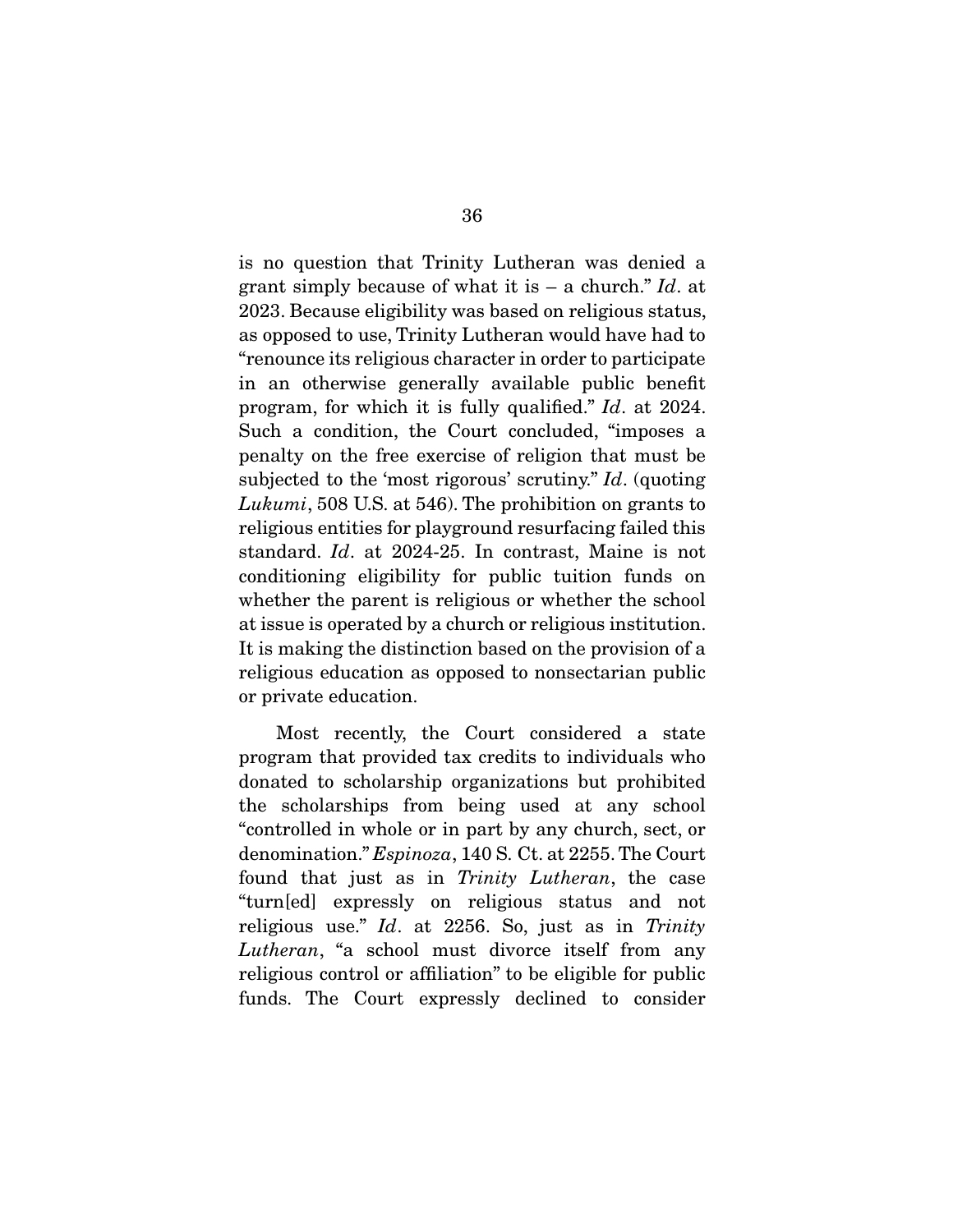"whether there is a meaningful distinction between discrimination based on use or conduct and that based on status." Id. at 2257.

 This case stands not as an example of why the status/use distinction is meaningless or should be eliminated, but of why it is sometimes a necessary and appropriate example of the "play in the joints" articulated by this Court in Locke, Trinity Lutheran, and Espinoza. Maine's statutory scheme ensures that a public education is available to all, while publicly funded religious instruction is available to none. Absent the ability for a state to decline to fund explicitly religious uses of public funds, while recognizing the right of otherwise qualified religious applicants to participate in a public benefit program on exactly the same terms as non-religious applicants in an area as significant as public education, how can it be said that there is any play in the joints at all?

 Petitioners argue that because Maine's program is not exactly like the situation addressed by this Court in Locke, no "use based departure" should apply. But nothing about *Locke* suggests that it is the only possible situation that would justify a use-based exception. And while this Court may view Locke as being constrained by the unusual nature of the exclusion of religious use, Maine's interest in its system of public education has its own compelling bases for excluding this one specific religious use.

 First, this Court has recognized the primary role of the State in designing a public education system.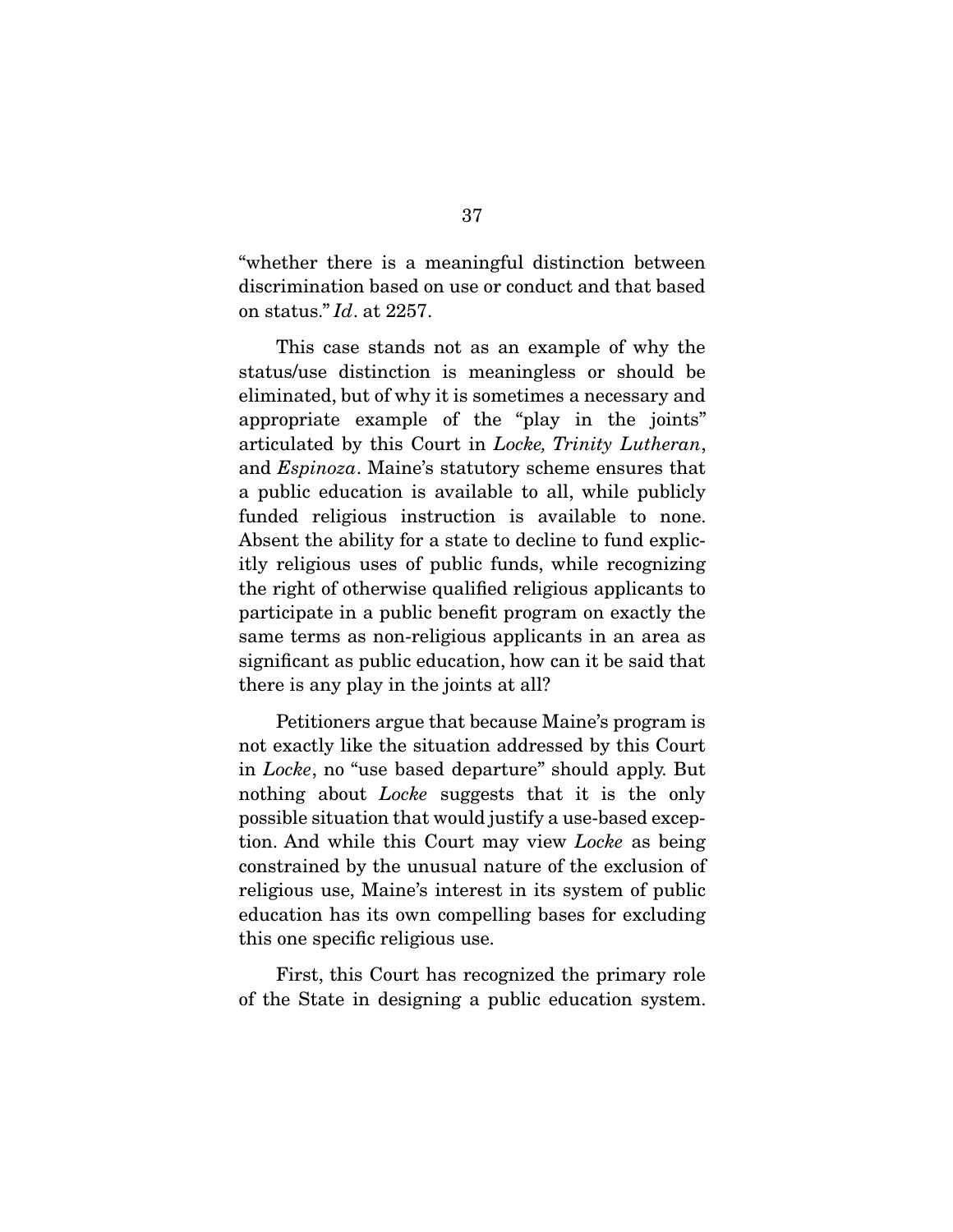Rodriguez, 411 U.S. at 39 (with respect to public education, a state's efforts "should be scrutinized under judicial principles sensitive to the nature of the State's efforts and to the rights reserved to the States under the Constitution"); Yoder, 406 U.S. at 213 ("providing public schools ranks at the very apex of the function of a State"); *Brown*, 347 U.S. at 493 (describing public education as "perhaps the most important function of state and local governments"). If there is any example of a public benefit program where a state should have room for "play in the joints" it is with respect to public education. That Ohio, Montana, or any other state chooses to provide public funding for "vouchers" or scholarships that allow parents to access religious instruction outside of the public education system should have no bearing on Maine's decision not to fund religious education within its public education system.

 Second, the public education system plays a unique role in American society with a corresponding unique need to be free from religious instruction. As this Court has explained:

Designed to serve as perhaps the most powerful agency for promoting cohesion among a heterogeneous democratic people, the public school must keep scrupulously free from entanglement in the strife of sects. The preservation of the community from divisive conflicts, of Government from irreconcilable pressures by religious groups, of religion from censorship and coercion however subtly exercised, requires strict confinement of the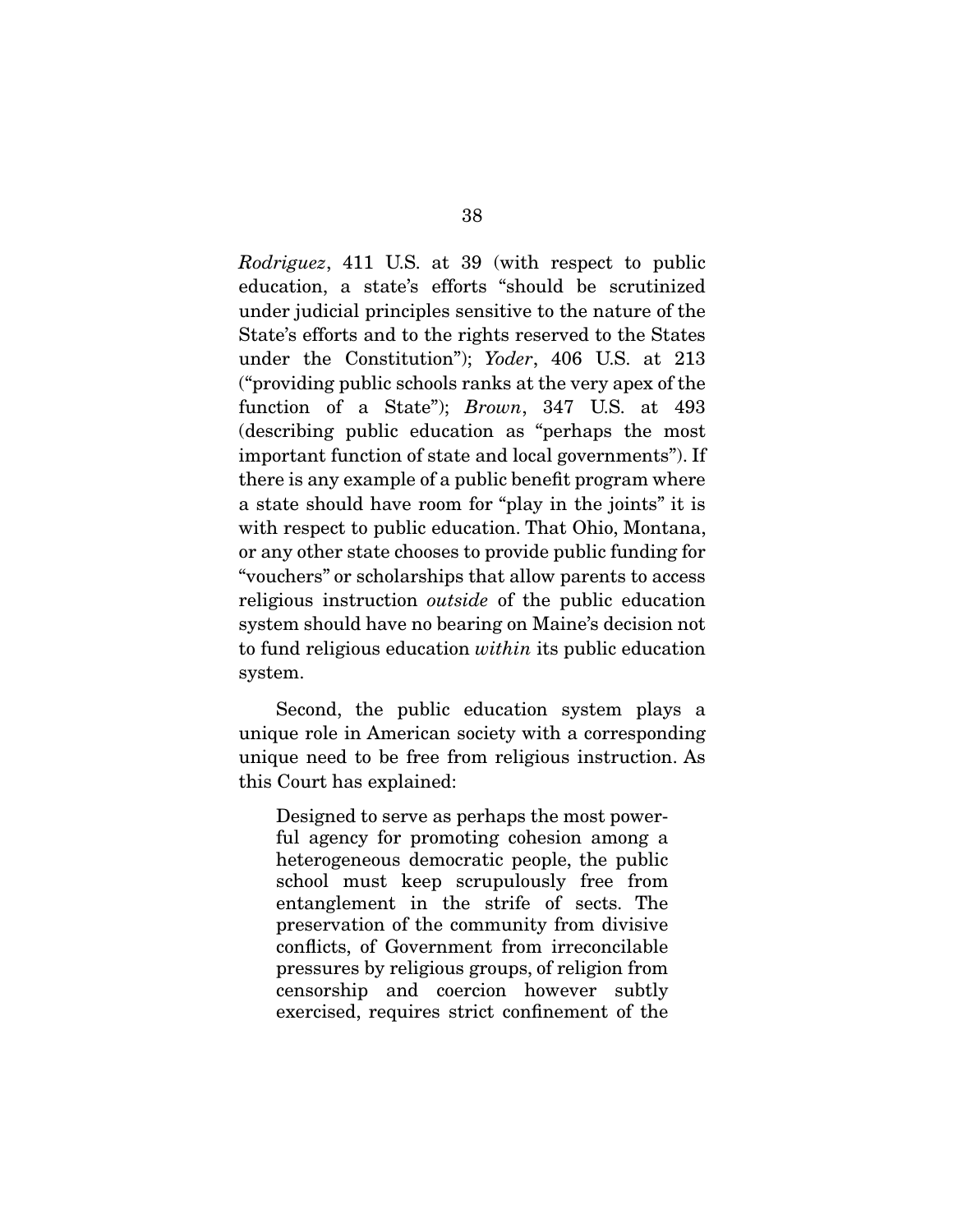State to instruction other than religious, leaving to the individual's church and home, indoctrination in the faith of his choice.

 $McCollum$ , 333 U.S. 203 at 216-17. This is fully consistent with Espinoza. The scholarship program in Espinoza had nothing to do with how Montana provides a public education, so there was no need to consider the relationship between religious instruction and public education. At most, Espinoza prevents a state from offering a program that subsidizes attendance at private schools chosen by parents but excludes religious schools separate and apart from a public education. It does not lead to the conclusion that a state program that provides a public education through private nonsectarian schools must include sectarian schools.

 Third, there is no dispute that the Locke Court considered the historical and substantial interest in not using public funds for the training of the clergy and that interest is equally present here. As will likely be explained in the briefs of amici, at the time of the adoption of the Constitution the authors would not have supported requiring public funding of religious instruction in the guise of a public education. And that does not tell the whole story when it comes to public education. Public education, to the extent that it existed and in the form that it existed at an earlier point in history, is in no way comparable to the public education of today. Public education has evolved from basic instruction in reading, writing and arithmetic to a minimum thirteen year (K-12) course progression in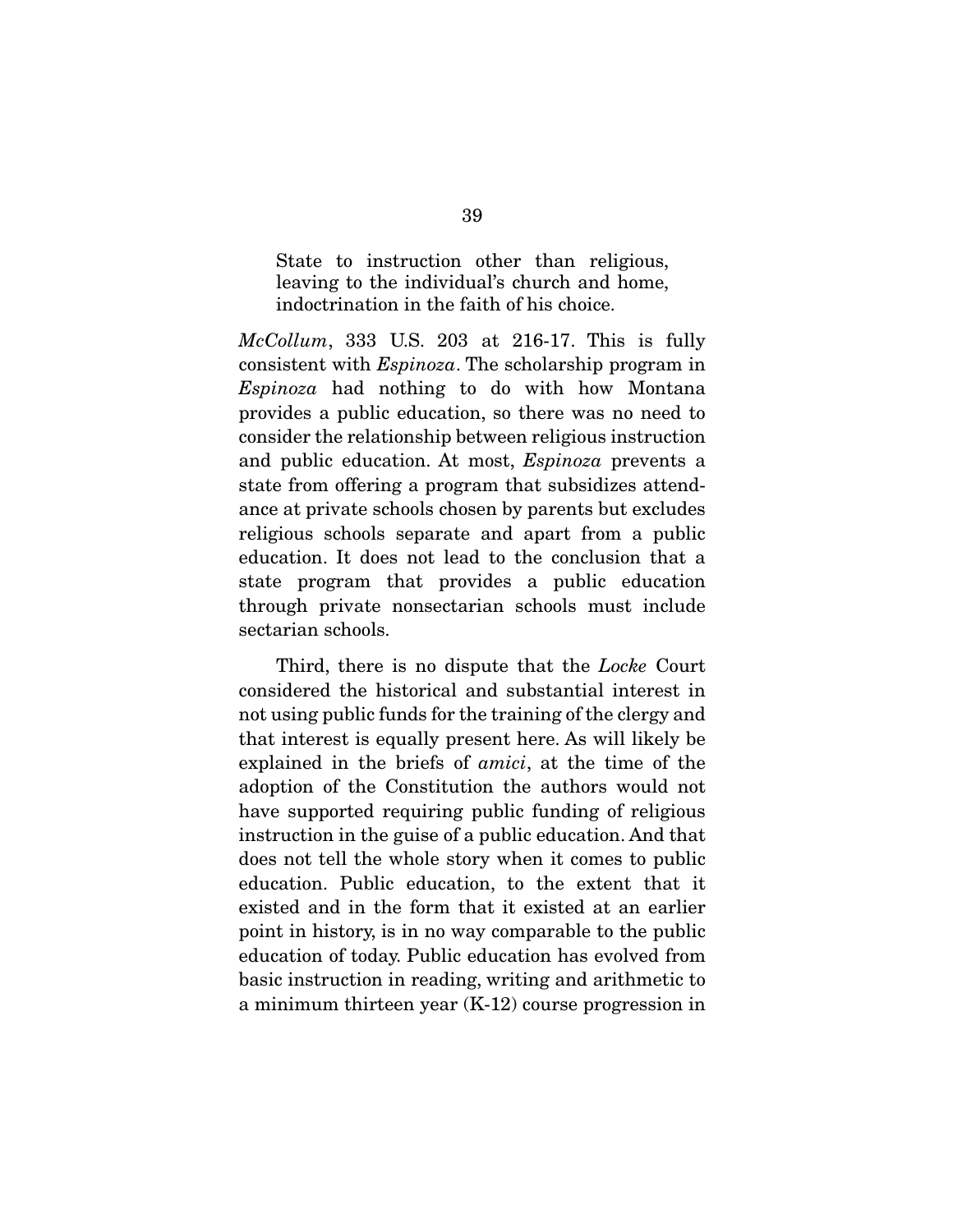multiple academic subjects accompanied by a panoply of co-curricular and extra-curricular activities.3 It has evolved from a privilege enjoyed only by white children whose families did not need them to help in the fields or in the home to a right enjoyed by every child of every race, class, gender, identity, ability, and faith. As the scope of public education has expanded, so have the laws governing public education. For example, Maine has a substantial body of antidiscrimination law that applies to public education and to private schools that accept public funds. Including religious schools in the public education system will inevitably cause conflicts with those laws.

 Fourth, as in Locke, nothing about Maine's system makes it impossible for students to take advantage of a free public education and still receive religious instruction. In *Locke*, this Court noted that a student

<sup>&</sup>lt;sup>3</sup> Maine's history with respect to the provision of secondary education exemplifies this evolution. Until 1903, students who lived in towns that did not operate a high school had no access to a free secondary education. See Ava Harriet Chadbourne, A History of Education in Maine: A Study of a Section of American Educational History 372-73 (1936). In 1903 the Legislature first made provision for all Maine students to receive a free secondary education by providing that: "Any youth who resides with a parent or guardian in any town which does not support and maintain a free high school . . . may attend any school in this state which does have a four years' course . . . , provided said youth shall attend a school or schools of standard grade which are approved by the state superintendent of public schools." 1903 Me. Laws 68. Six years later, the Legislature added an express requirement that private schools meet designated state standards applicable to public schools in order to receive public funds. 1909 Me. Laws 71, § 1.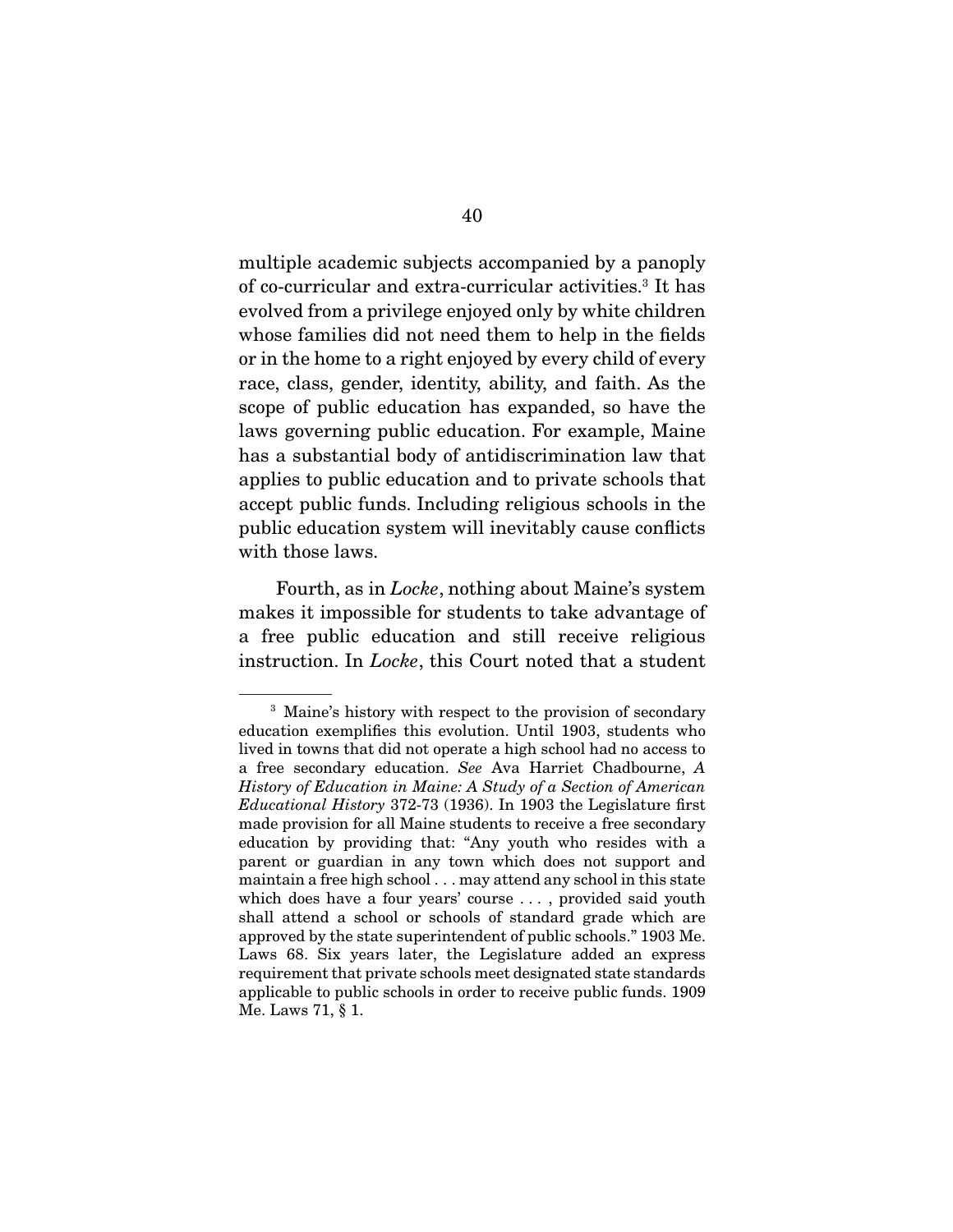could use his or her scholarship to pursue a secondary degree and also obtain a devotional theology degree at the student's own expense. Unlike the college student, Petitioners allege, a secondary student can neither attend both a non-sectarian secondary school and a religious high school in the same day nor spend eight years in high school attending them sequentially. But that assumes that attending a full day religious secondary school is the only way that parents can provide religious instruction to their children. Secondary school students can engage in religious study in ways other than attending a religious secondary school such as bible study groups, attending religious instruction on weekends, or in connection with the religious services that the family attends.

 Finally, Respondent argued below that Maine's system is spurred by anti-religious animus. Nothing could be further from the truth. Maine has never had a so-called "Blaine Amendment" or similar no-aid clause. When the Attorney General determined in 1980 that the inclusion of sectarian schools in the tuition program would violate the Establishment Clause, the citations to the then-current law were indisputable; it is unlikely that any court would have disagreed with his conclusion. In the wake of this Court's decision in Zelman that a State could design a voucher program that included sectarian schools without violating the Establishment Clause, the Maine legislature specifically considered whether to repeal Section 2951(2) and decided not to. Evidence of the legislature's rationale is found in statements made by legislators while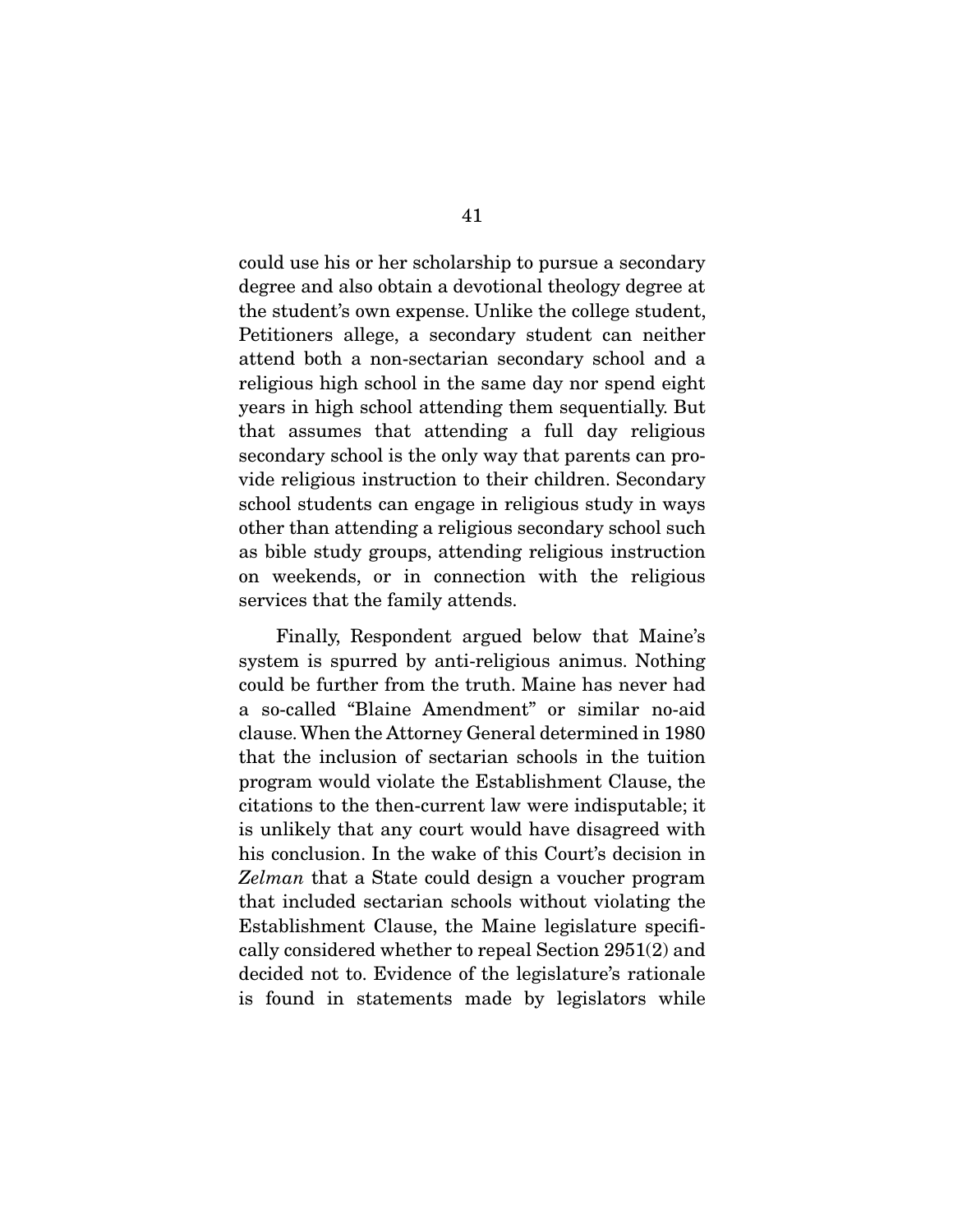considering (and rejecting) a repeal of the exclusion. JA 100-05 ("Bringing all of our children together, no matter what their religious affiliation or background, promotes democracy, tolerance, and what is best in all of us." "A publicly funded education system works best when the education is one of diversity and assimilation, religiously neutral, and not a 'separate and sectarian' one.").

 Legislative statements about not wanting to "fund discrimination" or the teaching of "intolerant" views do not demonstrate a hostility to religion. Rather, they simply demonstrate the view that public schools should be open to all, and that a public education is both defined by inclusion and tolerance, and reflective of the diversity of our students and our community. BCS and TA candidly admit that they discriminate against homosexuals, individuals who are transgender, and non-Christians with respect to both who they admit as students and who they hire as teachers and staff. This case is not about whether the schools have the right to behave in this manner as it is beyond dispute that they do; it is only about whether Maine must fund their educational program as the substantive equivalent of a public education. The court of appeals below reiterated what it found in Eulitt in reference to *Locke*'s "test for smoking out an antireligious animus . . . the statute here passes . . . with flying colors." Pet. App. 50-51 (quoting 386 F.3d at 355).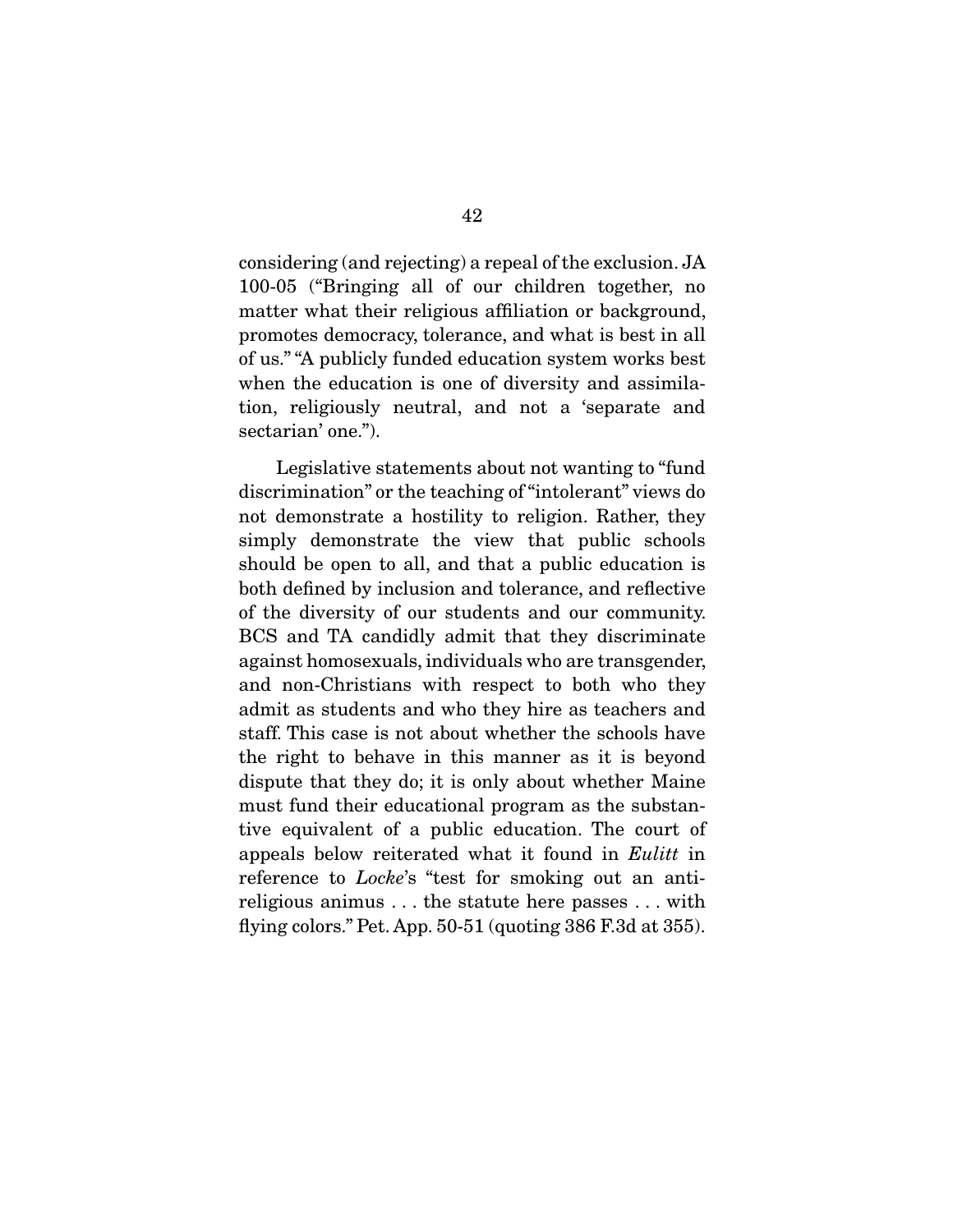### **B. Maine's Tuition Program Would Survive Strict Scrutiny.**

 At the end of the day, it is largely irrelevant whether Maine's exclusion of sectarian schools from its public education program constitutes the kind of discrimination at issue in *Espinoza* and *Trinity* Lutheran triggering the "strictest scrutiny" or is instead simply a restriction on public funds being used for religious purposes like that in *Locke* triggering some degree of lesser scrutiny. Under either test, the exclusion is valid because it is narrowly tailored to advancing a government interest of the "highest order." Espinoza, 140 S. Ct. at 2260.

 As discussed above, it is beyond dispute that Maine's interest in providing a free public nonsectarian education to all children is compelling. Indeed, this Court has recognized that public education is "perhaps the most important function of state and local governments." Brown, 347 U.S. at 493; see also Yoder, 406 U.S. at 213. Maine's legislature has appropriately determined that Maine children are best served by a nonsectarian education that does not promote one religion to the exclusion of others, creates a "melting pot" of diverse individuals, and promotes tolerance and acceptance. While the number and capacity of public high schools across the state has grown over time, Maine must sometimes rely on nonsectarian private schools to fill in the gaps. Not using private schools at all is not an option because some children would then not receive (at least not without significant hardship) their guaranteed free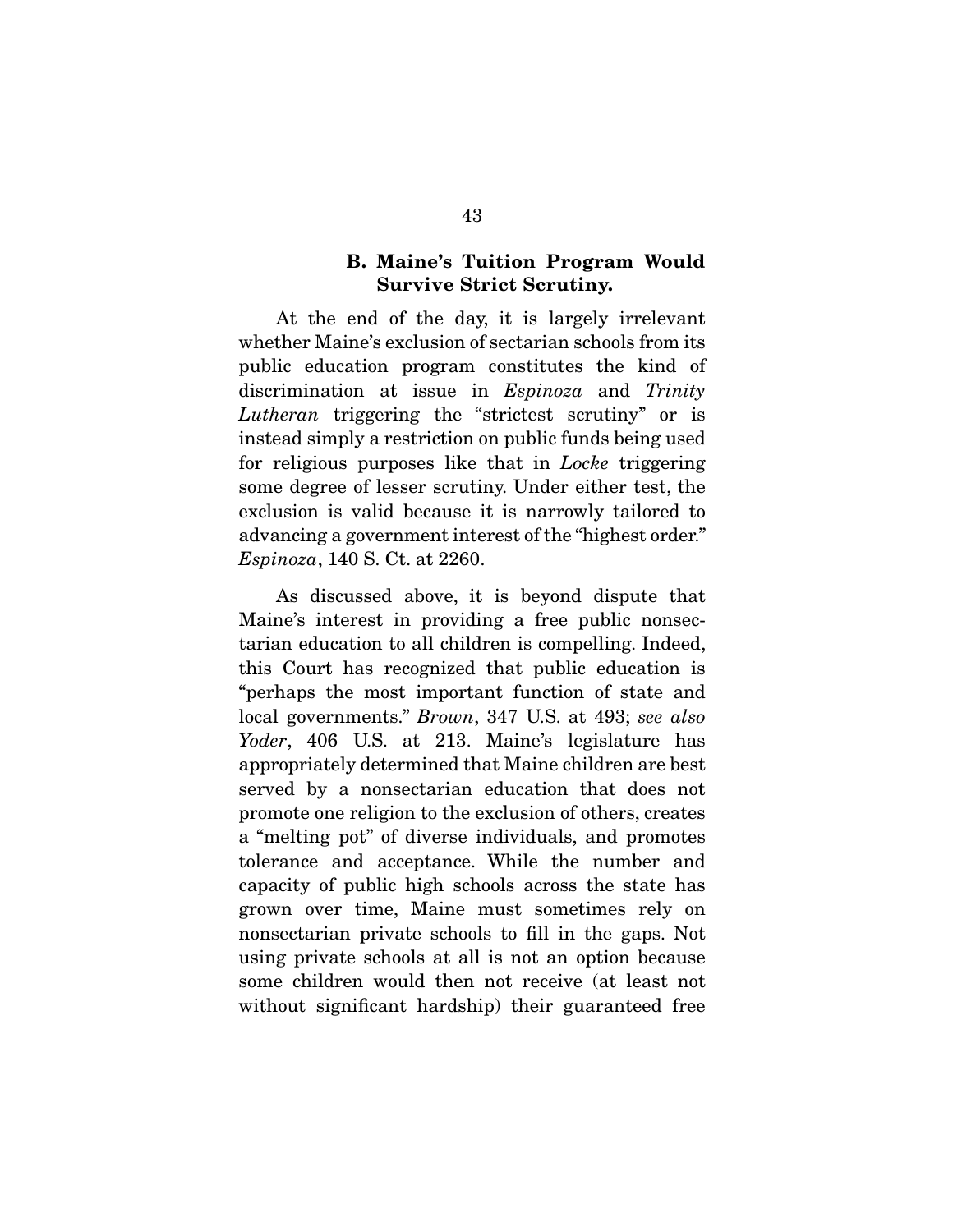public education. Pet. App. 49 ("[W[e do not see why the Free Exercise Clause compels Maine either to forego (sic) relying on private schools to ensure that its residents can obtain the benefits of a free public education or to treat pervasively sectarian education as a substitute for it.").

 Given the reality that Maine must sometimes deliver a public education through private schools, Maine has narrowly tailored the program to exclude only those schools that are necessarily not providing the equivalent of a public education. Maine has not broadly excluded private schools simply because they are affiliated with or controlled by a religious organization. Rather, a school is excluded only if it promotes a particular faith and presents academic material through the lens of that faith. Necessarily, such a school is not providing a public education. To the contrary, it is providing an education antithetical to a public education. Given that the use of private schools is sometimes necessary, it is impossible to see how Maine could more narrowly tailor its program of delivering a free public education to all children.

 Maine's statutes ensure that religious education remains separate from public education in the most narrowly tailored manner possible, by explicitly excluding sectarian schools from the tuition program while allowing religious organizations to participate so long as they are willing to provide the same non-sectarian instruction as provided in public or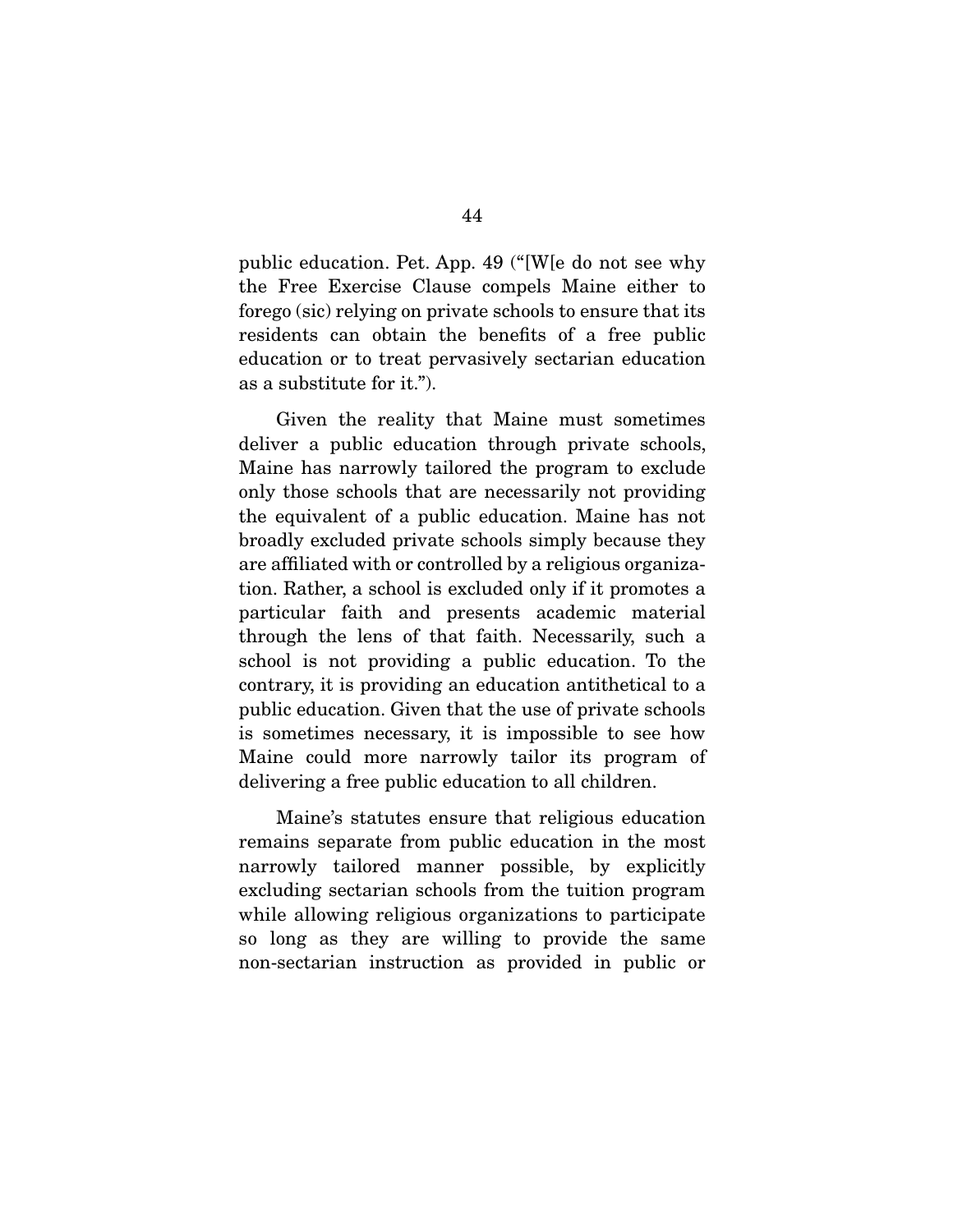non-sectarian private schools. In short, whatever level of scrutiny applies, Maine's program passes.4

### **II. Maine's Tuition Program Does Not Violate the Equal Protection Clause.**

 Petitioners' equal protection claim has been decided in the State's favor by the First Circuit three times. Relegated to the final pages of their brief, Petitioners' arguments fail to cite a single case that demonstrates that the First Circuit was wrong.

 As with Petitioners' free exercise claim, the resolution of the equal protection claim hinges on correctly identifying the governmental program or benefit that Petitioners are arguing is being administered in a discriminatory manner. The benefit is access to a free public education, and not an education of the parents' choosing. Me. Rev. Stat. Ann. tit. 20-A, §§ 2(1), 5204(4); Hallissey, 755 A.2d at 1073.

 Petitioners are not being treated differently than other parents because they are religious. Their children have the same right to a free public education as any other child who resides in their respective towns. All parents have the same options available to them

<sup>4</sup> Petitioners' quibbles about whether nonsectarian private schools are enough like public schools misses the point: neither provides religious instruction in the guise of public education. Nor, on the record presented here, is there any reason to suggest that that religious inculcation can be separated from the study of the core high school curriculum. Both BCS and TA have been clear that this would be impossible.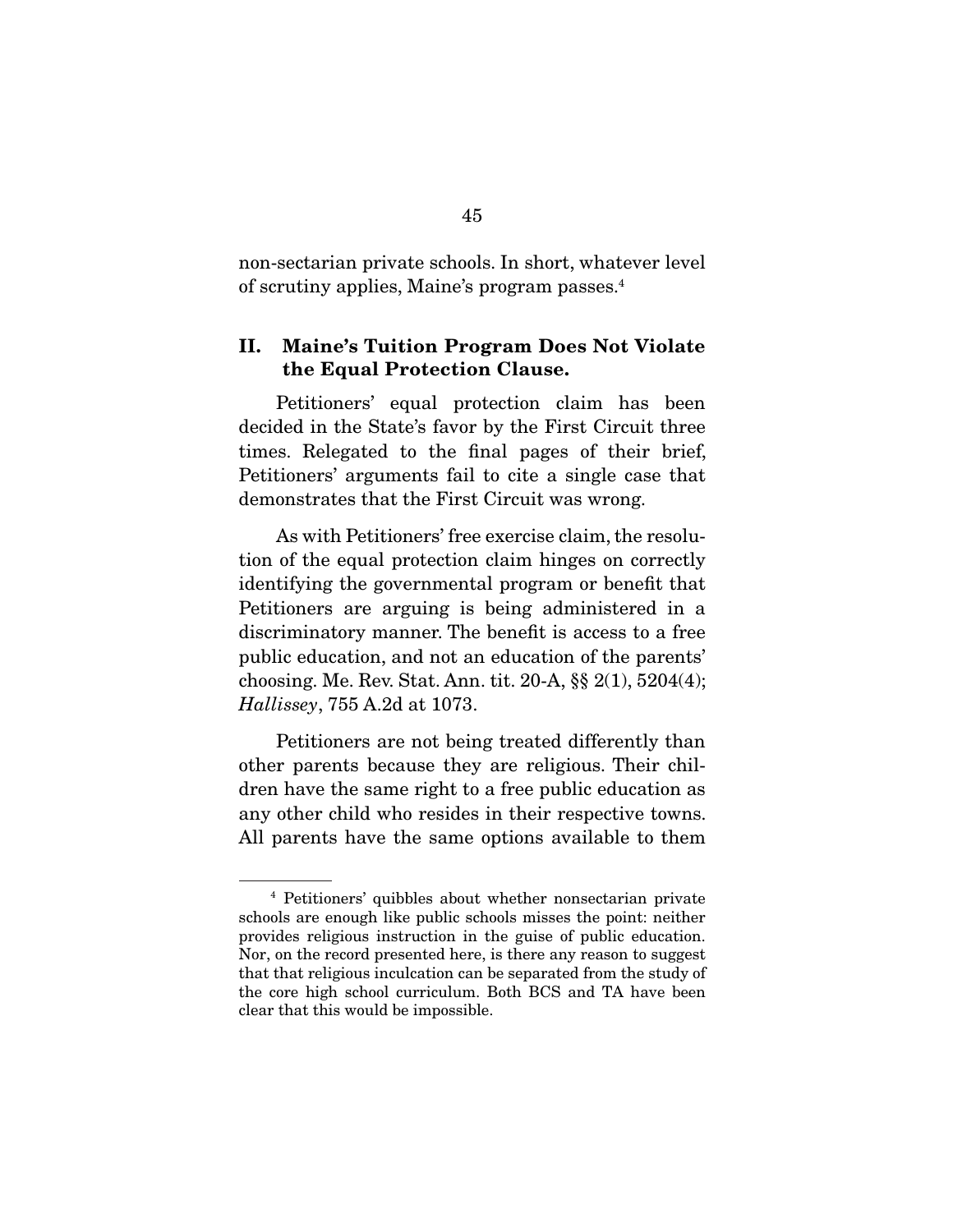for obtaining a public education, and conversely, no family in their respective towns, whether they identify as religious or not, or whether they would like to send their children to a sectarian school or not, has the opportunity to obtain a sectarian education at public expense. Simply put, every family has the same choice: obtain a nonsectarian public education for their children at public expense or obtain a sectarian education for their children at private expense.

 Moreover, as explained by this Court in Locke, the failure of the free exercise claim effectively forecloses any religious discrimination claim and leaves the statute subject to rational basis review. Petitioners' attempt to distinguish Locke by alleging that unlike in Locke, the Maine statute burdens "the right of parents" to . . . direct the education of their children" is unavailing; parents in Maine have the nearly unequivocal right to direct the education of their children by sending them to the private school of their choice. See n.1 *supra*. What they do not have is a right to public funding for any private school of their choice: "[t]he fact that the state cannot interfere with a parent's fundamental right to choose religious education for his or her child does not mean that the state must fund that choice." Eulitt, 386 F.3d at 354 (citing Maher v. Roe, 432 U.S. 464, 475-77 (1977)) (fundamental right to abortion does not equate to a right to a state-financed abortion).

 Statements from the Legislative Record provide insight into the specific rationales of the Legislature in deciding to retain Section 2951(2), each of which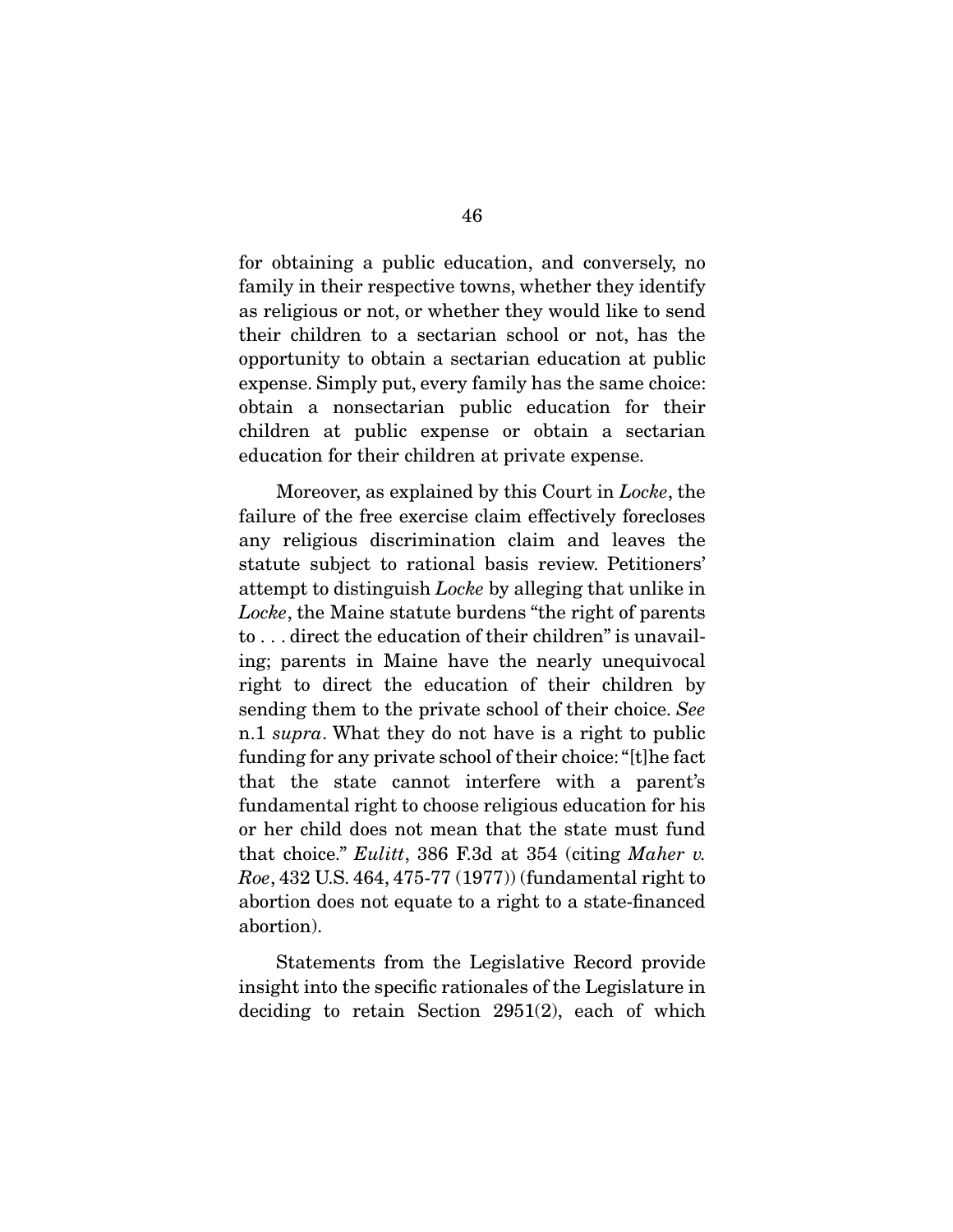provides a rational policy basis for the decision. For example, "[b]ringing all of our children together, no matter what their religious affiliation or background, promotes democracy, tolerance, and what is best in all of us;" "[a] publicly funded education system works best when the education is one of diversity and assimilation, religiously neutral, and not a 'separate and sectarian' one;" "[t]he government has an important oversight role with respect to what is taught in schools but cannot, and should not, oversee the religious components of any school. Because of that, public funds should not pay for an education over which the state cannot have oversight;" and "[r]eligious schools can, and reserve the right to, discriminate in favor of those of their own religion and the state should not fund discrimination." JA 100-07. Section 2951(2) does not violate the Equal Protection Clause.

### **III. Maine's Tuition Program Does Not Violate the Establishment Clause.**

 Petitioners' argument with respect to the Establishment Clause is baseless. The First Circuit rejected the parents' argument that Maine's tuition program violated the Establishment Clause 20 years ago in Strout, stating:

[W]e are at a loss to understand why plaintiffappellants believe that the Establishment Clause gives them a basis for recovery. The Establishment Clause forbids the making of a law respecting the establishment of any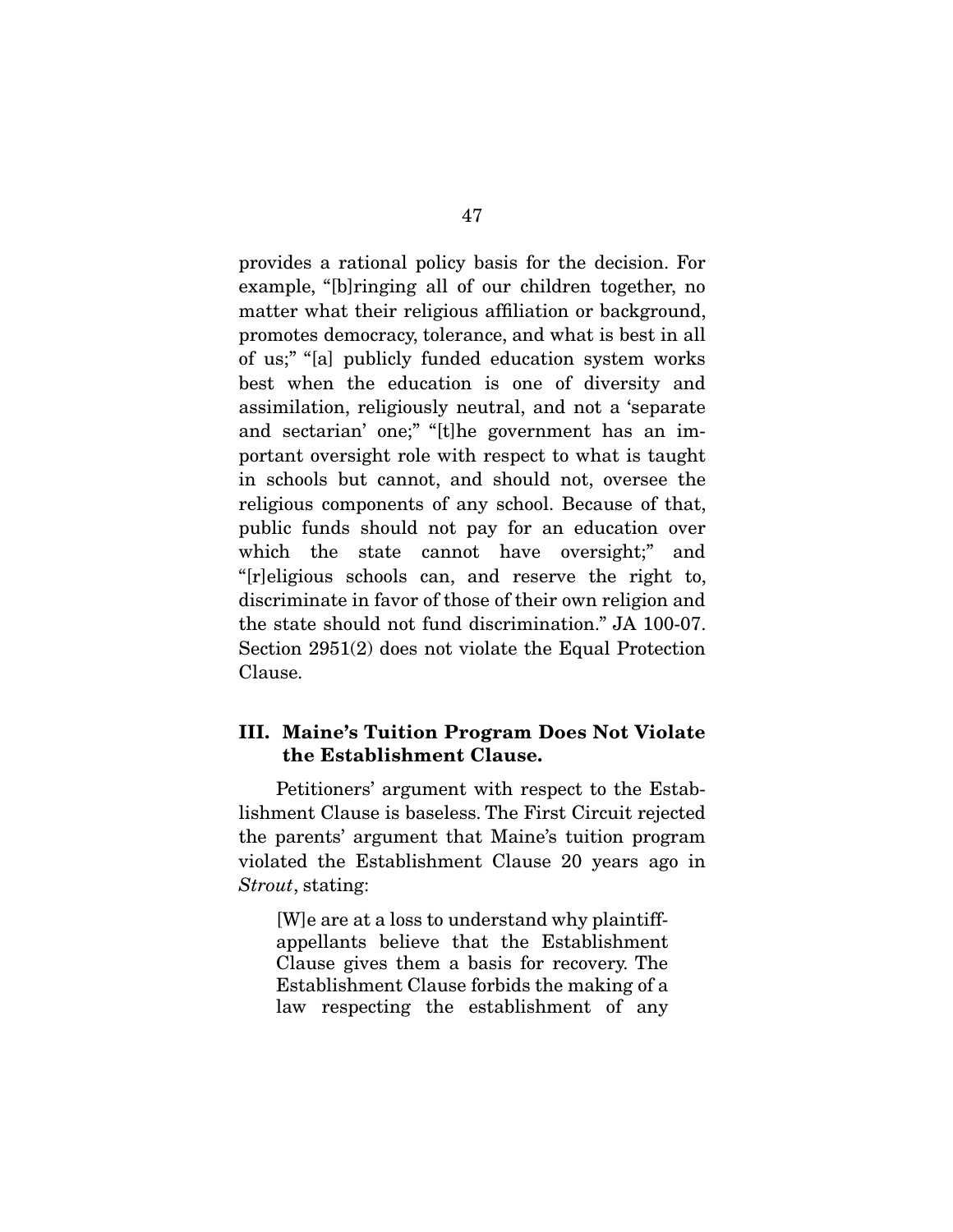religion. There is no relevant precedent for using its negative prohibition as a basis for extending the right of a religiously affiliated group to secure state subsidies.

178 F.3d 57, 64 (emphasis in original). Petitioners provide no such precedent here.

 Petitioners' attempt to shoehorn Maine's program into either Zelman or the test established in Lemon v. Kurtzman, 403 U.S. 602 (1971), fails. Zelman addressed the issue of whether the inclusion, not the exclusion, of religious schools in a program that gave parents the opportunity to choose an alternative to a public education violated the Establishment Clause; it addressed not what a state must do consistent with the Clause, but what it may do. 536 U.S. at 662-63. No court has ever suggested that a state's decision to have a religiously neutral public education system implicates the Establishment Clause. Nor does anything this Court said in American Legion v. American Humanist Association, 139 S. Ct. 2067 (2019) bear on the issue of exclusion – that case was about whether maintaining a 32-foot Latin cross on government property with government funds violated the Establishment Clause, not removing it.

With respect to *Lemon*, there can be no doubt that limiting the private schools to those providing nonsectarian instruction serves a secular purpose: the sole purpose of the tuition program is to provide a free public education for students who live in towns that do not operate secondary schools or contract for school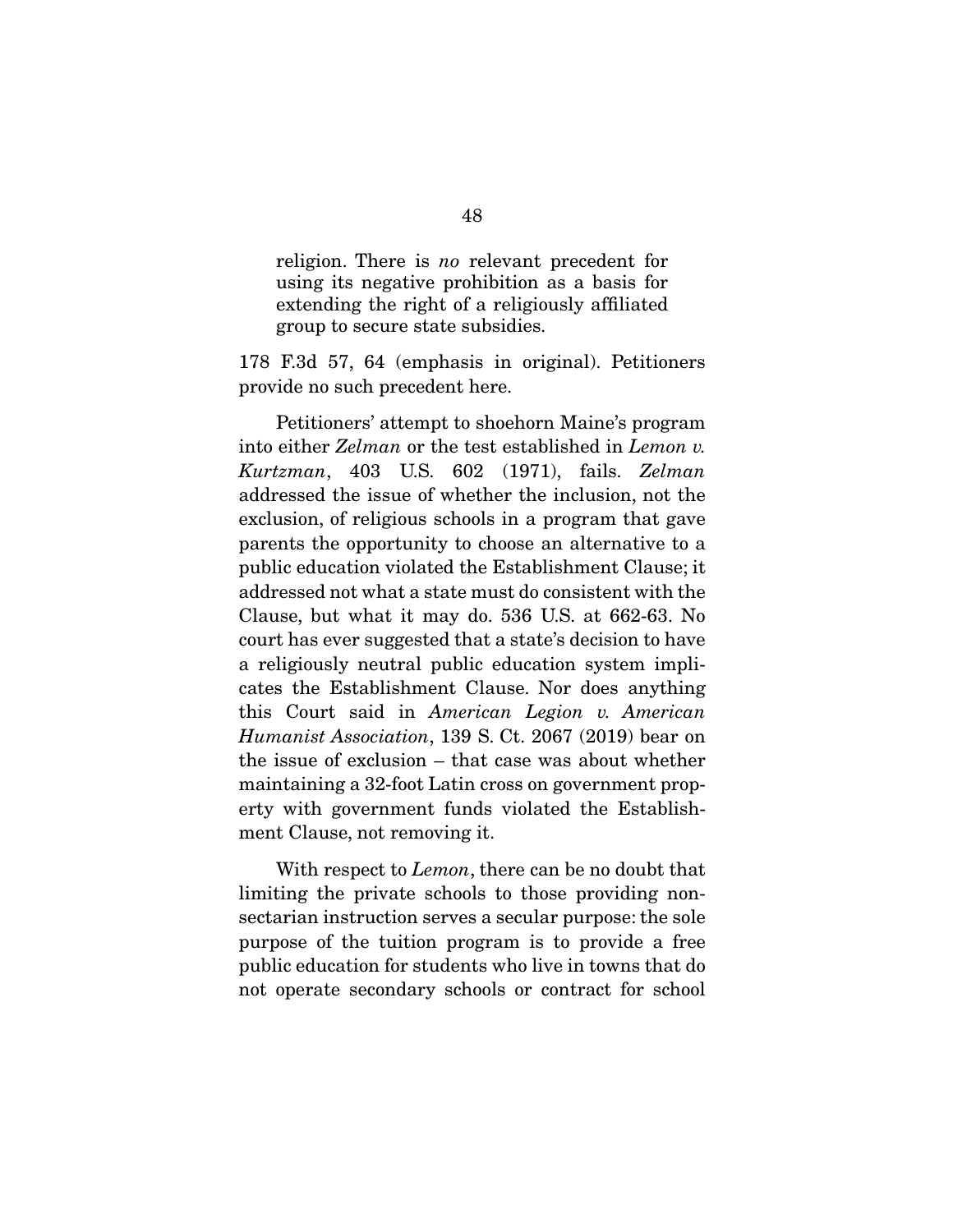services. Petitioners' argument that Section 2951(2) violates the Establishment Clause because it has a principal or primary effect of inhibiting religion is equally unavailing. Petitioners cite no precedent supporting the novel proposition that refusing to fund sectarian schools inhibits religion. Nor does such a proposition make any sense. Petitioners are free to practice their religion however they see fit. There is no evidence in the record suggesting that the Petitioners' religion requires them to send their children to religious schools. But even if attending a religious school were a necessary part of a person's religion, that would not mean that the State would be inhibiting religion if it failed to subsidize it.

 Nor does Section 2951(2) violate the Establishment Clause by causing the State to become excessively entangled with religion. Maine simply looks at whether the school promotes a particular faith and/or teaches through the lens of that faith. See Stipulated Record Ex. 3 at 5. Schools generally selfidentify themselves, and, if there is ever a question, the determination of whether a school is secular can be made by looking at objective factors such as mandatory attendance at religious services and course curricula.

 Petitioners' assertion that Maine is unconstitutionally inserting itself into religious questions and practices is belied by the facts. In approving Cadigan Mountain School, the lone example cited by Petitioner in support of this excessive entanglement argument, the Department simply inquired about the requirement of attending "chapel" and accepted Cadigan's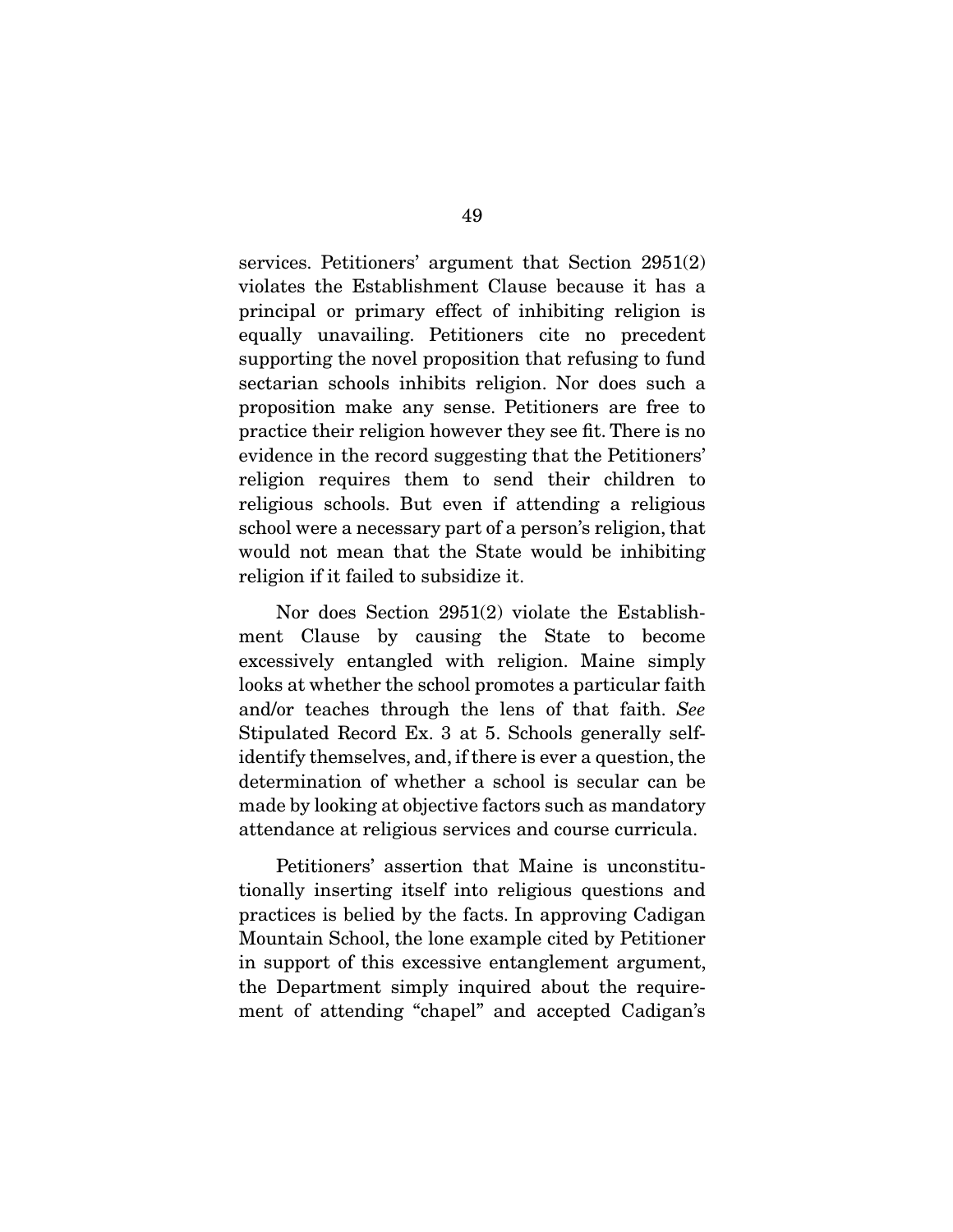assertion that its reference to "chapel" was not to a mandatory religious service but to examination of the school's core values of compassion, honesty, respect, integrity and fairness. Stipulated Record Ex. 2 at 17- 18. In the end, Petitioners offer no support for the contention that Maine must blindly accept a school's assertion that it complies with the nonsectarian requirement because questioning a school's eligibility leads to an Establishment Clause violation. As the First Circuit concluded "[g]iven that the inquiry is undertaken for the purpose of ensuring the educational instruction provided by an applicant will mirror the secular educational instruction provided at Maine's public schools, such evidence cannot suffice to supply evidence of the kind of entanglement that could rise to the level of an Establishment Clause violation in this context, if any could." Pet. App. 58.

 To the extent there are any Establishment Clause concerns with respect to the tuition program, they weigh in favor of the State. As the First Circuit observed below and in Eulitt, "[e]ven after Zelman and [Locke], it is fairly debatable whether or not the Maine tuition program could survive an Establishment Clause challenge if the state eliminated section 2951(2) and allowed sectarian schools to receive tuition funds given that Maine's program is 'substantially narrower' than the school-choice program under scrutiny in Zelman because it serves as a backstop for children who have no opportunity to attend a public school." Pet. App. 30 n.2 quoting 386 F.3d at 349 & n.1.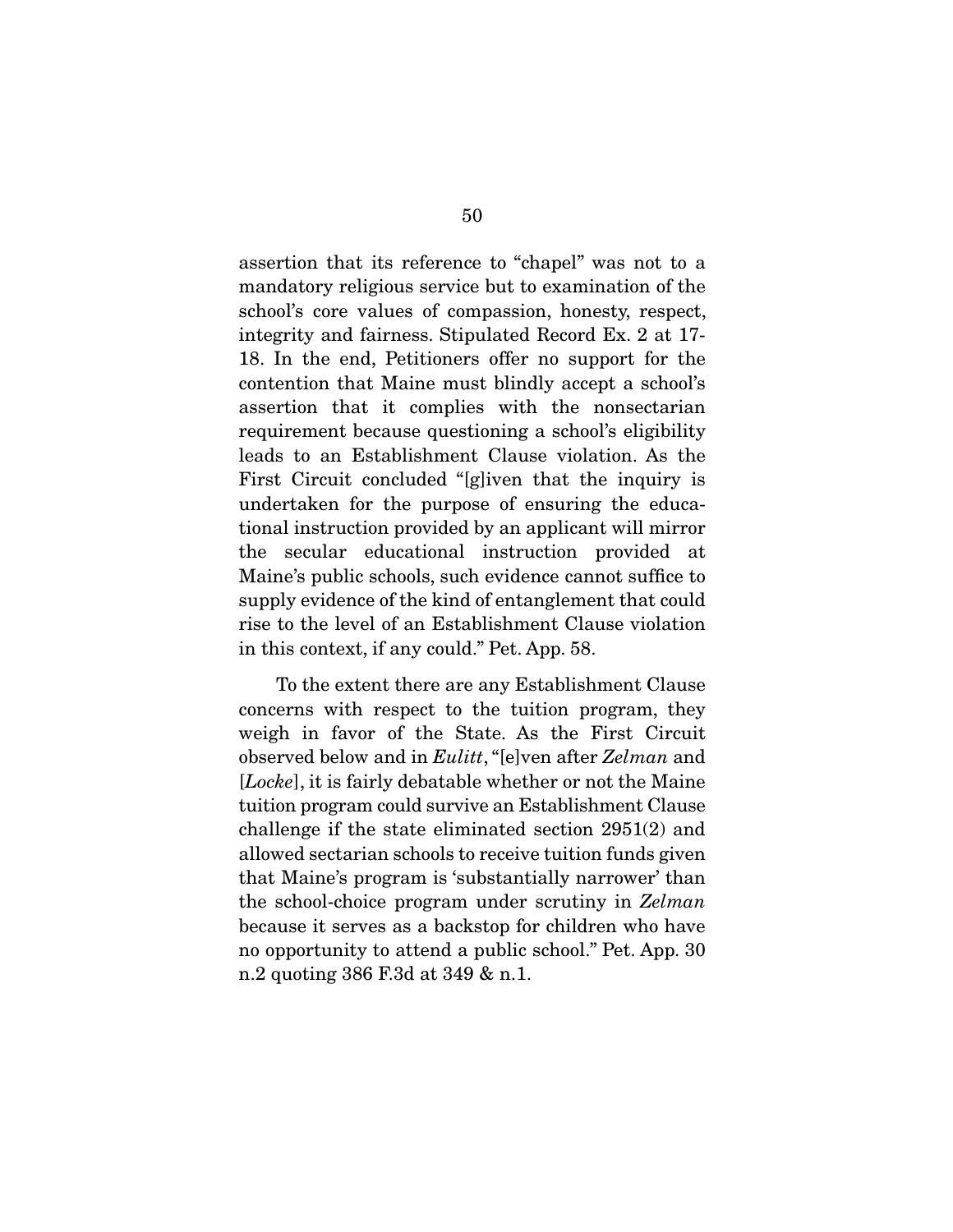## **IV. Petitioners Do Not Have Standing Because a Favorable Ruling Would Not Redress Their Injuries Since There is No Evidence That Any Sectarian School Would Accept Public Funds.**

 Rather than reach the merits, the Court could simply find that Petitioners lack standing. The relief that Petitioners seek is to send their children to sectarian schools at public expense. That relief, though, depends on the willingness of a either BCS or TA to accept public funds, and the evidence is that this is unlikely.5 A favorable ruling, then, would not redress Petitioners' alleged injuries.

 "[T]he core component of standing is an essential and unchanging part of the case-or-controversy requirement of Article III." Lujan v. Defenders of Wildlife, 504 U.S. 555, 560 (1992). "[T]he irreducible constitutional minimum . . . [ requires that] . . . it must be 'likely,' as opposed to merely 'speculative,' that the injury will be 'redressed by a favorable decision.'"  $Id$ . at 560-61 (citations omitted).

 When the plaintiff is itself the subject of the challenged governmental action, there is usually "little question" that a judgment preventing the action will redress the injury. Id. at 561-62.

When, however ... a plaintiff's asserted injury arises from the government's allegedly unlawful regulation (or lack of regulation) of

<sup>&</sup>lt;sup>5</sup> Nor is there evidence that any other sectarian school in Maine is likely to participate in the tuition program.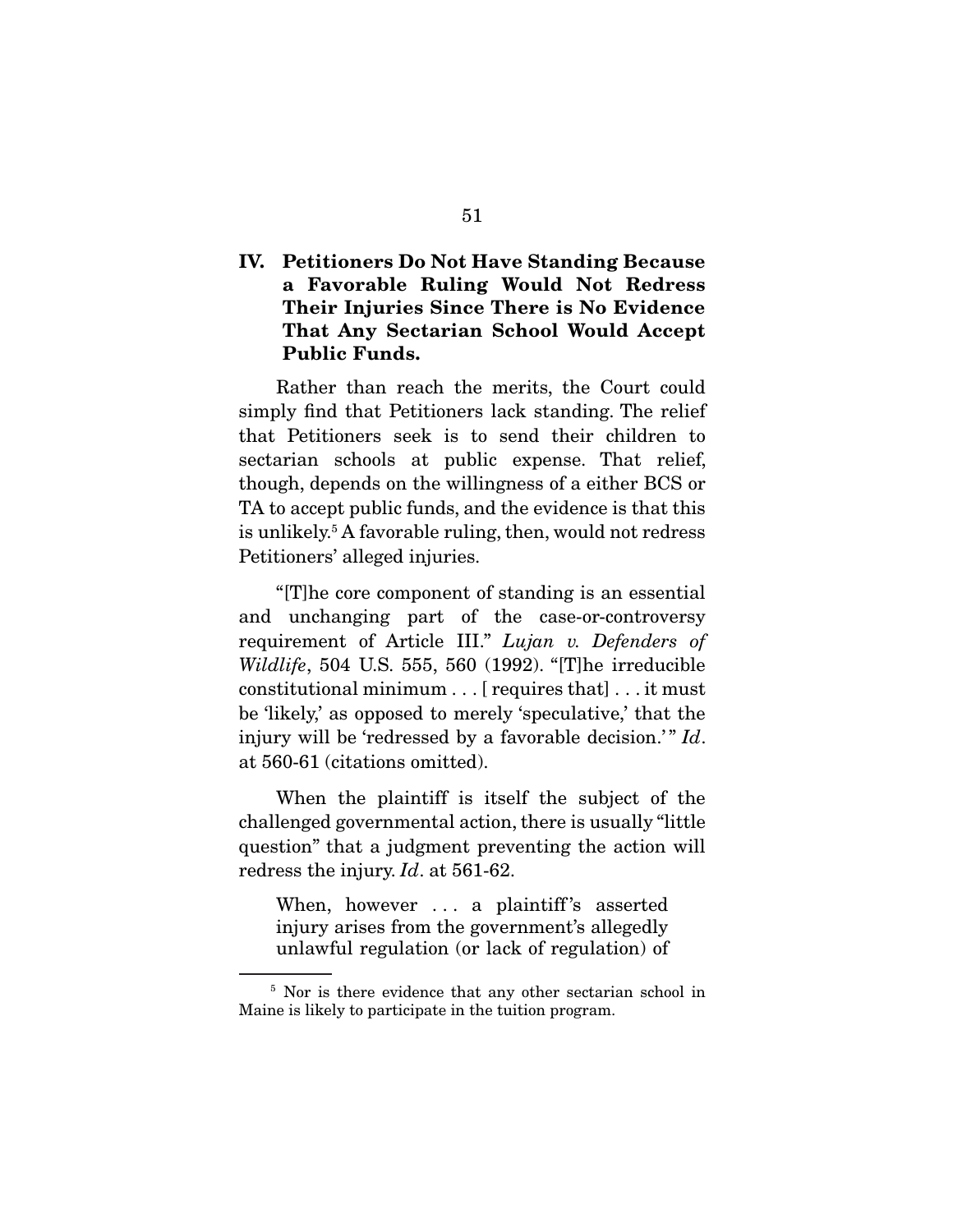someone else, much more is needed. In that circumstance, causation and redressability ordinarily hinge on the response of the regulated (or regulable) third party to the government action or inaction. . . . The existence of one or more of the essential elements of standing "depends on the unfettered choices made by independent actors not before the courts" . . . and it becomes the burden of the plaintiff to adduce facts showing that those choices have been or will be made in such manner as to produce causation and permit redressability of injury. . . .

Id. at 562 (citations omitted) (emphasis in original). This Court has found that plaintiffs lacked standing when their ability to obtain relief depended on the actions of a third-party and it was speculative as to whether a favorable ruling would result in any relief. Allen v. Wright, 468 U.S. 737 (1984) (plaintiffs lacked standing where it was "entirely speculative" whether withdrawal of tax exemption would cause racially discriminatory private schools to change their policies); Simon v. E. Kentucky Welfare Rights Org., 426 U.S. 26 (1976) (plaintiffs lacked standing where it was "purely speculative" as to whether decision regarding tax treatment for hospitals would result in hospitals providing more indigent care); Warth v. Seldin, 422 U.S. 490 (1975) (plaintiffs lacked standing to challenge a town zoning ordinance that allegedly prevented the construction of affordable housing because there was no evidence that striking down the ordinance would cause builders and developers to construct such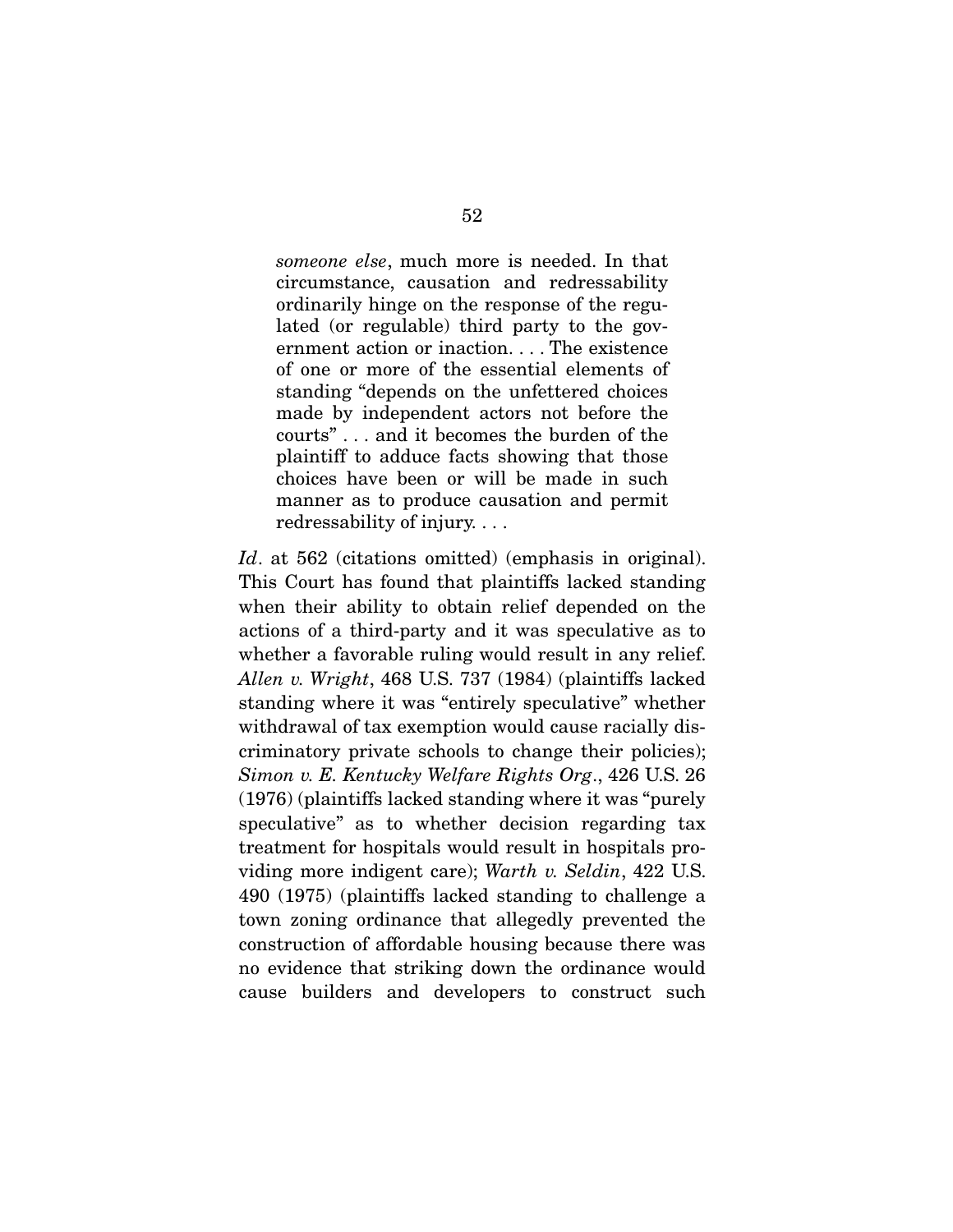housing); *Linda R.S. v. Richard D.*, 410 U.S. 614 (1973) (mother lacked standing to bring action challenging constitutionality of child support statute because even if mother were granted the requested relief and father was subject to prosecution, it was speculative whether this would result in the father paying child support).

 The Petitioners bear the burden of proving each element of the standing inquiry. Lujan, 504 U.S. at 561. Here, the relief Petitioners seek is to send their children to religious schools at public expense. Their ability to obtain that relief depends on the willingness of the religious schools to accept public funds. Not only did Petitioners fail to present any evidence demonstrating that any schools are so willing, but the record supports the conclusion that this is highly unlikely. BCS testified that it would consider accepting public funds only if it did not have to make "any changes in how it operates." JA 90. Even then, there is "no way to predict" whether BCS's governing body – the Deacon Board of Crosspoint Church – would approve accepting public funds. JA 90. TA would refuse to accept public money if it meant that it could no longer exclude homosexuals from teaching positions. JA 99. Presumably, the same would apply if it meant that they could not exclude homosexual or transgender students. And even if TA had "in writing" that it would not have to alter its admission standards, hiring criteria, or curriculum, it would then only consider whether to accept public money. JA 99.

 Accepting public funds would result in a significant change in how BCS and TA operate. First, they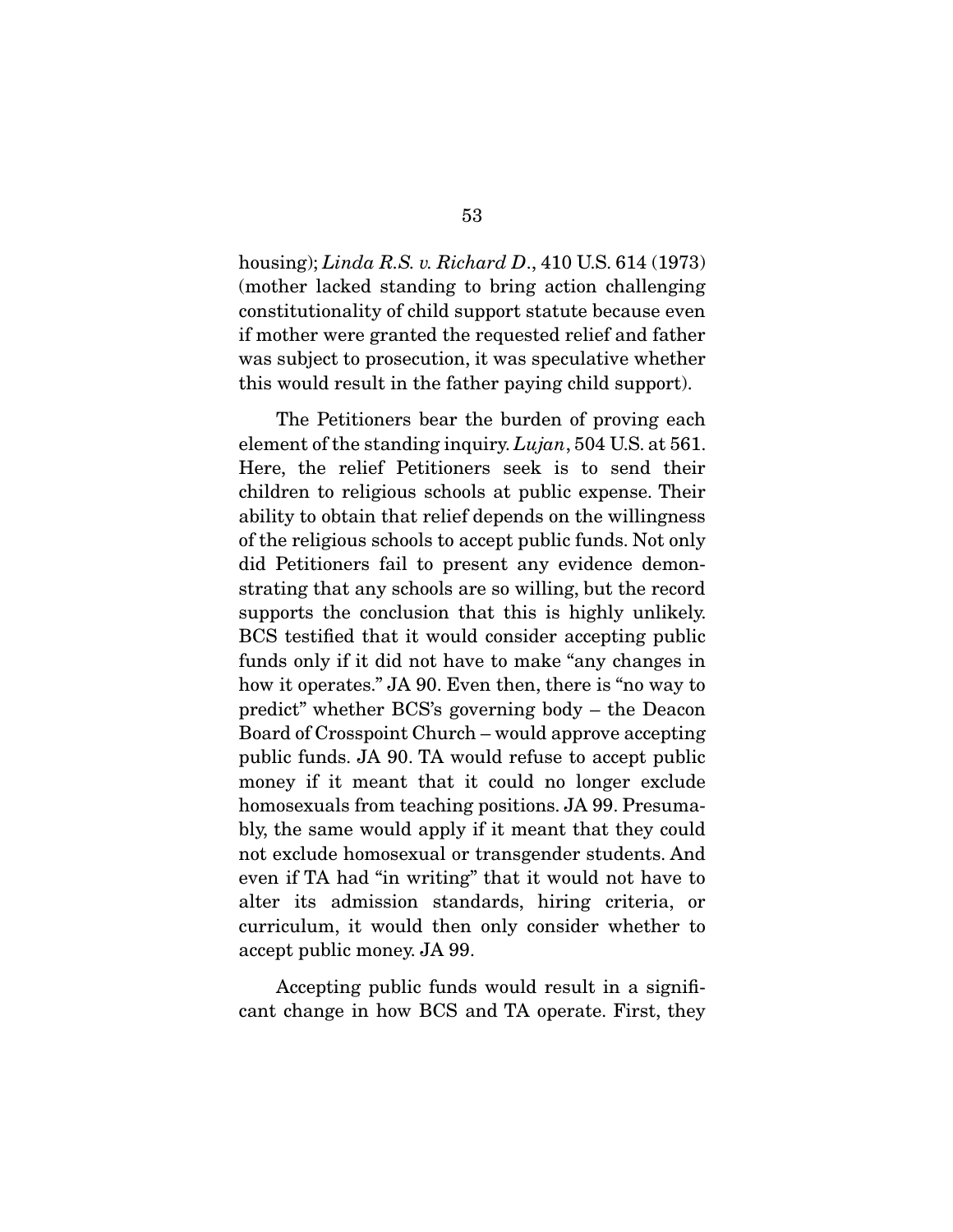likely would no longer be free to refuse to hire homosexuals. Under the Maine Human Rights Act ("MHRA"), it is unlawful to refuse to hire a person because of his or her sexual orientation. Me. Rev. Stat. Ann. tit. 5,  $\S$  4572(1)(A). While there is an exception that allows religious organizations to discriminate against homosexuals, it applies only to religious organizations "that do[ ] not receive public funds." Me. Rev. Stat. Ann. tit.  $5, \S~4553(10)(G)$ . Second, BCS and TA would not be able to discriminate against students who are homosexual or transgender. Effective October 18, 2021, religious schools that accept public funds are prohibited from discriminating against students based on sexual orientation and gender identity. P.L. 2021, ch. 366, sec. 19. At best, then, it is purely speculative as to whether any religious school would accept public funds if Petitioners prevail, and Petitioners thus lack standing.

 $\overbrace{\hspace{2.5cm}}^{\bullet}$   $\overbrace{\hspace{2.5cm}}^{\bullet}$